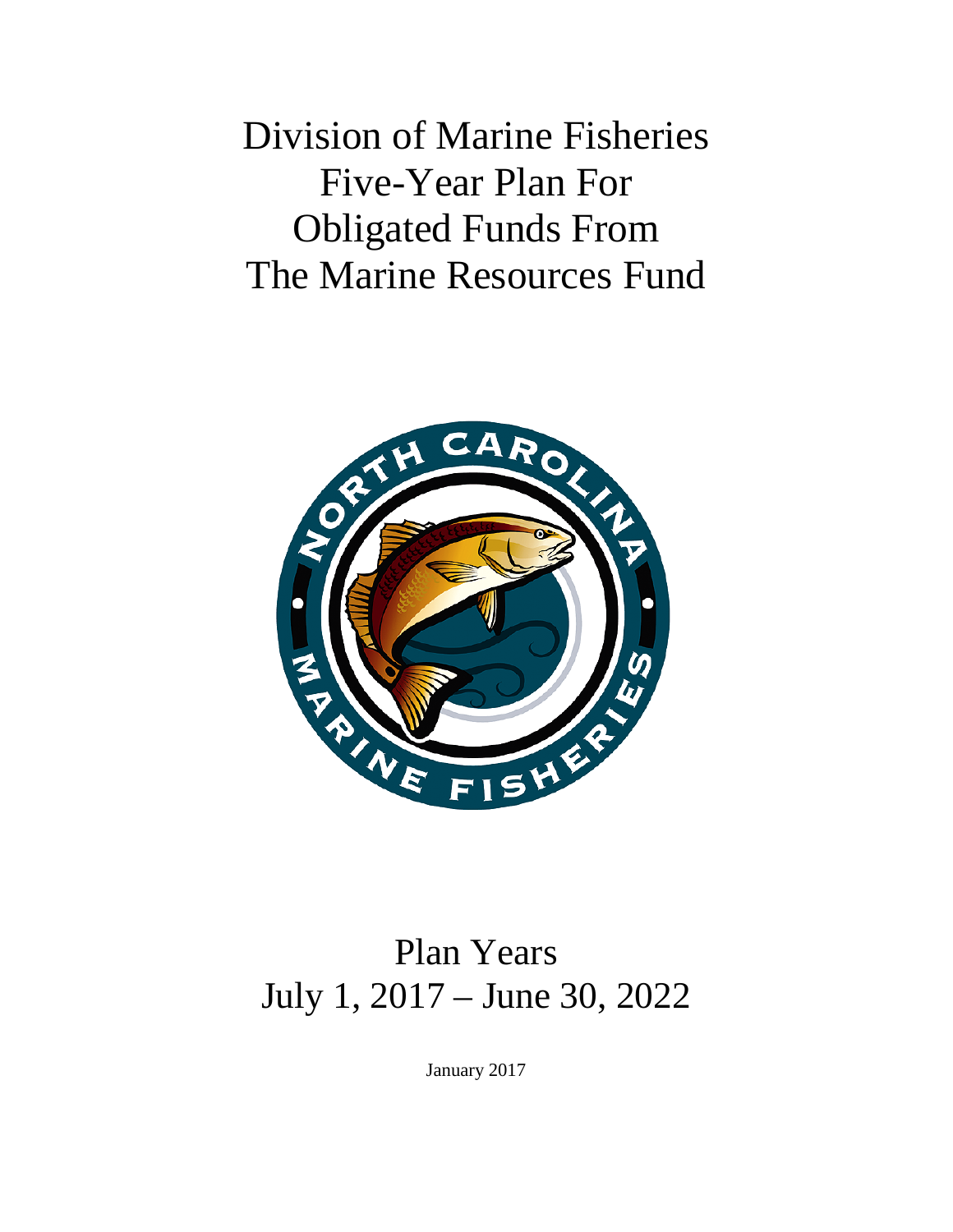# **TABLE OF CONTENTS**

|                                                                          | Page |
|--------------------------------------------------------------------------|------|
| 1. List of Tables                                                        | 2    |
| 2. Plan Period                                                           | 3    |
| 3. Amount Jobs $1 - 5$ (Annual Budget totals and 5 Year Total)           | 3    |
| 4. Plan Summary                                                          | 3    |
| 5. Background / Need for Marine Resources Fund Funding                   | 3    |
| 6. Plan Goal                                                             | 4    |
| 7. Statement of Work                                                     | 5    |
| <b>JOB 1 Coastal Recreational Fishing License Sales and Data Support</b> | 5    |
| <b>JOB 2 Fisheries Independent Assessment Program</b>                    | 10   |
| <b>JOB 3 Coastal Angling Program</b>                                     | 15   |
| <b>JOB 4 Minimizing Fisheries Related Habitat Impacts</b>                | 20   |
| <b>JOB 5 Marine Patrol Officers and Temporary Tele Communicator</b>      | 25   |
| <b>JOB A Division Infrastructure Support</b>                             | 32   |
| <b>JOB B Senior Stock Assessment Scientist</b>                           | 37   |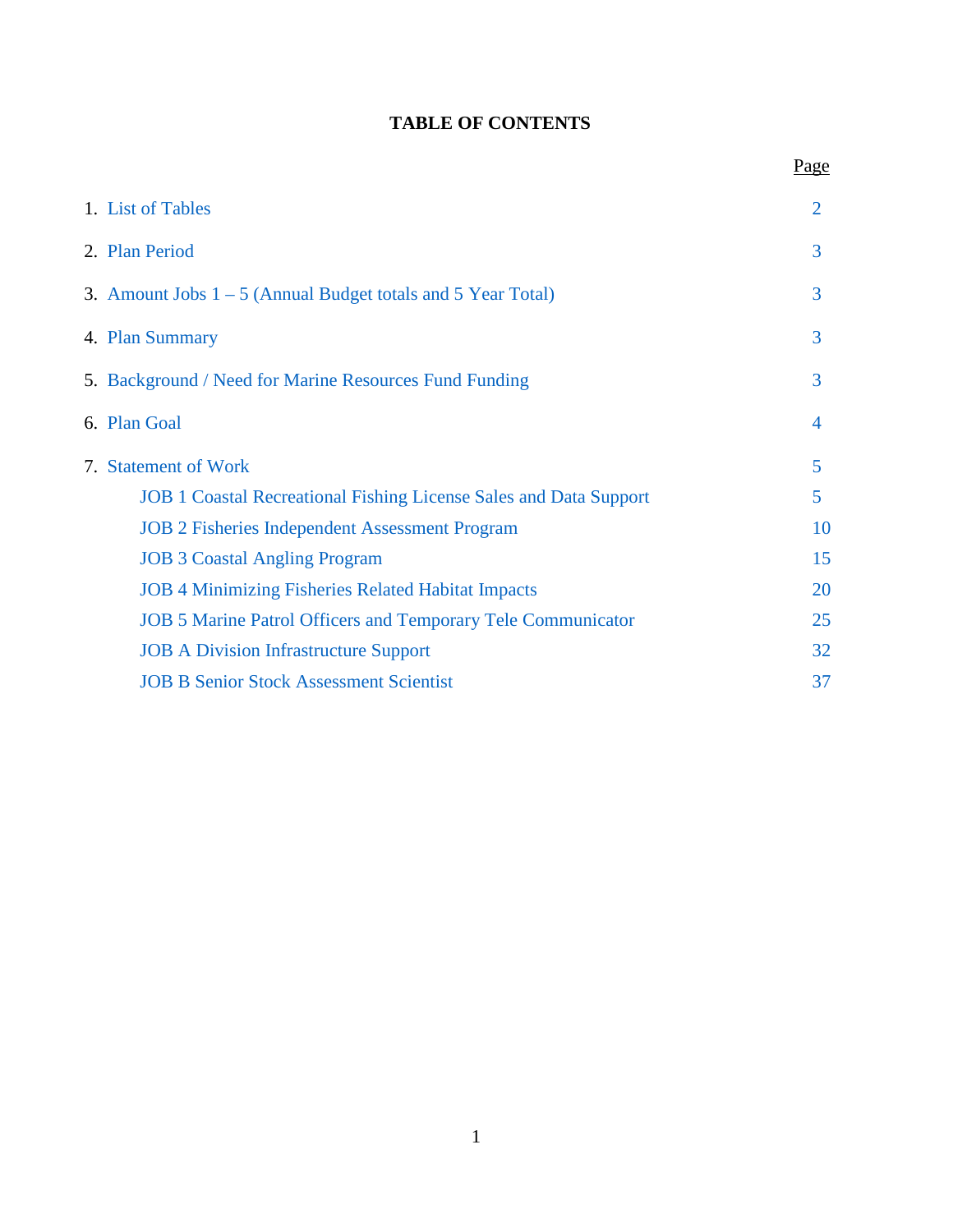# **List of Tables**

<span id="page-2-0"></span>

| Page                                                                                             |
|--------------------------------------------------------------------------------------------------|
| Table 1. Coastal Recreational Fishing License Sales and Data Support Funds for Five Years.  10   |
|                                                                                                  |
|                                                                                                  |
|                                                                                                  |
|                                                                                                  |
| Table 6. Marine Patrol Officers and Temporary Tele Communicator Positions Funds for Five Year 30 |
|                                                                                                  |
|                                                                                                  |
|                                                                                                  |
| Table 10. Total Amount of Legislatively Mandated CRFL Funds for Five Years for Jobs A and B 39   |
|                                                                                                  |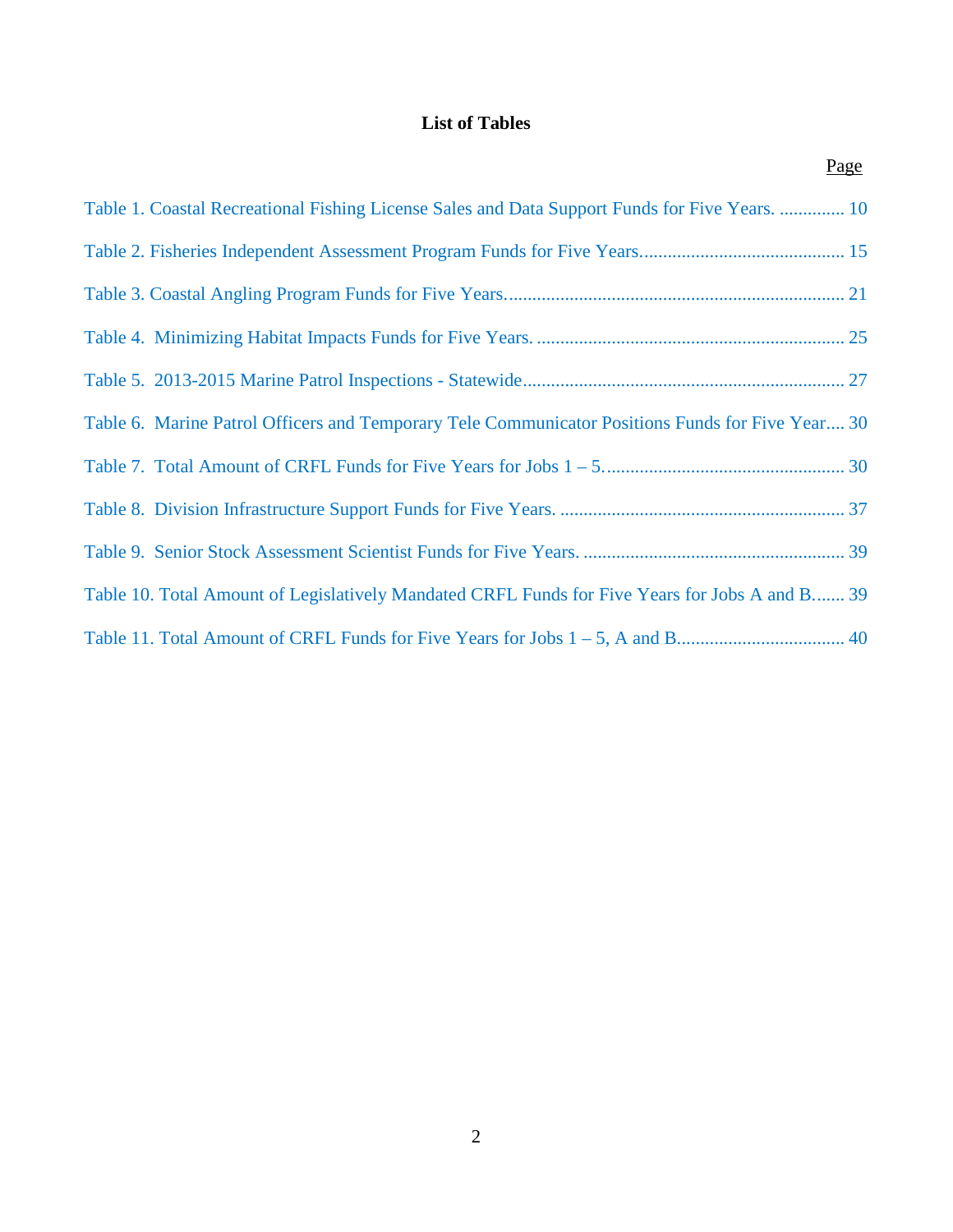# **North Carolina Division of Marine Fisheries Five-Year Plan for Recurring Obligated Funds from The Marine Resources Fund**

<span id="page-3-0"></span>1. Plan Period: From: 1 July 2017 To: 30 June 2022

#### <span id="page-3-1"></span>2. Amount Jobs 1 - 5:

Year 1 (1 July 2017 – 30 June 2018) - \$2,387,617 Year 2 (1 July 2018 – 30 June 2019) - \$2,335,113 Year 3 (1 July 2019 – 30 June 2020) - \$2,392,037 Year 4 (1 July 2020 – 30 June 2021) - \$2,324,345 Year 5 (1 July 2021 – 30 June 2022) - \$2,385,946

5 Year Total = \$11,825,058

#### <span id="page-3-2"></span>3. Plan Summary:

The North Carolina Division of Marine Fisheries (NCDMF) supported legislation for a Coastal Recreational Fishing License (CRFL) to identify all users of the marine and estuarine finfish resource who fish recreationally. This information will assist the NCDMF meeting its mission of ensuring sustainable marine and estuarine fisheries for the benefit of the people of North Carolina. Revenue from the licenses is placed in two separate funds to manage, protect, restore, develop, cultivate and enhance the marine resources of the state.

Funds have been allocated to the NCDMF to meet this mandate. Specifically, through this ongoing long-term funding the NCDMF will augment the ability to collect and analyze essential data used to produce the Fishery Management Plans (FMPs) for recreationally important species and to help determine overfishing status, levels of spawning stock biomass, mortality, recruitment and sustainable harvest levels. FMPs form the basis for most NCDMF management actions. Additionally, funding is needed to help administer license sales and the grant process, and support the technical infrastructure for data collection, and analyses associated with the CRFL.

Furthermore, the NCDMF has requested and received approval for both the Marine Patrol Officer and Temporary Tele communicator positions with the initial funding year of FY15. These are long term needs by the NCDMF that have now been incorporated into this plan as Job 5 to better reflect the ongoing need for Marine Patrol.

The NCDMF pays the funds for the jobs covered in this plan when the expense has been met. Therefore, the funds unspent for any of the jobs remain within the Marine Resources Fund and continue to draw interest monthly.

<span id="page-3-3"></span>4. Background/Need for Marine Resources Fund Funding:

CRFL completes the goal of a three-tiered licensing system for coastal fisheries (Standard Commercial Fishing License, Recreational Commercial Gear License, and CRFL) as recommended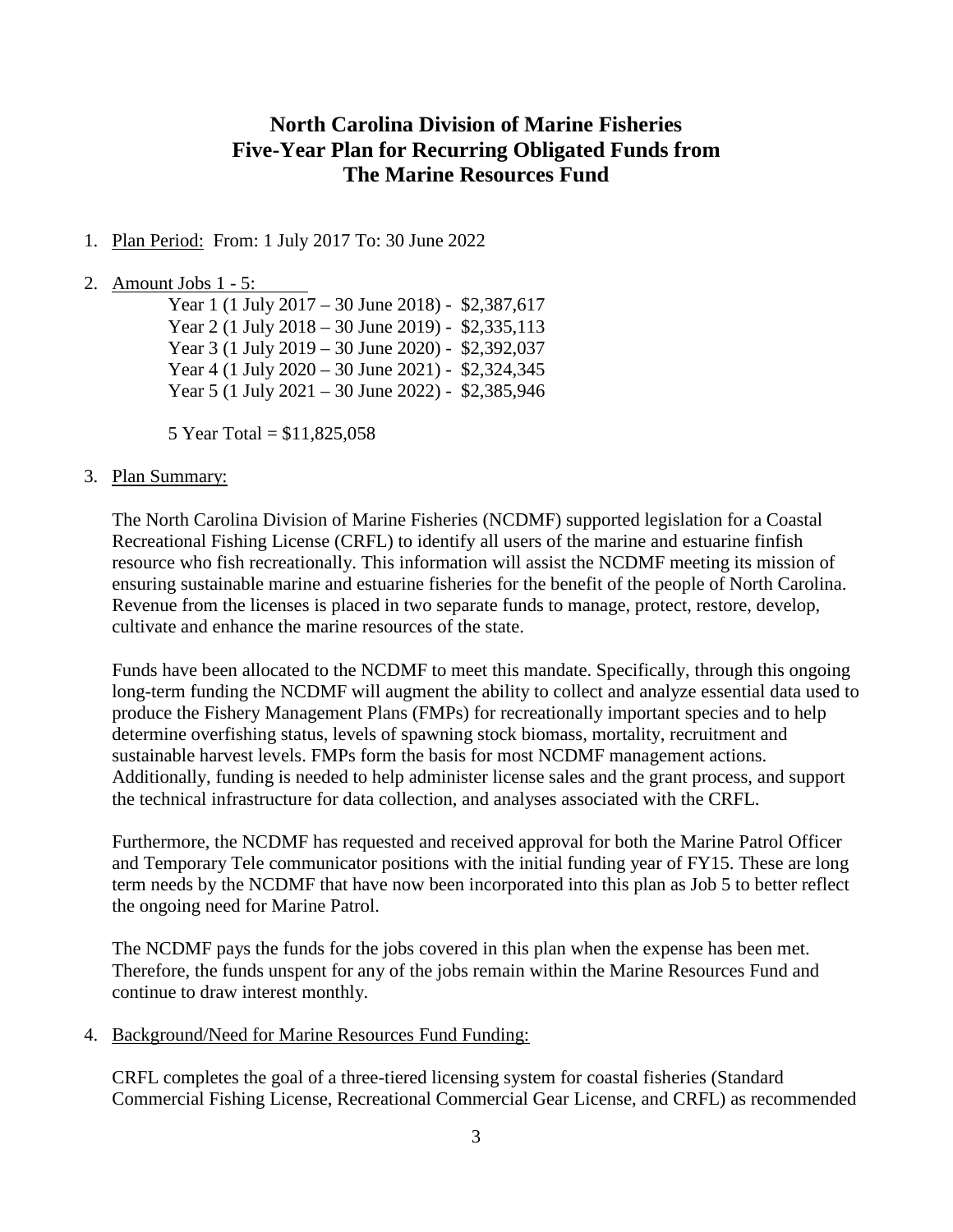in the "Final Report of the Fisheries Moratorium Steering Committee" and provides for a fair and structured basis for managing the State's marine and estuarine fishing resources. The CRFL funds will equalize the support from the various users in support of NCDMF's mission. The CRFL will greatly improve North Carolina's fisheries data collection and analysis and allow it to remain one of the leading marine and estuarine fisheries data collection, analyses, and management agencies in the country. These positions and operational funds will assist in license sales, data management, data collection, analyses, and fisheries management. Without this funding, data collection and analyses in North Carolina would be greatly jeopardized.

#### <span id="page-4-0"></span>5. Plan Goal:

As stated in the CRFL Strategic Plan "the overall goal for the use of funds is to manage and enhance the marine resources of North Carolina based on sound science and strategies". The goal of this plan is to enhance coastal recreational fishing license sales, data management, enforcement of management measures, data collection and analyses to ensure sustainable marine and estuarine fisheries for the benefit of the people of North Carolina.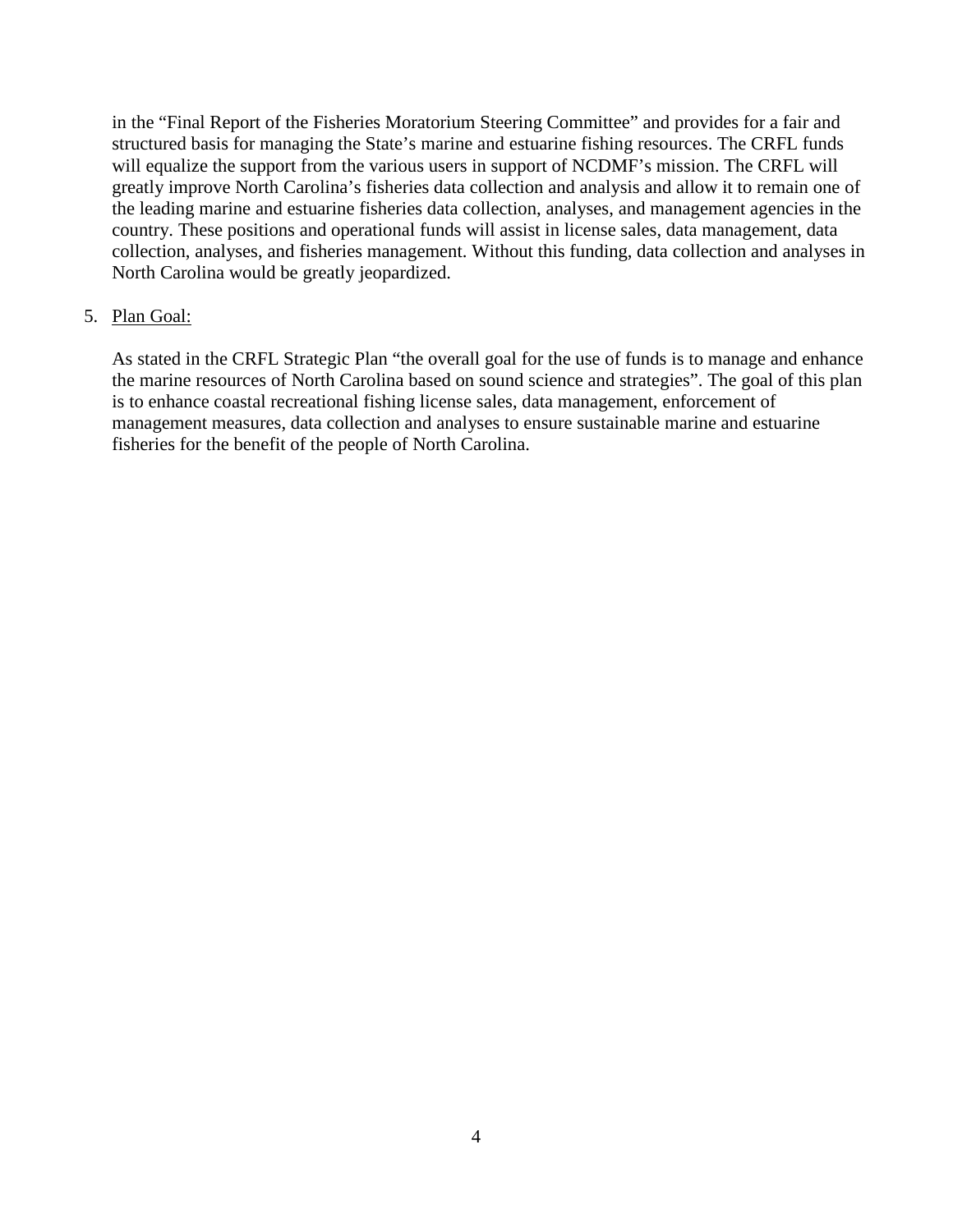#### <span id="page-5-0"></span>6. Statement of Work**:**

# <span id="page-5-1"></span>**JOB 1**

Title: Coastal Recreational Fishing License Sales and Data Support

#### Objectives:

- 1. To improve the North Carolina Division of Marine Fisheries (NCDMF) license sales and customer service capability, including improving internal and external license sales, enhancements, maintenance, supervision, etc. at NCDMF license sales offices.
- 2. To provide support for license data access and analyses of recreational angler catch and participation in fulfillment of the development of fisheries management plans as stipulated in the North Carolina Fisheries Reform Act (FRA).
- 3. To provide support for the Shallow Draft Barge to meet the specific needs of shallow water deployment of reef construction material.

### Procedures:

Senate Bill 1126 (Ratified Edition) was signed into law September 2005 and requires persons who fish recreationally in North Carolina for finfish in coastal fishing waters to obtain a Coastal Recreational Fishing License (CRFL), effective January 1, 2007. The legislation dramatically expands the data collection and licensing requirements for the NCDMF from approximately 6,300 commercial fishermen to an additional projected 1.4 million recreational anglers (Senate Bill 1126 Fiscal Impact Report). In House Bill 831, the General Assembly provided one-time appropriations and one FTE position to NCDMF. The tremendous increase in the essential license sales of the NCDMF could not be met by the one-time appropriation.

NCDMF administers licenses, support technical infrastructure, generation of license reports, and augmentation of licenses, including licenses only sold through NCDMF offices with these funds. Funds are used to fund a CRFL Project Coordinator that assists in managing all aspects of the CRFL projects funded from the Marine Resources and Marine Resources Endowment Funds, including receiving project proposals, coordinating and participating in project reviews, planning, documenting of projects, contract management, review of work, (technical, program, financial) and reporting.

Funds are also used to support the existing positions of a Processing Unit Supervisor V and a Processing Assistant IV. These positions are essential to successful license sales and improving customer support and were funded on commercial license receipts. Recreational license receipts are needed to fund these positions to equalize the balance between all funds supporting license sales support in the NCDMF.

The NCDMF is implementing a Business Process Management (BPM) product to upgrade the legacy database system. This product functions in the cloud and will connect directly to the existing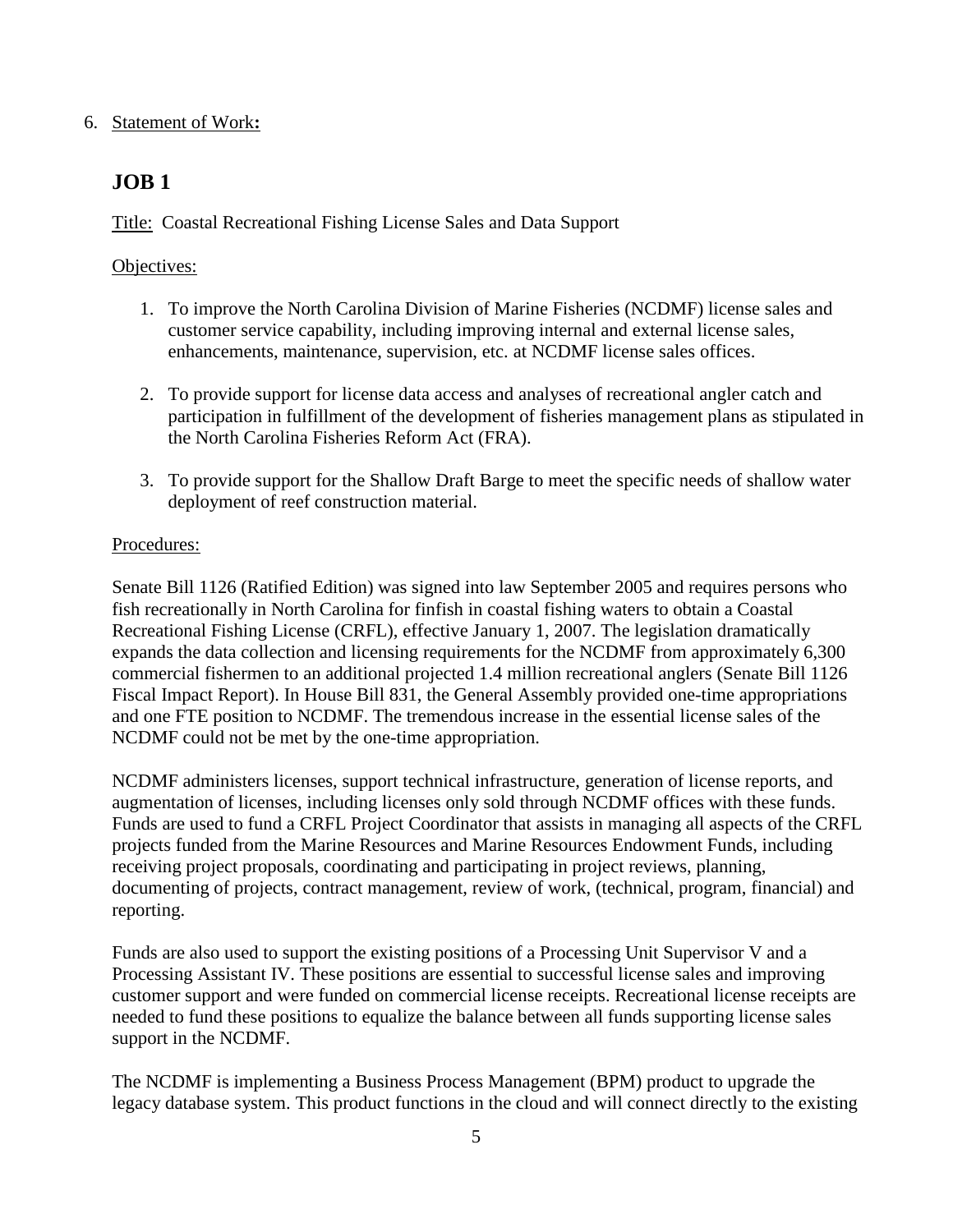database where the data is maintained. The maintenance and support of the applications and centralized database systems are critical to incorporating new data and provide access to all data required by fisheries analysts. Centralized database systems for NCDMF's Fisheries Information Network (FIN) are comprised of the following types of data:

- CRFL Sales for NCDMF-issued licenses
- CRFL Violations and violations of other NCDMF License and Permit laws
- Business requirements for CRFL sales through the Wildlife Resources Commission (WRC) ALVIN system, including new, modifications, quality assurance, data feeds, etc.
- ALVIN-replicated database of CRFL products issued by the WRC including WRC vessel registration, and other data
- Additional NCDMF Licenses and Permits, and critical data used for the management and enforcement of marine resources

The NCDMF requested and received approval for the Shallow Draft Barge with the initial funding year of FY09. The operations of this vessel require a budget to cover gasoline, diesel, maintenance and other materials. This budget has now been incorporated into this plan to better reflect the ongoing need for this project. The vessel will support expanding reef deployment activities into the productive shallow water areas fringing the Pamlico Sound.

The NCDMF License Office, Information Technology and Administrative Services sections supported by these funds are only part of a total program budget funded by commercial receipts, state appropriations, besides the recreational revenues. The License Office has funding totaling \$694,099 with 10 permanent and two temporary positions located in the five NCDMF offices. The Information Technology section has funding totaling \$1,261,797 with seven permanent positions supporting the NCDMF's computer infrastructure. Then Administrative Services has budgeted \$200,613 to cover headquarters utilities and the Atlantic States Marine Fisheries Commission annual dues.

#### Benefits:

This job funds two staff positions within the License and Statistics section; one clerk and one supervisor. The license positions are key to providing enhanced customer service in the Manteo and Morehead City license offices and will allow us to continue to staff the Washington license office that was closed in 2011 due to the loss of a state appropriated position. These three offices sell nearly 75% of all CRFL licenses sold by the NCDMF.

This job also funds the CRFL Project Coordinator located in the Administrative Services Office. This position serves as the liaison between the NCDMF and those receiving funding through CRFL receipts. The NCDMF has issued nine Request for Proposals (RFP) to fund projects identified in the CRFL Strategic Plan. There have been 288 proposals received over the nine years which require review by both Marine Fisheries and Wildlife Resources Commission staff. This position has coordinated and participated in project reviews, planning, documenting of projects, contract management, review of work, (technical, program, financial) and reporting.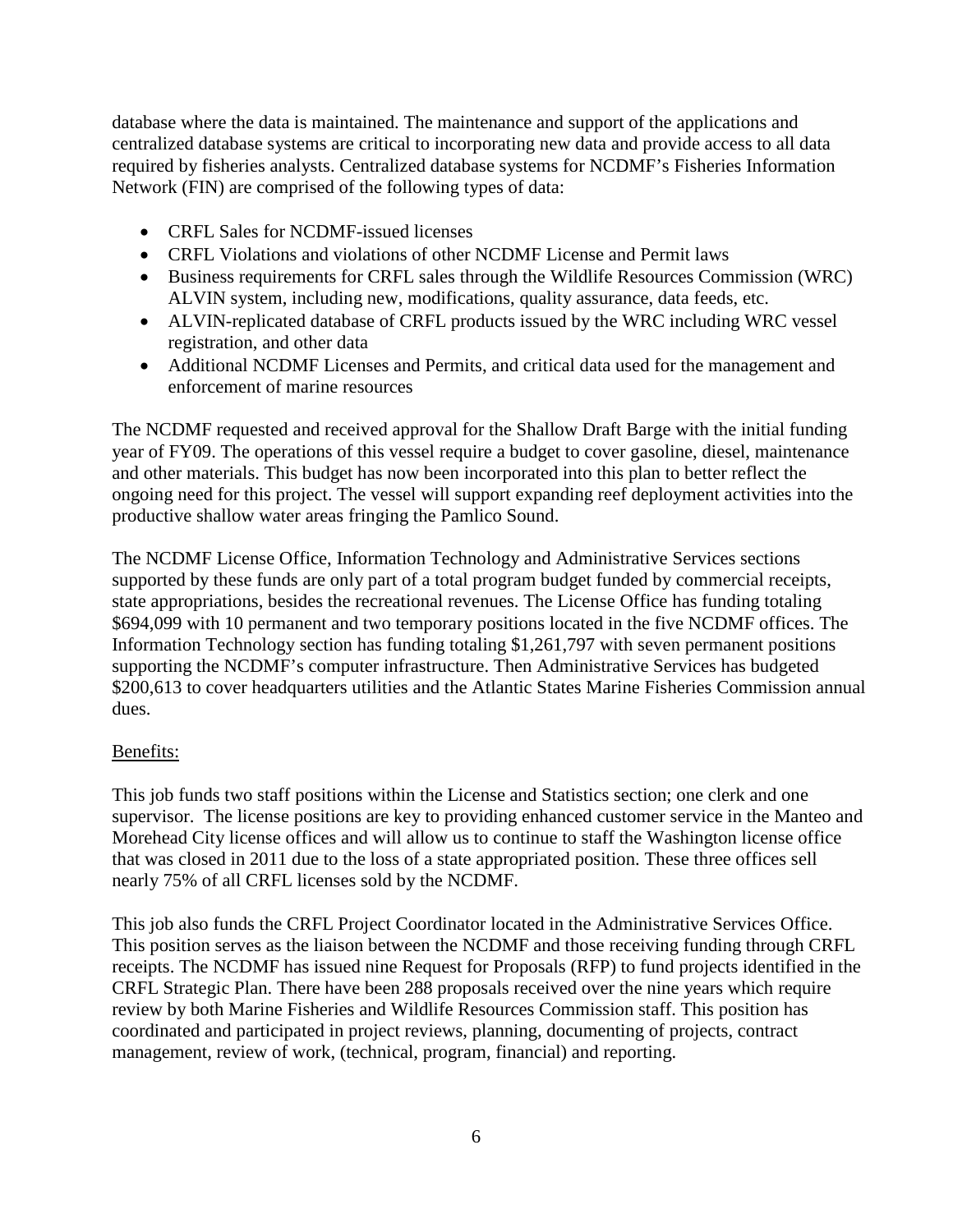Below are the CRFL products implemented through NCDMF only license sales outlets through the NCDMF Fisheries Information Network since the initial sale of the CRFL in January, 2007:

- Blanket For-Hire Captain's Coastal Recreational Fishing License
- Non-Blanket For-Hire Vessel Coastal Recreational Fishing License
- Blanket For-Hire Vessel Coastal Recreational Fishing License
- Coastal Recreational Fishing License Exemption Permit
- Blocks of 10 Ten Day Coastal Recreational Fishing Licenses

Other enhancements implemented in FIN and ALVIN-replicated databases and applications:

- FIN enhancement providing search and display of CRFL license data via the ALVINreplicated database
- Verification of recreational licenses by Marine Patrol via secured Internet
- CRFL sales report summaries
- Direct access to CRFL license data to fisheries analysts via the FIN and ALVIN-replicated database

Reef material deployment in shallow areas on the sound side of the barrier islands and the protected areas of the bays surrounding Pamlico Sound have demonstrated increased recruitment and survival of many fish and shellfish species. Additionally, construction and enhancement of reefs will meet goals established in the North Carolina Coastal Habitat Protection Plan.

#### Location:

Morehead City and Manteo, NC

#### Major Products Produced:

Improved customer service provided by these positions includes less wait time customers endure when purchasing a license. These positions also improve coordination between NCDMF staff (IT, License Sales and Marine Patrol) and the North Carolina Wildlife Resources Commission (NCWRC) by providing a single source of contact. Enhanced recreational license information as types of licenses are required to be changed over time either to technological advancements, quality assurance, or modification or new license products. These funds also provide the resources to ensure better data on recreational catch and effort and the impact of recreational fishing on North Carolina's economy.

#### Lead NCDMF Personnel:

Stephanie McInerny - Chief, License and Statistics, Morehead City Suzanne R. Guthrie - Chief, Administrative Services, Morehead City Al Schmidt - Chief, Information Technology, Morehead City

Year 1 Budget Justification: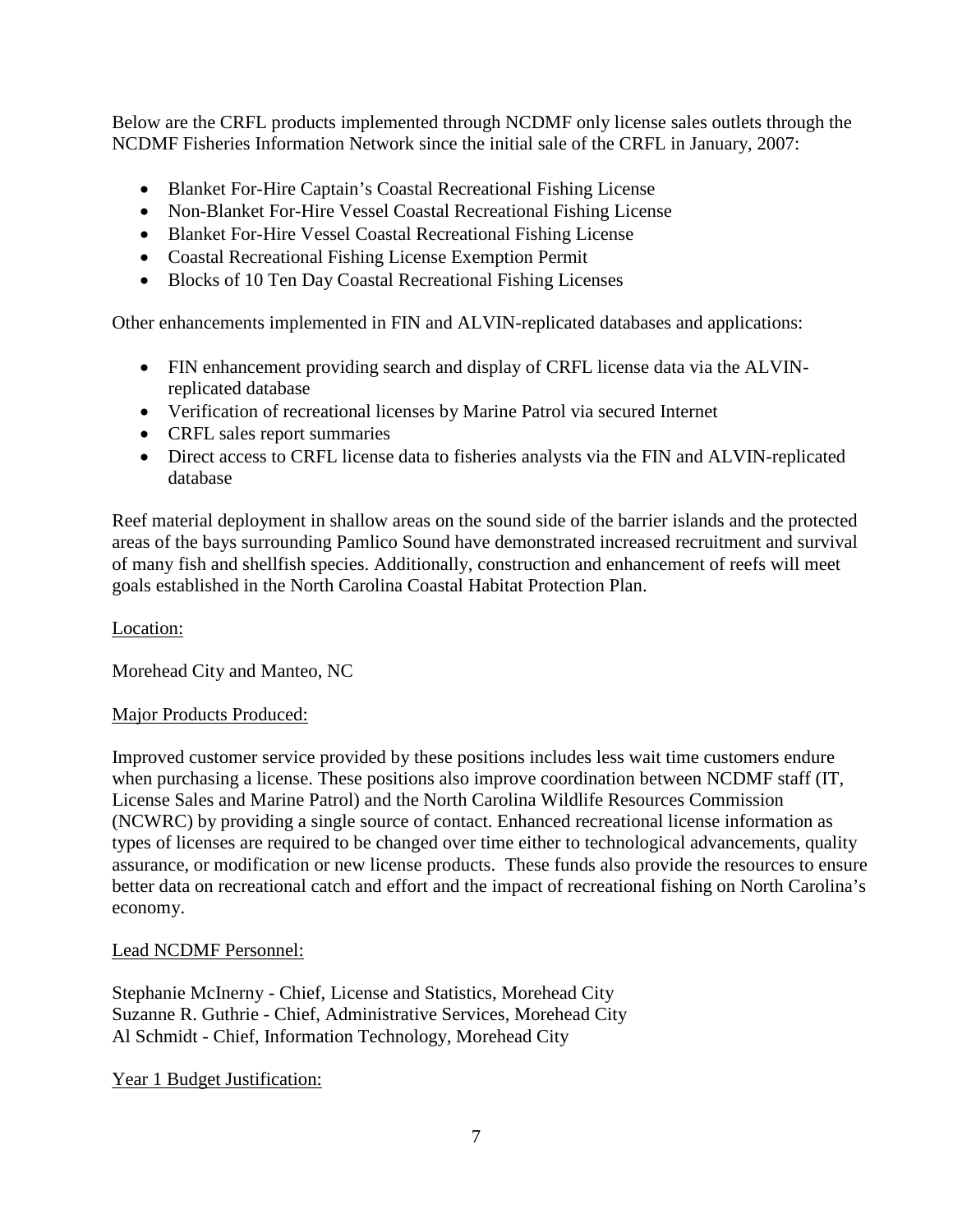Personnel

| 1 Processing Unit Supervisor V | 2,080 hours x $$14.66/hr = $30,502$    |
|--------------------------------|----------------------------------------|
| 1 Processing Assistant IV      | 2,080 hours x $$14.85/hr = $30,892$    |
| 1 CRFL Project Coordinator     | 2,080 hours x $$21.65$ /hr. = \$45,031 |

Fringe Benefits – Fringe benefits include Social Security, retirement, health insurance and longevity (if applicable). Personnel salaries and fringe have been budgeted to account for a three percent increase each year. Fringe benefits are calculated at the rate of 7.65% of salary for Social Security, 16.67% (first year) with an additional 1% added each year (compounded) for years two through five of salary for retirement. An additional \$ 5,580 (first year) with an additional 2% added each year (compounded) for years two through five per employee is charged annually for health insurance.

| 1 Processing Unit Supervisor V | \$12,999 |
|--------------------------------|----------|
| 1 Processing Assistant IV      | \$13,669 |
| 1 CRFL Project Coordinator     | \$16,532 |

Travel – The budget includes monies to be used for in-state transportation, meals and lodging for any overnight travel when working on CRFL projects. In-state transportation includes the use of two state-issued vehicles. Travel budget also includes travel expenses incurred by NCDMF staff attending advisory or CRFL Joint Committee Meetings. This also includes employee education expenses for required training.

| Use of state vehicles     | $4,412$ miles/year x \$0.34/mile | \$1,500 |
|---------------------------|----------------------------------|---------|
|                           | $4,412$ miles/year x \$0.34/mile | \$1,500 |
|                           | $2,353$ miles/year x \$0.34/mile | 800     |
| <b>Employee Education</b> |                                  | \$2,500 |

Supplies – General office supplies, postage, and renting a copier to support the positions funded by the job. Also, supplies are needed for the computers/printers as well as repairs on computers/printers for the three positions funded by this job. This will also provide the gasoline, diesel fuel and materials for the barge operations.

| <b>General Office Supplies</b>  |                         | \$6,589  |
|---------------------------------|-------------------------|----------|
| Postage                         |                         | \$12,900 |
| Copier Rental                   | \$583/month x 12 months | \$6,996  |
| Data Processing Supplies        |                         | \$3,510  |
| <b>Computer/printer Repairs</b> |                         | \$1,500  |
| Printing                        |                         | \$5,000  |
| Barge supplies                  |                         | \$17,000 |

Utilities – During this budget period, rental charges will be incurred for office space used by the Processing Unit Supervisor V and CRFL Project Coordinator located in Morehead City, NC, and the Processing Assistant position located in Manteo, NC. Funds also cover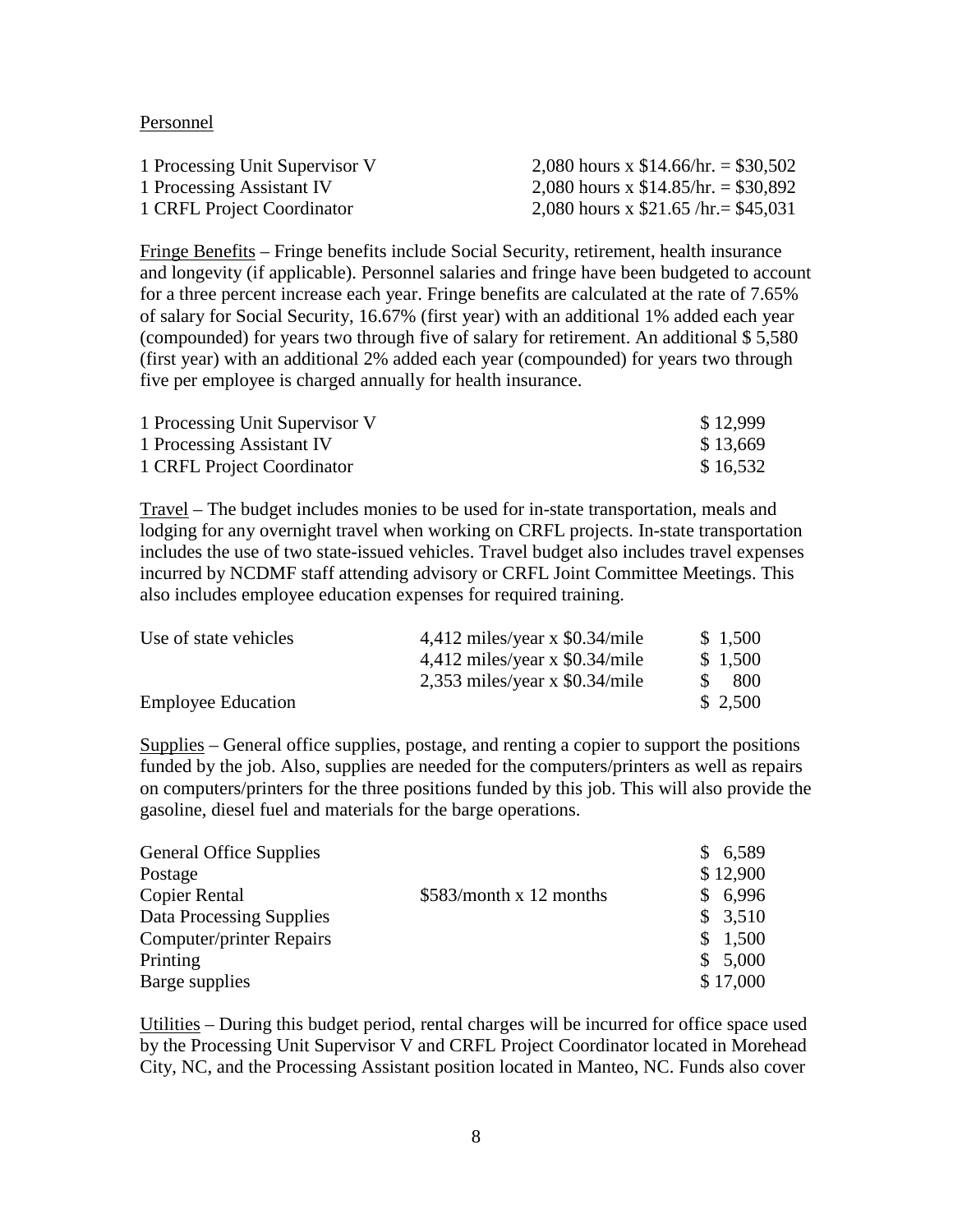the overhead of the facilities where staff offices are located. This includes services for electrical, telephone, natural gas, and water and sewer.

| <b>Office Space Rent</b>     | 1 office space $@$7,800$   | \$ 7,800 |
|------------------------------|----------------------------|----------|
|                              | 2 office spaces $@$8,000$  | \$16,000 |
|                              | Morehead City Office space | \$35,000 |
| <b>Electrical Service</b>    |                            | \$11,000 |
| <b>Server Maintenance</b>    |                            | \$65,000 |
| Natural Gas/Propane          |                            | \$16,000 |
| Telephone & Cellular Service |                            | \$11,100 |
| Water and Sewer Service      |                            | \$3,500  |

Equipment – Each of the three positions will require the purchase and replacement costs of computer equipment and printers. The Office Furniture expenditure of \$2,000 will be incurred only in the first year of the job. Since no specific increases have been requested in subsequent years for operations, the recouped \$2,000 per year will be used to offset increases in operations only (travel, supplies, and other categories).

| Office Equipment   | \$1,800               |
|--------------------|-----------------------|
| Office Furniture   | $\frac{1}{2}$ ,000    |
| Other Equipment    | $\frac{1}{2}$ , 2,682 |
| Computer Equipment | \$ 7.849              |

Other Costs – The telecommunication data charges and Local Area Network service charges are required to support the computer infrastructure of the database administration functions. The NCDMF pays the Atlantic States Marine Fisheries Commission over \$51,363 annually (in the past 100% was paid from commercial license receipts) for dues as required by legislation (G.S. 113-252). More than half of the species managed by NCDMF are recreational species. Therefore, the NCDMF will pay \$20,000 of the dues from this job budget.

| <b>TOTAL YEAR 1 (JOB 1)</b>                             | \$448,516 |
|---------------------------------------------------------|-----------|
| <b>Atlantic States Marine Fisheries Commission Dues</b> | \$20,000  |
| Local Area Network Service Charge                       | \$1,300   |
| <b>Telecommunication Data Charges</b>                   | 240<br>-S |
| <b>Computer Software and Maintenance</b>                | \$37,825  |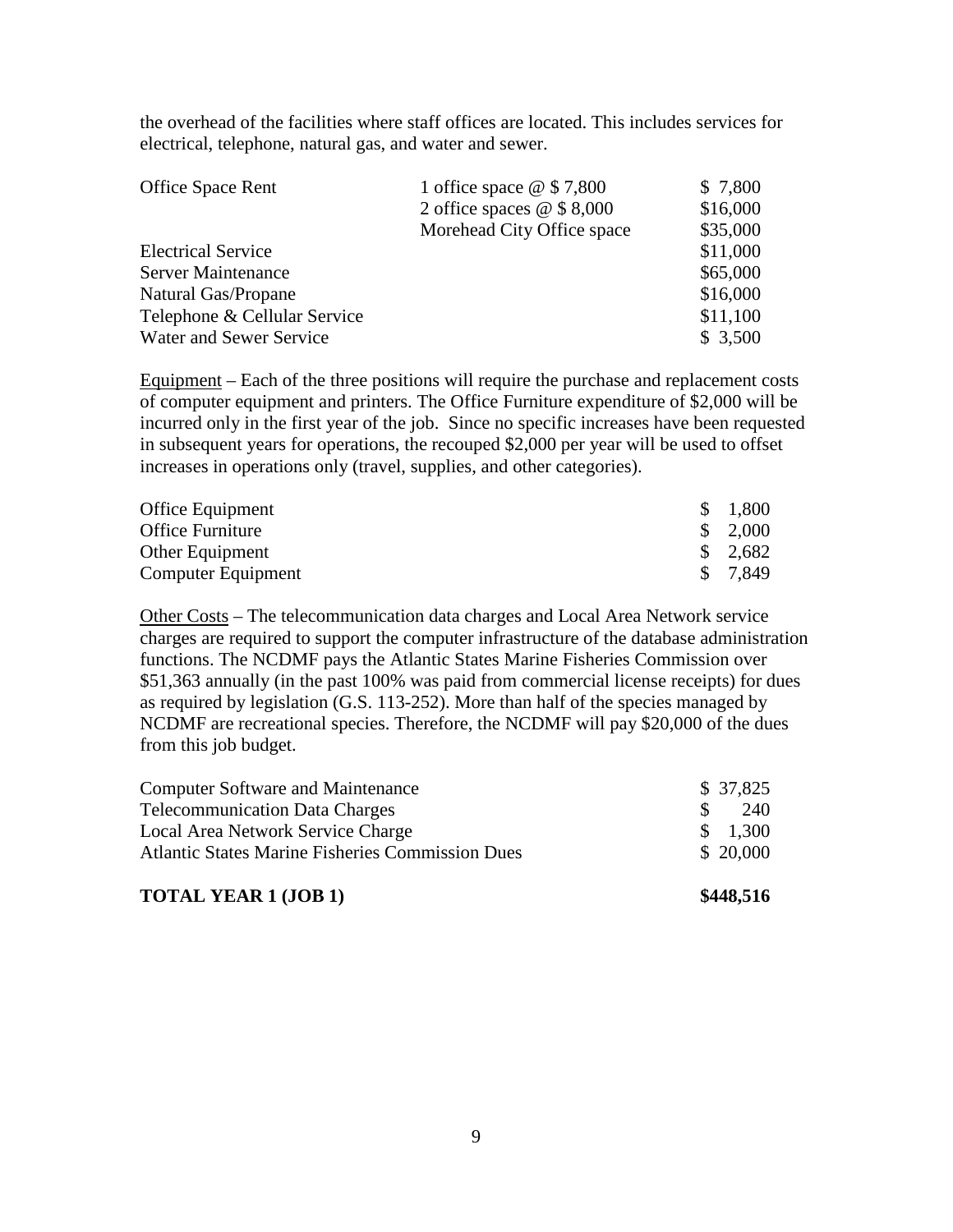|                        | <b>Fiscal Year</b>                                       |         |    |         |    |         |    |              |               |    |             |
|------------------------|----------------------------------------------------------|---------|----|---------|----|---------|----|--------------|---------------|----|-------------|
|                        | $2017 - 18*$<br>2018-19<br>2019-20<br>2020-21<br>2021-22 |         |    |         |    |         |    | 5 Yr. Totals |               |    |             |
| Personnel              | \$                                                       | 106,425 | \$ | 109,617 | \$ | 112,906 | \$ | 116,293      | \$<br>119,782 | \$ | 565,023     |
| <b>Fringe Benefits</b> | \$                                                       | 43,200  | \$ | 45,429  | \$ | 47,755  | \$ | 50,504       | \$<br>53,708  | \$ | 240,596     |
| Travel                 | \$                                                       | 6,300   | \$ | 6,300   | \$ | 6,300   | \$ | 6,300        | \$<br>6,300   | \$ | 31,500      |
| Equipment              | \$                                                       | 14,331  | \$ | 14,331  | \$ | 14,331  | \$ | 14,331       | \$<br>14,331  | \$ | 71,655      |
| <b>Utilities</b>       | \$                                                       | 165,400 | \$ | 165,400 | \$ | 165,400 | \$ | 165,400      | \$<br>165,400 | \$ | 827,000     |
| <b>Supplies</b>        | \$                                                       | 53,495  | \$ | 53,495  | \$ | 53,495  | S  | 53,495       | \$<br>53,495  | \$ | 267,475     |
| Contractual            | \$                                                       |         |    |         | \$ |         |    |              | \$            |    |             |
| Other                  | \$                                                       | 59,365  | \$ | 59,365  | \$ | 59,365  | \$ | 59,365       | \$<br>59,365  | \$ | 296,825     |
| Total                  | \$                                                       | 448,516 | \$ | 453,937 | \$ | 459,552 | \$ | 465,688      | \$<br>472,381 |    | \$2,300,074 |

<span id="page-10-1"></span>Table 1. Coastal Recreational Fishing License Sales and Data Support Funds for Five Years.

\* Each subsequent year beyond year 1 assumes a 3% annual legislative salary increase.

#### <span id="page-10-0"></span>**JOB 2**

Title: Fisheries Independent Assessment Program

#### Objectives:

The goal is to maintain long-term fisheries independent surveys that extend current data on Catch per Unit of Effort (CPUE), catch composition, abundance, size, age, maturity and mortality in estuarine waters for important recreational fish species. Maintaining the integrity of and adding to the existing time series will provide for improved stock assessments and, through more effective Fishery Management Plans (FMP), the long-term viability of the recreational fisheries.

The Fisheries Reform Act (FRA) established a process requiring preparation of coastal FMPs in North Carolina. The goal of these plans is to ensure the long-term viability of the state's economically important species or fisheries. The purpose of this request is to augment North Carolina Division of Marine Fisheries' (NCDMF's) ability to collect and analyze essential data used to produce the FMPs for recreationally important species and to help determine overfishing status, levels of spawning stock biomass, mortality, recruitment and sustainable harvest levels which form the basis for all management actions recommended in the FMPs. To meet the Job goal, specific objectives include:

1. To calculate annual indices of abundance in North Carolina estuarine waters for the following target species: red drum (*Sciaenops ocellatus*), southern flounder (*Paralichthys lethostigma*), spotted seatrout (*Cynoscion nebulosus*), weakfish (*Cynoscion regalis*), bluefish (*Pomatomus saltatrix*), spot (*Leiostomus xanthurus*), Atlantic croaker (*Micropogonias undulatus*), southern kingfish (*Menticirrhus americanus)* Spanish mackerel (*Scomberomorus maculates*), American shad (*Alosa sapidissima*), black drum (*Pogonias cromis*), sheepshead (*Archosargus probatocephalus*), and striped bass (*Morone saxatilis*). Catch per unit effort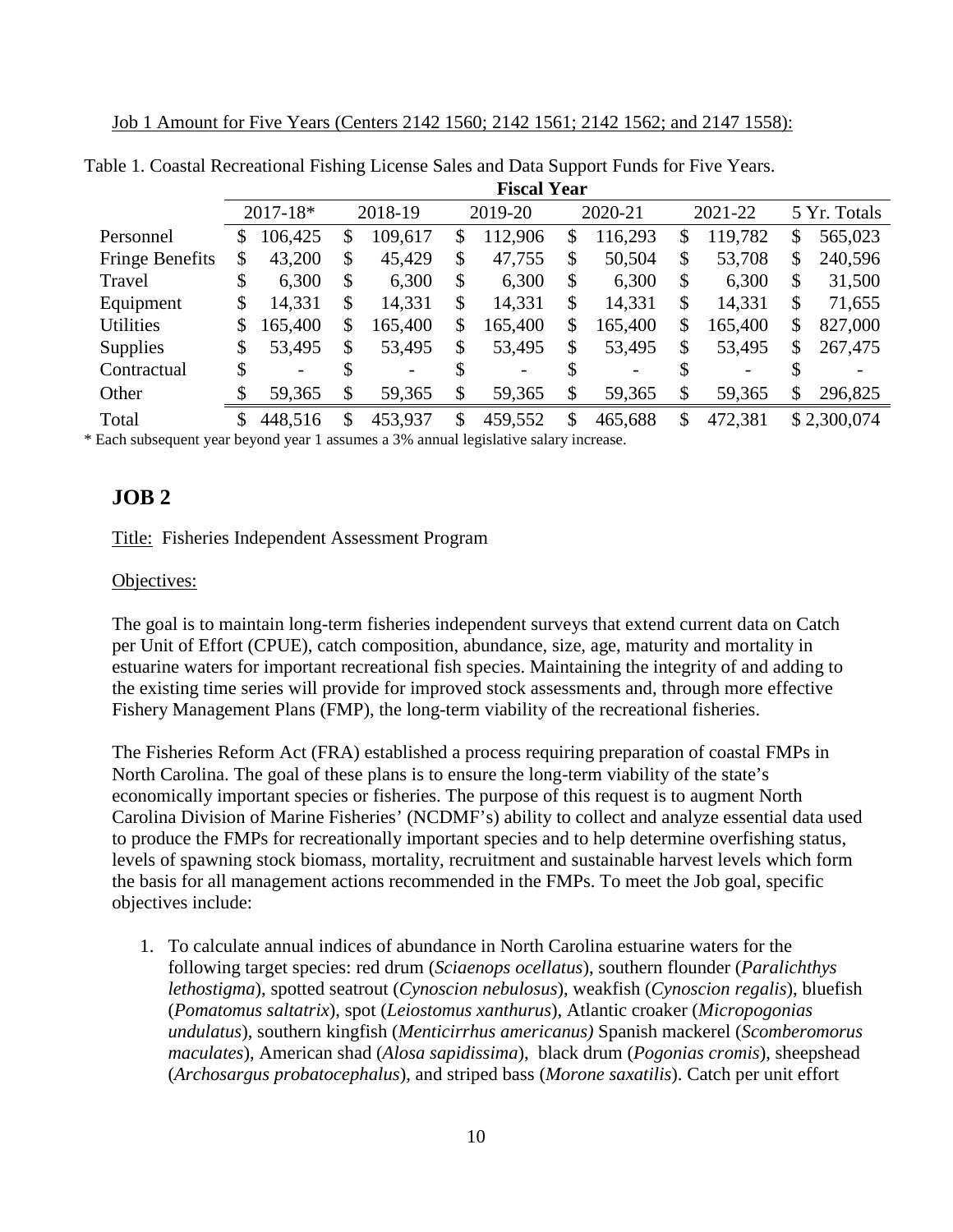(CPUE) data, from fishery-independent surveys that standardize effort, provide an unbiased relative index of abundance to track population trends.

- 2. To provide samples for age, growth, sex and maturity in order to determine age structure, sex ratios, and relative cohort size for the target species.
- 3. To provide supplementary samples for ongoing tagging, genetic, and reproductive studies.

4. To characterize habitat use and species distribution for targets species in estuarine waters. Procedures:

Fishery-independent data are collected methodically in a manner designed to provide a measure of relative fish abundance where biases are minimized. On the contrary, fishery dependent data from either the recreational or commercial sector tend to provide uncertain estimates of relative abundance and their use in this fashion is not preferred. This bias comes from the evolving methodology employed by these sectors. Dependent fisheries target specific species in areas where fish densities are highest and can therefore maintain consistent catch rates even as fish stocks decline. Changes in methods (hook size, bait type, etc.) are common and fishing time and locale of fishing is not standardized. Skill also plays a key factor in fishing success. These and many other biases inherent to dependent data (targeting for size, species, changes to gear selectivity, changes in vessels and gear over time, non-reporting, seasonal closures, size and bag limit restrictions, and fluctuations in market value) make dependent data largely unreliable as an unbiased estimator of changes in populations size or age structure.

Statistically designed surveys are critical to sound fishery management decisions regarding trends in population size. Good scientific design will provide a representative sample of the overall population by providing an equal opportunity for all segments of the population (sampling universe) to be sampled. Over time, the proportion (number and or size) of fish in the samples should approximate what is in the population. This study employs a stratified-random sampling design. Strata are based on area and/or water depth.

The five river systems currently sampled include the Neuse, Pamlico, Pungo, New and Cape Fear. Each system is overlaid with a one-minute by one-minute grid system (equivalent to one square nautical mile) and delineated into shallow (<6 feet) and deep (>6 feet) depth strata using bathymetric data from NOAA navigational charts and field observations. NCDMF staff also consider such factors as obstructions to fishing, safety, and accessibility when evaluating each grid for inclusion in the sampling universe. Each of the systems is further segregated into similar sized areas to ensure samples are evenly distributed throughout each system (area and depth). The Pamlico River is divided into three areas: upper, middle, and lower. The Pungo River serves as one area due to its smaller size. The Neuse River is divided into four areas: upper, upper-middle, lower-middle, and lower. The New River is divided into two areas: upper and lower and the Cape Fear River is considered one area. Additionally, the Cape Fear River is only sampled in shallow strata due to strong flow conditions that impact the catchability of the fishing gear in deep water. The SAS procedure PLAN is used to randomly select sampling grids within each area (SAS Institute 2004). Each month for the Pamlico district, 32 core samples are completed (8 areas x twice a month x 2 samples-shallow and deep). Each month for the southern district (New and Cape Fear rivers) 24 core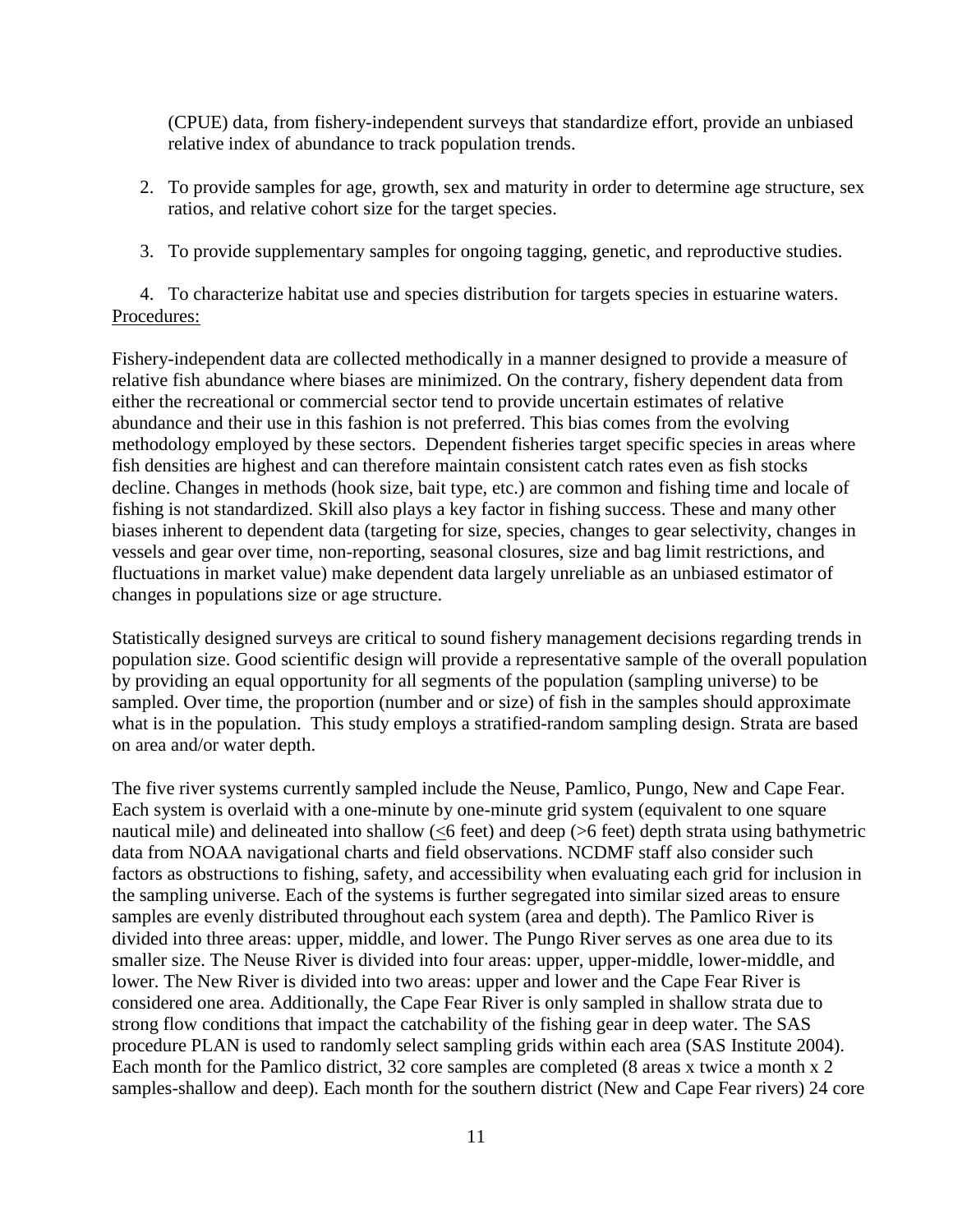samples are completed (Cape Fear - 2 areas x twice a month x 1 shallow sample and New River - 2 areas x twice a month x 2 samples-shallow and deep). Sampling gear consists of an array of gill nets consisting of 30-yard segments of 3,  $3\frac{1}{2}$ , 4,  $4\frac{1}{2}$ , 5,  $5\frac{1}{2}$ , 6, and  $6\frac{1}{2}$  inch stretched mesh webbing (240) total yards of gill net). An array of nets is employed, to reduce gear selectivity bias and enable the gear to catch multiple species over a wide range of sizes. Catches from this array of gill nets, combined together, comprise a single sample. Gear is typically deployed within an hour of sunset and fished the following morning to keep all soak times at a standard of 12 hours. All nets are floating and fish the entire water column. In the New and Cape Fear rivers soak times are reduced to four hours from April through September and deployed within an hour of sunrise (sampling was modified in July 2008). This action was taken to minimize interactions with endangered and threatened sea turtles.

Physical and environmental conditions, including surface and bottom water temperature (°C), salinity (ppt), dissolved oxygen (mg/L), pH, turbidity, bottom composition, as well as, a qualitative assessment of sediment size, are recorded upon retrieval of the nets on each sampling trip. All attached submerged aquatic vegetation (SAV) in the immediate sample area is identified to species and density of coverage is estimated visually when possible. Additional habitat data are recorded including distance from shore, presence or absence of sea grass or shell, and substrate type. All species groups are enumerated and an aggregate weight (nearest 0.01 kilogram (kg)) is obtained for most species. Individuals are measured to the nearest millimeter for either fork or total length according to the morphology of the species. Selected species are retained and taken to the lab where age structures (otoliths and/or scales) are removed and sex and maturity (stage of gonads) are determined. Live Atlantic sturgeon (*Acipenser oxyrinchus oxyrinchus*), striped bass, southern flounder, red drum, and sea turtles captured in good condition are tagged and released.

Beginning in the fall of 2017, sampling in the NCDMF's southern district will be expanded to areas from West Bay/Core Sound through the White Oak River. Sampling in these areas will follow the same sample design as in other areas described above. Adding these areas to the Fishery Independent Assessment Program (FIA) will fill in a key gap in adult finfish monitoring within the state. Improved data and information will be gained for several recreationally important species including southern flounder, red drum, spotted seatrout, and weakfish.

#### Benefits:

The FIA is one of the most used fishery-independent surveys in North Carolina. The FIA survey was initiated in 2003 in the Pamlico, Pungo, and Neuse rivers, expanded in 2008 to the Cape Fear and New rivers, and in 2017 will expand to areas from West Bay/Core Sound through the White Oak River. Fishery-independent data are collected from catches from scientific resource surveys while fishery-dependent data are collected directly from the commercial or recreational catches. Fisheryindependent data are collected through various types of resource surveys employing a variety of gears common to fisheries science (multiple-mesh gill nets, trawls, seines etc.). These surveys are designed to sample in an objective and consistent methodology using the same gear and techniques to provide fishery-independent indices of abundance where the changes in catch are due to changes in the abundance of a population of fish and not due to changes in methodology (as is common in fishery-dependent data). Consequently, sampling is conducted over a wide range of habitats and conditions and not necessarily done only in locations where a species is thought to be most abundant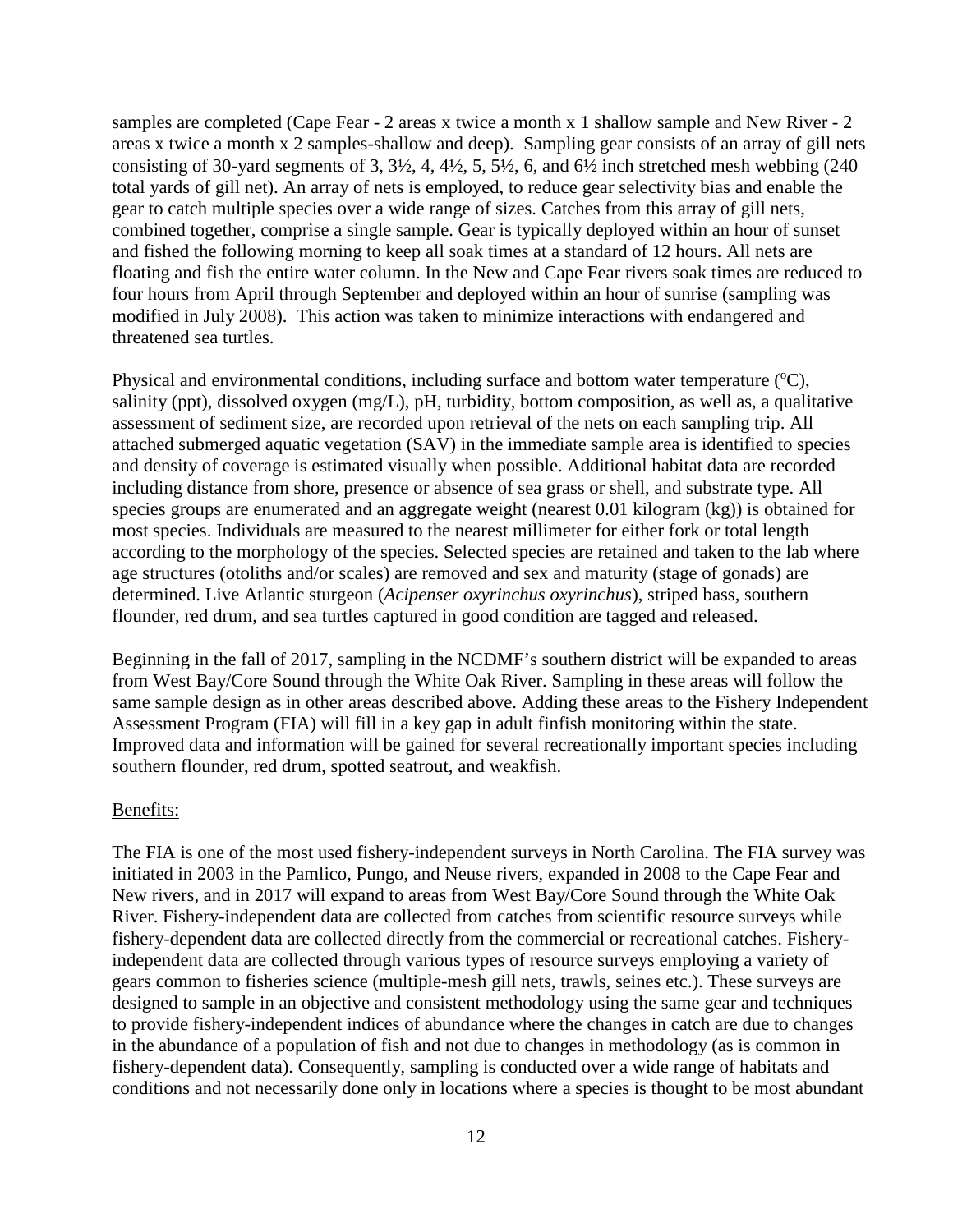at the time the gear is deployed. Collecting information on the population in this manner over time allows for an index that reflects the availability of the species in the areas sampled. The value of an independent survey increases with the number years sampled as the survey becomes a reflection of the long-term trends in abundance for the population in the area sampled. Fishery-independent data are not influenced by external factors (such as management measures or socioeconomics). Fishery independent surveys provide the only measure of stock condition where trends over time can be assumed to be due to population changes.

FIA survey data were and will be used in several state and federal fishery management plans and stock assessments for recreationally important species. These include (but are not limited to): striped bass, spotted seatrout, red drum, southern flounder, bluefish, black drum and Atlantic croaker. The FIA provides valuable fishery-independent data for areas of the state and life stages not covered by other sampling programs. These include (but are not limited to): species distribution and abundance, age, sex and maturity samples, length-frequency and length-weight data, habitat use and characteristics, and water quality. The FIA also works in conjunction with ongoing tagging programs for red drum, striped bass, and southern flounder. The aim of these programs is to describe migration patterns, mortality rates, and define stock structure and management units for state FMPs. The FIA survey data has also supported other Coastal Recreational Fishing License (CRFL)-funded projects. Some recent projects include: 1) Origin of central southern management area striped bass using otolith chemistry and recommendations for fishery management (2011-2013), 2) Diet composition of predatory fishes in North Carolina (2012-2013), 3) Multispecies tagging program (2014-present), 4) N.C. red drum cooperative tagging program , 5) Validating and updating maturation schedules for better management of North Carolina fisheries (2016-2019), and 6) Maturation and fecundity of the central southern management area striped bass stock (2014).

This survey provides important matching funds for a sister fishery-independent survey that is conducted along both the mainland and outer-banks shorelines of Pamlico Sound as part of a federal Sport Fish Restoration project. Sport Fish Restoration funds support several fishery-independent and fishery-dependent surveys and support staff working on those surveys. In total, \$1,219,484 in Sport Fish Restoration funds are used to support other surveys. CRFL funds from this survey are used to cover the 25% state-match requirement for the Sportfish Restoration project. The two gill net surveys together are identified as Program 915 and the NCDMF cannot support or fully maximize the benefits of one survey without the other.

#### Location:

Coastal counties of North Carolina

#### Major Products Produced:

The direct products include long-term indices of relative abundance, fisheries independent data to tune and calibrate stock assessments. Other benefits include supplementing life history information (age and growth structures and measurements, sex, maturity, length, weight), and providing mortality estimates. The data are critical components for stock assessments and are used in the development of legislatively mandated Fishery Management Plans.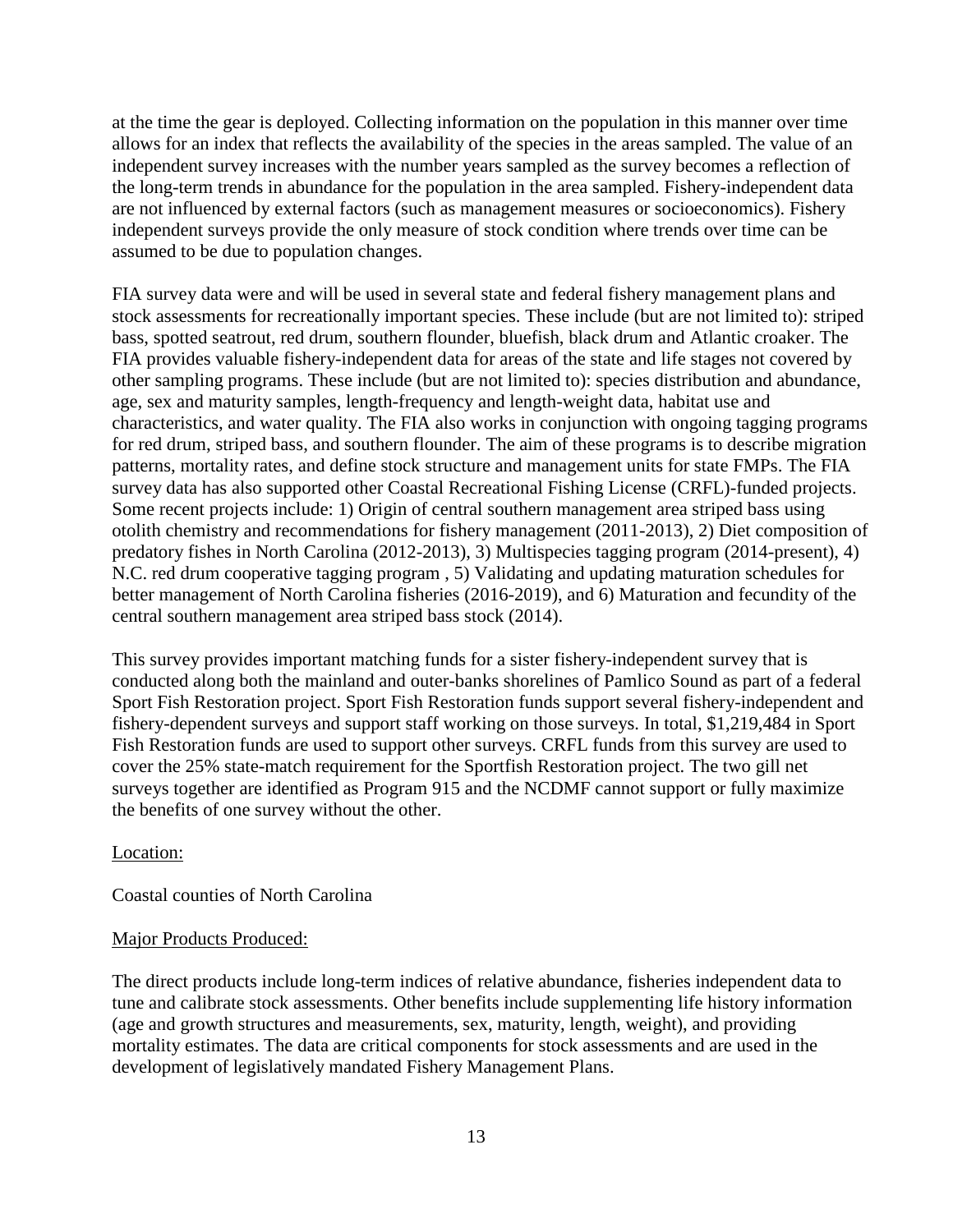#### Lead NCDMF Personnel:

Jason Rock, Biologist Supervisor, Washington Chris Stewart, Biologist Supervisor, Wilmington Lee Paramore, Biologist Supervisor, Manteo Tina Moore, Biologist Supervisor, Morehead City Katy West, District Manager, Washington Kathy Rawls, Fisheries Management Section Chief, Morehead City

#### Year 1 Budget Justification:

To allow for the expansion of the FIA into areas from West Bay/Core Sound through the White Oak River additional funding is required. For ease of seeing where the additional funding will go it has been separated below and is denoted in parenthesis as "MHC" for Morehead City where the additional personnel will be located.

Personnel – Additional funding is being requested to hire two Marine Fisheries Technician IIs to conduct the additional sampling in areas from West Bay/Core Sound through the White Oak River. Existing staff in Morehead City are unable to conduct the sampling because they are fulfilling other sampling responsibilities. Existing technicians conducting sampling for the FIA in other areas of the state are dedicated for this project given the near year-round sampling schedule.

| 1 Marine Fisheries Biologist I      | 2,080 hours x $$19.05/hr = $39.627$   |
|-------------------------------------|---------------------------------------|
| 6 Marine Fisheries Tech. II         | 12,480 hours x $$14.81/hr = $184,873$ |
| 1 Temp. M.F. Tech. II $(11$ -month) | 1,907 hours x $$16.92/hr = $32,266$   |
| 2 Marine Fisheries Tech. II (MHC)   | 4,160 hours x $$14.77/hr = $61,442$   |

Fringe Benefits - Fringe benefits include Social Security, retirement, health insurance, and longevity (if applicable). Personnel salaries and fringe have been budgeted to account for a three percent increase each year. Fringe benefits are calculated at the rate of 7.65% of salary for Social Security, 16.67% (first year) with an additional 1% added each year (compounded) for years two through five of salary for retirement. An additional \$5,580 (first year) with an additional 2% added each year (compounded) for years two through five per employee is charged annually for health insurance. The temporary has Social Security and health insurance as fringe.

| 1 Marine Fisheries Biologist I         | \$15,217 |
|----------------------------------------|----------|
| 6 Marine Fisheries Technician II       | \$78,442 |
| 1 Temp. M. F. Technician II (11-month) | \$1,416  |
| 2 Marine Fisheries Tech. II (MHC)      | \$26,102 |

Travel - The budget includes monies to be used for in-state transportation and lodging for any overnight travel.

| Lodging (in-state) | \$1,000 |
|--------------------|---------|
|                    |         |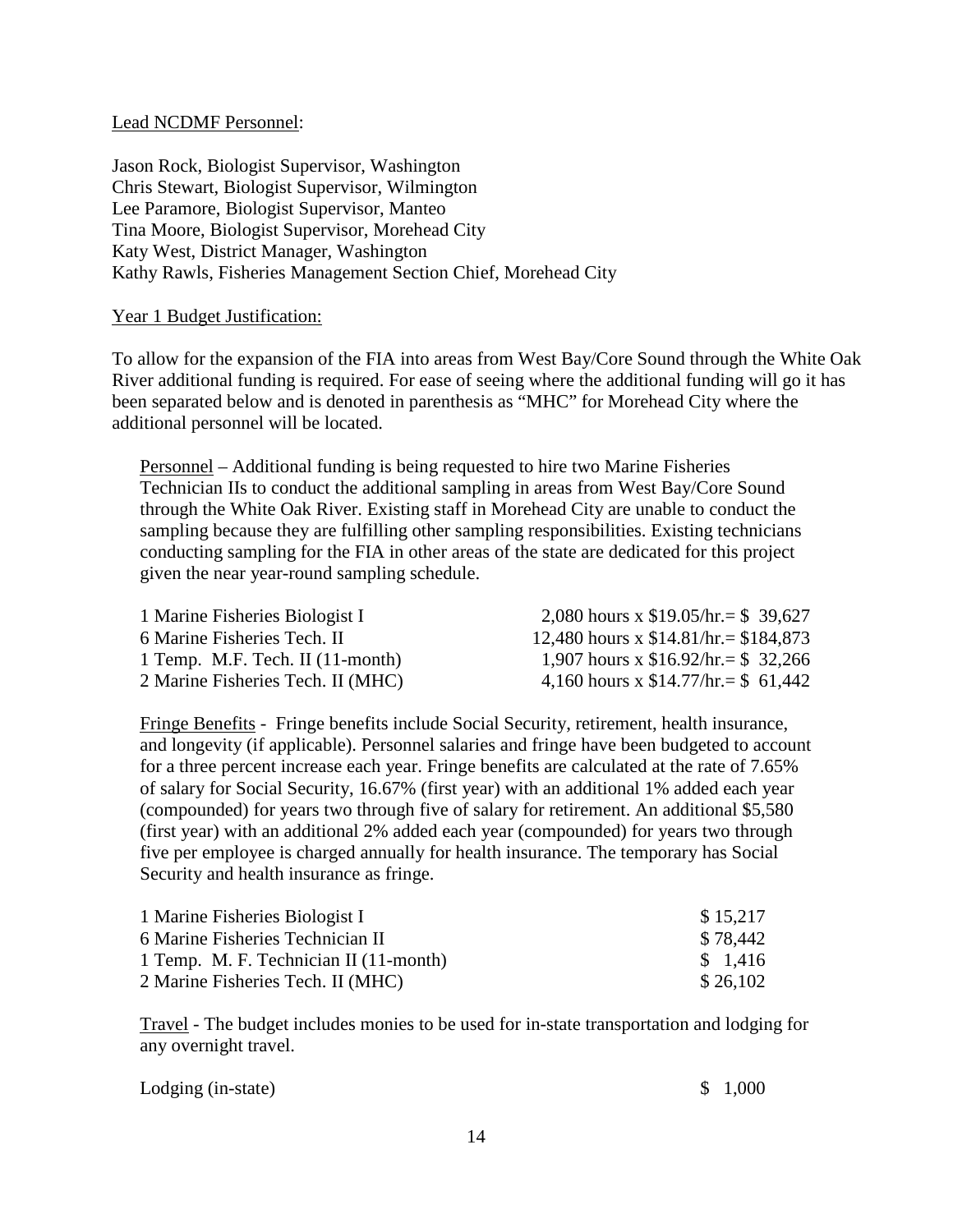| Meals (in-state)        | \$9,000 |
|-------------------------|---------|
| Lodging (in-state; MHC) | - 500   |
| Meals (in-state; MHC)   | \$3,000 |

Equipment: Includes cost to replace sampling gear such as boat trailers and boat motors if needed. Additional equipment funds are needed to outfit the new technicians in Morehead City with sampling equipment such as a boat, boat trailer, boat motor, sampling vehicle, personal protective equipment, and a water quality meter. Costs also include additional funds to purchase dissecting microscopes to aid in species identification and processing biological samples.

| Equipment       | \$20,000 |
|-----------------|----------|
| Equipment (MHC) | \$95,000 |

Supplies: General office furniture, computer equipment, boat repairs and gasoline, scientific supplies, clothing, net materials, as well as printing and duplicating and telephone costs are included in this item.

| Office and Scientific Supplies       | \$33,700 |
|--------------------------------------|----------|
| Office and Scientific Supplies (MHC) | \$11,200 |

Other Costs: Charges paid to the Department of Environmental Quality for office rent.

| <b>TOTAL YEAR 1 (JOB 2)</b> | \$651,785 |
|-----------------------------|-----------|
| Office Space Rent (MHC)     | \$ 7,000  |
| Office Space Rent           | \$32,000  |

Job 2 Amount for Five Years:

|                        | <b>Fiscal Year</b>    |    |         |    |         |    |           |    |         |               |
|------------------------|-----------------------|----|---------|----|---------|----|-----------|----|---------|---------------|
|                        | 2017-18               |    | 2018-19 |    | 2019-20 |    | 2020-21   |    | 2021-22 | 5 Yr. Totals  |
| Personnel*             | \$318,208             | \$ | 327,754 | \$ | 337,586 |    | \$347,714 | \$ | 358,146 | \$1,689,408   |
| <b>Fringe Benefits</b> | \$121,177             | \$ | 127,241 | \$ | 133,565 | \$ | 140,159   | \$ | 147,035 | \$<br>669,177 |
| Travel                 | 13,500<br>S.          | \$ | 13,500  | \$ | 13,500  | \$ | 13,500    | \$ | 13,500  | \$<br>67,500  |
| Equipment**            | \$115,000             | \$ | 10,000  | \$ | 10,000  | \$ | 35,000    | \$ | 35,000  | \$<br>205,000 |
| <b>Utilities</b>       | -                     | \$ |         |    |         |    |           |    |         |               |
| <b>Supplies</b>        | 44,900<br>S           | \$ | 44,900  | \$ | 44,900  | \$ | 44,900    | \$ | 44,900  | \$<br>224,500 |
| Contractual            | \$<br>$\qquad \qquad$ | \$ |         |    |         |    |           |    |         |               |
| Other                  | 39,000                | \$ | 40,670  | \$ | 42,424  | \$ | 44,265    | \$ | 46,198  | \$<br>212,557 |
| Total                  | \$651,785             | \$ | 564,065 | \$ | 581,975 | S. | 625,538   | \$ | 644,779 | \$3,068,142   |

<span id="page-15-1"></span>Table 2. Fisheries Independent Assessment Program Funds for Five Years.

\* Each subsequent year beyond year 1 assumes a 3% annual legislative salary increase.

<span id="page-15-0"></span>\*\* Additional equipment funds are included in years four and five to begin replacement process of sampling vehicles.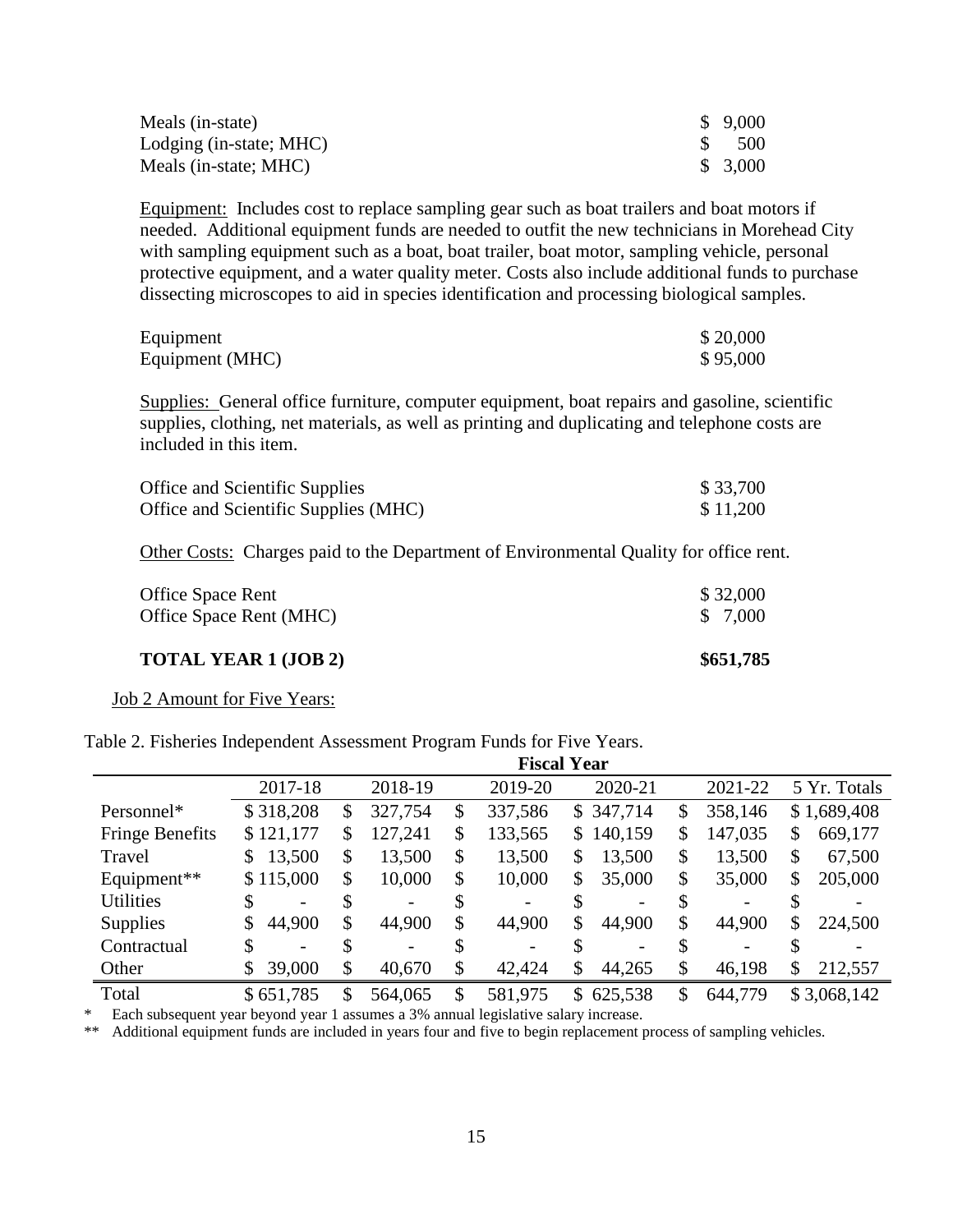# **JOB 3**

#### Title: Coastal Angling Program

#### Objectives:

The North Carolina Fisheries Reform Act (FRA) mandates development of state-level Fisheries Management Plans (FMPs). Recreational saltwater fisheries in North Carolina have an estimated economic value of 1.6 billion dollars and must be considered in the development of any FMP. The collection of recreational fisheries statistics is a primary function of the North Carolina Division of Marine Fisheries (NCDMF). North Carolina has long participated in the Marine Recreational Fisheries Statistics Survey (MRFSS) to obtain estimates of recreational fishing effort and catch and integrally involved in its replacement, the Marine Recreational Information Program (MRIP). MRIP is a national survey program that gathers recreational fisheries information sufficient for use in management at regional levels (Northeast, Mid-Atlantic, South Atlantic, etc.). MRIP is not intended to provide state-level estimates of catch and participation and provides little to no information on fisheries such as flounder gigging, recreational shellfishing and crabbing, or upper estuarine fisheries for anadromous species (striped bass, American shad, hickory shad). The Coastal Angling Program (CAP) provides comprehensive recreational fisheries data for the FMP process for all managed species. To achieve this goal, CAP has the following objectives:

- 1. Maintain and continue to develop a long-term modular platform for capturing, organizing, and processing recreational fishing data;
- 2. Create flexibility within the program to address future data needs;
- 3. Increase sample size to provide reliable estimates of recreational catch (harvest and discard) and participation for managed species;
- 4. Integrate existing North Carolina recreational fishing data with new survey products into a single data management system that will meet the needs of fishery managers, scientists, and fishermen;
- 5. Develop analytical tools to enhance the FMP process (bag limit analysis, impacts of new size and bag limits, etc.);
- 6. Provide support and analyses of recreational angler license, catch and participation data in fulfillment of the development of fisheries management plans as stipulated in the Fisheries Reform Act of 1997.
- 7. Incorporate economic and sociological survey components of all recreational fisheries;
- 8. Use web-based tools and other Internet technologies to enhance existing survey methodology.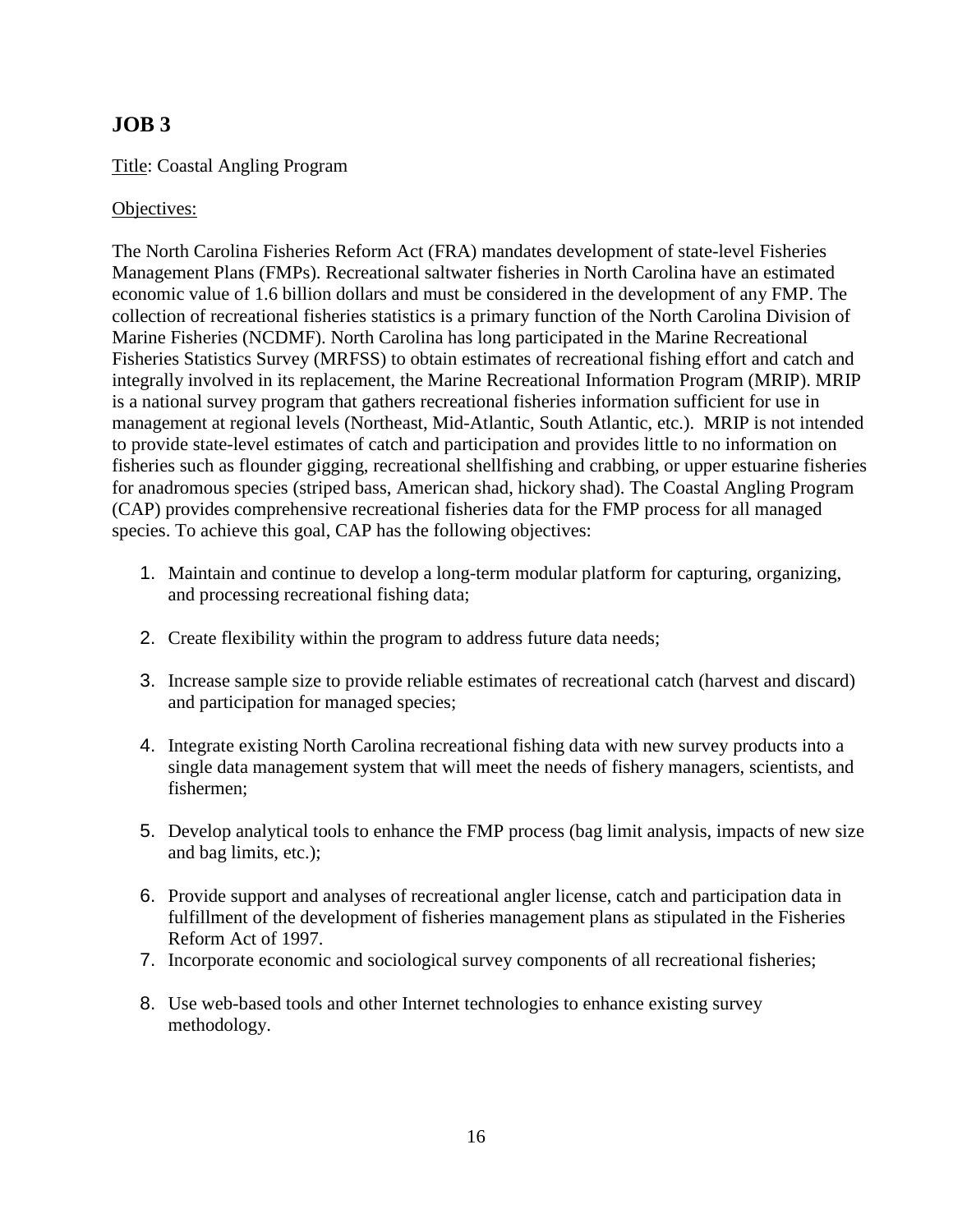9. Conduct survey in Central Southern Management Area (CSMA) to obtain striped bass and shad catch rates (harvest and discard), overall species composition, size distribution, fishing location, fishing method, fishing effort, and socioeconomic data.

#### Procedures:

The Coastal Recreational Fishing License (CRFL) opened a new door in North Carolina by providing a distinct list of recreational anglers that was previously unavailable. This allows the NCDMF recreational survey biologists the opportunity to more accurately estimate angler participation, effort and harvest. All CRFL sales data obtained by the NCDMF and sales data downloaded from the NC Wildlife Resources Commission (WRC) ALVIN system will be accessed, edited and used by the supported positions to perform analysis of species catch and economic impacts to support the FRA requirement of producing FMPs. These data will also allow NCDMF to perform detailed and accurate analysis of recreational catch and effort as mandated by the federal Magnuson-Stevens Act and to coordinate with federal agencies on other federal initiatives such as a national database of recreational anglers, mandated by Magnuson-Stevens, and the MRIP. The NCDMF provides updates each month of CRFL holders to NOAA as a requirement for the National Saltwater Angler Registry.

The dynamic nature of North Carolina's recreational fisheries and the scope of this job require many strategies to determine the impact recreational fishers have on the coastal resources of the State. CAP expands the function of MRIP by addressing limitations and incorporating state-specific management needs. Components of CAP include: 1) coastal angling survey, 2) upper estuarine angler survey, 3) flounder gigging survey, 4) recreational shellfish survey, and 5) specialized surveys.

The coastal angling survey will increase precision of catch and effort estimates through additional angler interviews. Interviews will be obtained through an onsite access point survey where effort is distributed according to MRIP survey procedures. Additional biological information on species managed through state-specific FMPs will also be collected to reduce variability in the production of catch at age matrices. Estimates of catch and effort across all fishing modes will continually be evaluated to determine if adjustments in sample coverage, size, and distribution are necessary.

North Carolina collaborated with the National Marine Fisheries Service on a pilot project during 2009 and 2010 to assess methods for eliminating bias in catch rates associated with night fishing. This project focused on sampling throughout a 24-hour period in six-hour time blocks (2:00 a.m. to 8:00 a.m., 8:00 a.m. to 2:00 p.m., 2:00 p.m. to 8:00 p.m., and 8:00 p.m. to 2:00 a.m.). This new methodology was incorporated in 2012 to intercept anglers fishing at night. The additional angler interviews provided by CAP will be distributed using the new MRIP survey approach to include coverage of night fishing.

Species such as American shad, hickory shad, and striped bass caught in upper estuarine waters are not covered through the MRIP or the coastal angling survey. The upper estuarine survey will be conducted in the Tar, Pamlico, Pungo, Trent, and Neuse rivers to obtain catch rates (harvest and discard), overall species composition, size distribution, fishing location, fishing method, fishing effort, and socioeconomic data. This survey utilizes an access-point survey design to estimate both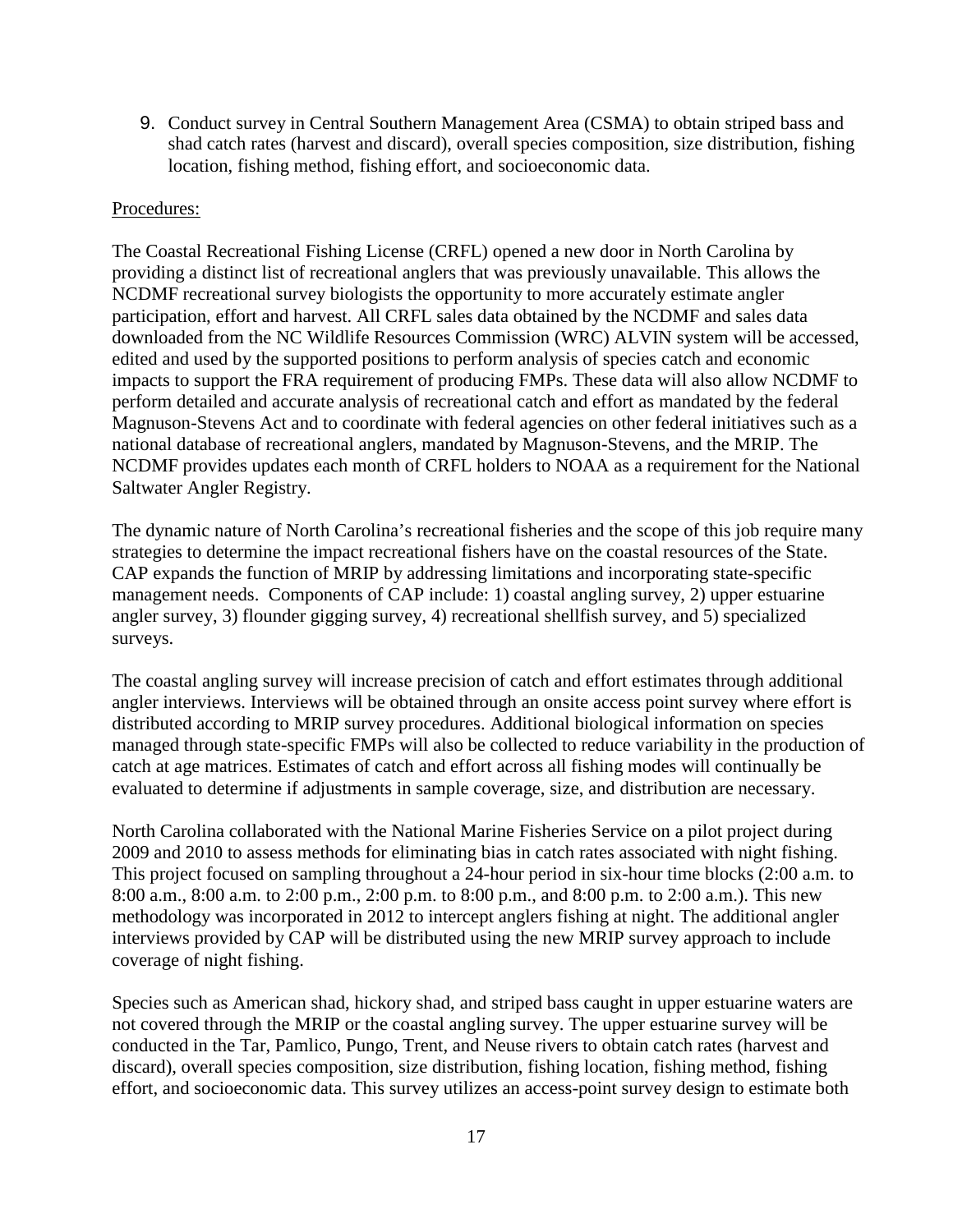catch and effort and will provide key data on which to base fishery management decisions that optimize the likelihood of stock recovery. Socioeconomic data collected in the surveys will be used to demonstrate the economic implications of well-managed fish stocks.

A flounder gigging survey will provide continuous coverage to assess the impact of this fishery. A mandatory survey to determine saltwater fishing activities is conducted by all individuals purchasing CRFLs from WRC and NCDMF offices and over the Internet. Approximately 19% of North Carolina anglers participating in the CRFL activity survey indicated that they participated in flounder gigging. A sample frame of individuals participating in the flounder gig fishery will be created using the CRFL activity survey. Internet and mail surveys will be conducted to determine access areas, locations fished, and estimates of catch and effort.

Estimates of catch and participation from the recreational shellfish and crab fisheries will also be obtained through Internet and mail surveys. Recent FMPs have identified a need for these data as recreational harvest and effort estimates from this sector have been completely missing. The CRFL activity survey also records contact information from individuals involved with recreational shellfish (oyster, clam, and scallop) and crab harvest and indicates significant participation in recreational shellfish and crab harvesting activities.

Specialized surveys to evaluate participation in saltwater fishing activities not otherwise covered will be implemented based on management need. Specialized surveys and activities during the previous grant period included: fin clip collections for genetic analysis to determine the contribution of stocked striped bass; collection of otolith, caudal peduncle, and gonads of Atlantic bluefin tuna (*Thunnus thynnus)* to supplement life history studies; online collections of red snapper landings data; and additional biological samples such as carcass collections during special red snapper harvest seasons.

#### Benefits:

Analyses of CRFL and recreational fishing data will be provided to NCDMF and WRC fisheries biologists for stock assessments and management, the legislature for budgetary and informational needs, and to allow the public to be engaged in fisheries management. Staff are also instrumental in coordinating federal-state initiatives designed to improve recreational catch and effort statistics.

Increased dockside sampling of coastal anglers improves the precision of catch estimates and obtains additional fish lengths needed for stock assessments. The initial target of 20,000 angler interviews was met and surpassed. During 2014 recreational agents conducted 18,276 angler interviews. Upper estuarine sampling for anadromous species provides information from inland and joint waters falling outside of the scope of MRIP and is necessary for the management of these species. In addition to providing a long-term database of effort, catch and size distribution of fish caught for stock assessment purposes, these data provide a means to evaluate enacted management strategies.

Beginning in 2010, four distinct on-going recreational mail surveys of licensed anglers have been conducted. Through these surveys, estimates of recreational flounder gigging, shellfish harvest, and blue crab (*Callinectes sapidus)* landings have been provided establishing a time series of catch and effort for these fisheries. Prior to the initiation of this project, information from these fisheries was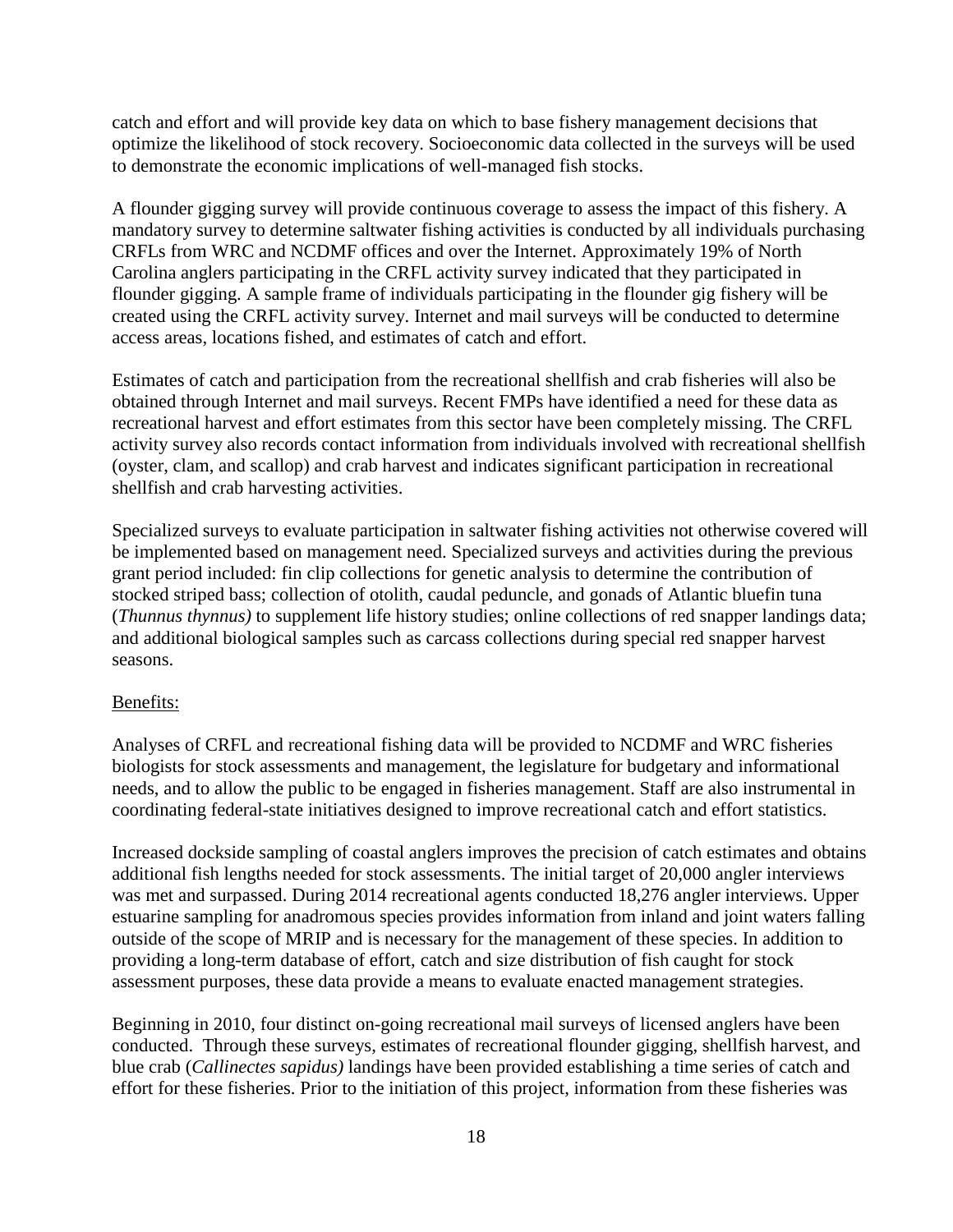not available to fisheries managers. The mail surveys have been well received with response rates exceeding 35%. A total of 23,985 mail surveys were conducted in 2014. To improve survey response NCDMF developed a web tool to allow anglers to respond to surveys online. Approximately 20% of survey respondents chose to respond using the online survey. In addition to functioning as a platform for survey response, the web tool also provides an angler journal that can be used by individuals to report and catalogue information from their personal fishing trips.

The recreational program within License and Statistics supported by these funds are only part of a total program budget of \$1,782,548 funded by state appropriations (\$125,500), recreational receipts (\$755,874), Sport Fish Restoration Act (\$376,500), and other Federal funds (\$524,674).

#### Location:

Coastal and estuarine regions of North Carolina.

#### Major Products Produced:

Expected results include continued improvements in quality and coverage of information on recreational fisheries in North Carolina; increased availability of findings through a unified survey program and reporting mechanism; decreased process time between data collection and production of catch and effort estimates; and efforts to bolster user and public confidence in angler surveys conducted in the coastal waters of North Carolina. The inability of MRIP to address specialized and emerging fisheries because of administrative obstacles is largely responsible for the fragmentation of recreational angler survey programs in North Carolina. Standardization and assemblage of the numerous recreational survey activities into a single cohesive program results in a more efficient and agile means to address specialized and emerging recreational fisheries.

The comprehensive recreational data collection program will contribute to the restoration and sustainability of North Carolina's marine resources. Healthy and sustained fishery resources will increase angler satisfaction and the economic potential of recreational fisheries in North Carolina.

#### Lead NCDMF Personnel:

Doug Mumford, Biologist Supervisor, Washington Chris Wilson, Biologist II, Washington Stephanie McInerny, License & Statistics Section Chief, Morehead City

#### Year 1 Budget Justification:

#### Personnel

1 Marine Fisheries Biologist II 2,080 hours x \$28.94/hr. = \$ 60,187 1 Marine Fisheries Statistician I 2,080 hours x \$19.48/hr. = \$ 40,518 1 Marine Fisheries Biologist I 2,080 hours x \$23.67/hr. = \$ 51,459 6 Marine Fisheries Tech. II 12,480 hours x \$14.77/hr. = \$184,326 1 Data Control Clerk IV 2,080 hours x \$13.38/hr. = \$ 27,823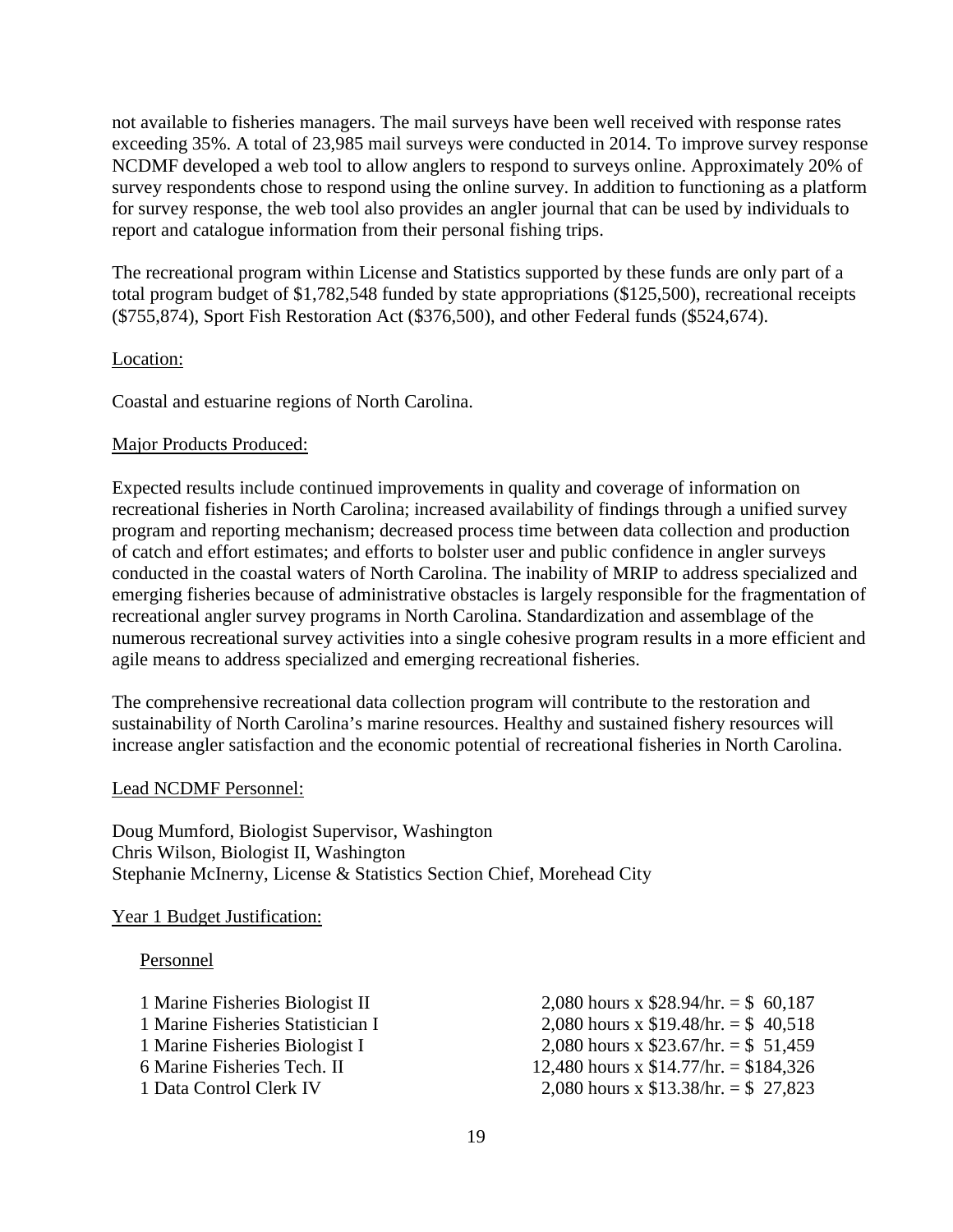Fringe Benefits - Fringe benefits include Social Security, retirement, health insurance, and longevity (if applicable). Personnel salaries and fringe have been budgeted to account for a three percent increase each year. Fringe benefits are calculated at the rate of 7.65% of salary for Social Security, 16.67% (first year) with an additional 1% added each year (compounded) for years two through five of salary for retirement. An additional \$ 5,580 (first year) with an additional 2% added each year (compounded) for years two through five per employee is charged annually for health insurance. The temporary has Social Security and health insurance as fringe.

| \$19,616 |
|----------|
| \$15,029 |
| \$17,580 |
| \$76,465 |
| \$12,068 |
| \$7,405  |
|          |

Travel - Technicians will be required to drive their personal vehicles from their residence to the survey sites. The current reimbursement rate is \$0.54 per mile for personal vehicle use.

|                            | Travel (coastal angler survey) $13,580$ miles/year x \$0.54/mile x 6 techs \$44,000 |  |
|----------------------------|-------------------------------------------------------------------------------------|--|
| Travel (CSMA striped bass) | 22,222 miles/year x $$0.54/mile x 3$ techs $$36,000$                                |  |

Supplies - Several long term surveys for this job will be conducted through mailings. This will require postage for survey mailings, reminders, and for business reply envelopes. Survey questionnaires and intercept forms will be printed using recycled copier paper. All mailed material will use pre-printed envelopes purchased from Correction Enterprises.

| Postage (outgoing, business reply, stamps, permit fee)                   | \$29,000 |
|--------------------------------------------------------------------------|----------|
| Printing and supplies (questionnaires, reminders, field intercept forms) | \$7,500  |

Equipment - Technicians working under this job will require two sets of weigh scales, measuring boards, and clipboards with document storage to perform their primary task of identifying, weighing, and measuring all fish observed during the conduct of angler interviews.

Technicians currently working on this job have been supplied with laptops of varying age and condition. Laptops will be replaced when the product life cycle has been exceeded or the equipment fails. Technicians are provided all safety gear including rain gear, boots, and gloves. Shirts, caps, and magnetic vehicle signs that clearly identify them as an employee of the NCDMF are also provided.

|  | Equipment (scales, measuring boards, clip boards, laptops, other gear) |  |  |  |  |  | \$7,000 |
|--|------------------------------------------------------------------------|--|--|--|--|--|---------|
|--|------------------------------------------------------------------------|--|--|--|--|--|---------|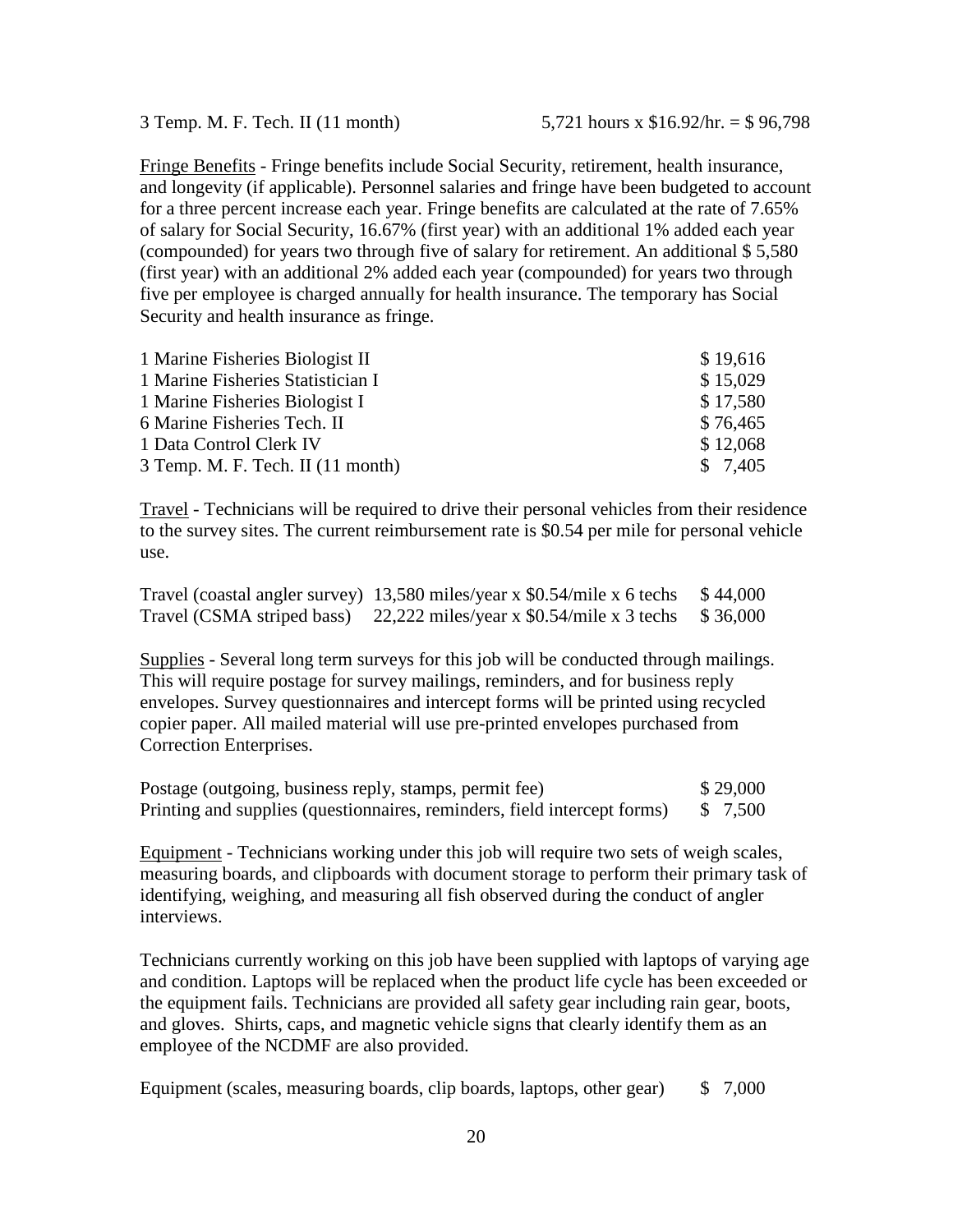| <b>TOTAL YEAR 1 (JOB 3)</b>                                                                                                       | \$755,874 |
|-----------------------------------------------------------------------------------------------------------------------------------|-----------|
| <b>Office Space Rent</b>                                                                                                          | \$23,000  |
| Other Costs - The Statistician I and the Biologist I will occupy office space in the<br>Washington Regional Office (WARO) of DEQ. |           |
| Contractual – Web Service                                                                                                         | 100       |

Job 3 Amount for Five Years (Center 2F06):

|                        | <b>Fiscal Year</b> |                         |    |                          |    |                    |    |         |    |                          |              |             |
|------------------------|--------------------|-------------------------|----|--------------------------|----|--------------------|----|---------|----|--------------------------|--------------|-------------|
|                        |                    | $2017 - 18*$<br>2018-19 |    |                          |    | 2019-20<br>2020-21 |    |         |    | 2021-22                  | 5 Yr. Totals |             |
| Personnel              | \$                 | 461,111                 | \$ | 474,945                  | \$ | 489,194            | \$ | 503,872 | \$ | 518,988                  |              | \$2,448,110 |
| <b>Fringe Benefits</b> | \$                 | 148,163                 | \$ | 155,802                  | \$ | 163,771            | \$ | 172,088 | \$ | 180,757                  | \$           | 820,581     |
| Travel                 | \$                 | 80,000                  | \$ | 80,000                   | \$ | 80,000             | \$ | 80,000  | \$ | 80,000                   | \$           | 400,000     |
| Equipment              | \$                 | 7,000                   | \$ | 7,000                    | \$ | 7,000              | \$ | 7,000   | \$ | 7,000                    | \$           | 35,000      |
| <b>Utilities</b>       | \$                 | -                       | \$ | $\overline{\phantom{0}}$ | \$ |                    | \$ |         |    | $\overline{\phantom{a}}$ | \$           |             |
| <b>Supplies</b>        | \$                 | 36,500                  | \$ | 36,500                   | \$ | 36,500             | \$ | 36,500  | \$ | 36,500                   | \$           | 182,500     |
| Contractual            | \$                 | 100                     | \$ | 100                      | \$ | 100                | \$ | 100     | \$ | 100                      | \$           | 500         |
| Other                  | \$                 | 23,000                  | \$ | 24,150                   | \$ | 25,358             | \$ | 26,625  | \$ | 27,957                   | \$           | 127,090     |
| Total                  | \$                 | 755,874                 | \$ | 778,497                  | \$ | 801,923            | \$ | 826,185 | \$ | 851,302                  |              | \$4,013,781 |

<span id="page-21-1"></span>Table 3. Coastal Angling Program Funds for Five Years.

\* Each subsequent year beyond year 1 assumes a 3% annual legislative salary increase.

# <span id="page-21-0"></span>**JOB 4**

Title: Minimizing Fisheries Related Habitat Impacts

#### Objectives:

- 1. To improve the ability to minimize habitat impacts through timely, quality review of environmental permits, multi-agency development and federal consistencies in the coastal counties.
- 2. To track and assess habitat impacts from permitted development over time.
- 3. To provide support for redrafting and implementation of the NC Coastal Habitat Protection Plan (CHPP).

#### Procedures:

The North Carolina Division of Marine Fisheries (NCDMF) and the North Carolina Wildlife Resources Commission (NCWRC) are specifically authorized by law [(G.S.) 113-131(b)] to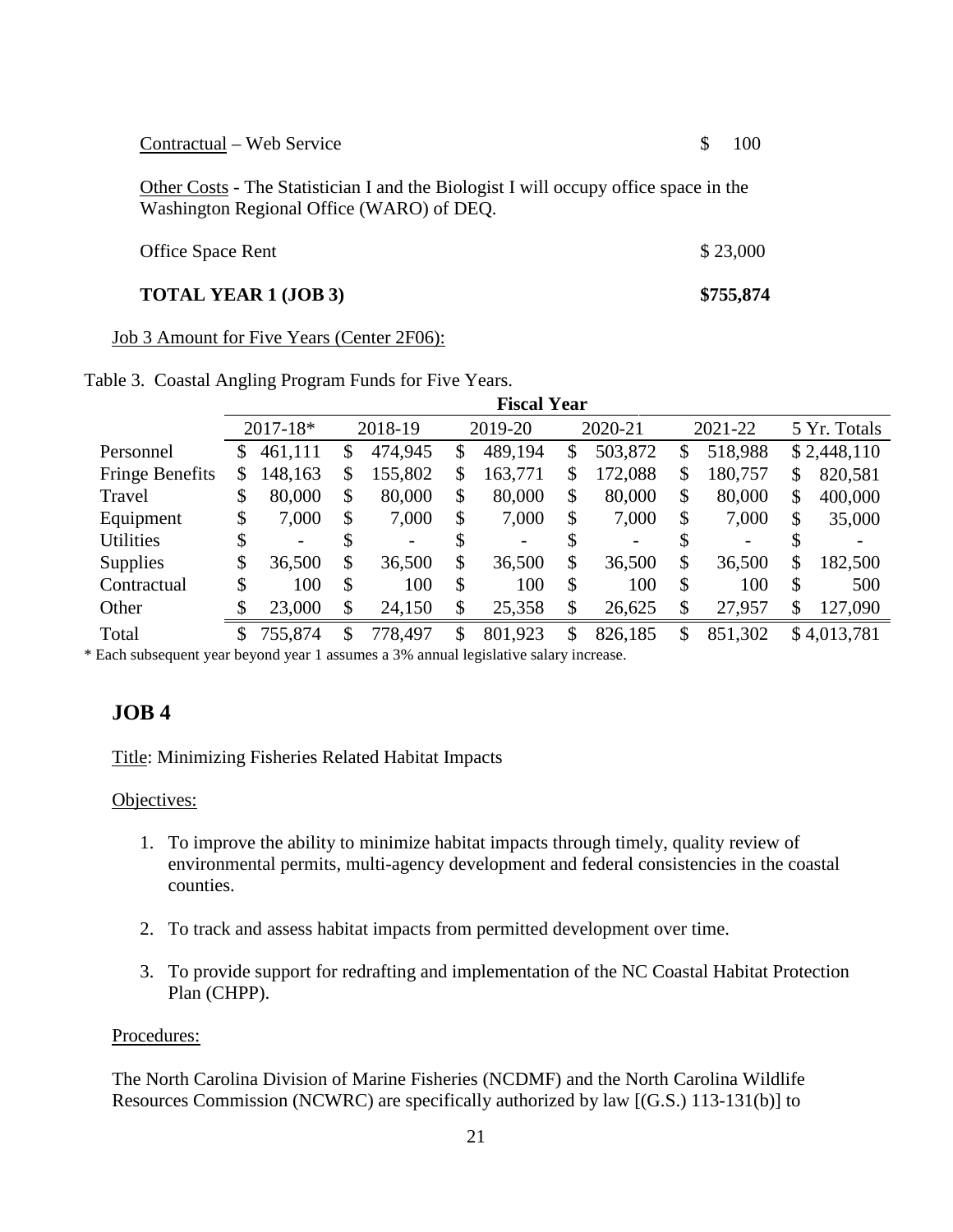"comment on and object to permit applications submitted to State agencies which may affect the public trust resources in the land and water areas … to conserve and protect the public trust rights in such land and water areas." In addition, the Fisheries Reform Act of 1997 states that the legislative goal of the CHPP is to enhance the coastal fisheries associated with each habitat. Two CHPP goals to achieve this are 1) Improve effectiveness of existing rules and programs protecting coastal fish habitats; and 2) Enhance habitat and protect it from physical impacts. Adequate review of permit applications and coordination among permitting and resource agencies is the primary mechanism used in North Carolina to minimize and avoid habitat impacts and enforce existing habitat protection rules. Until 2009, North Carolina Division of Marine Fisheries (NCDMF) review of these permit applications was an additional job responsibility of fishery biologist supervisors in four regional offices, who also were responsible for fisheries management field sampling, data analysis, reporting requirements and employee supervision. The creation in 2009 of two dedicated staff members allowed for permit reviews to be conducted in a timelier and thorough manner, with more field inspections to verify information, and greater involvement with pre-application meetings and interagency coordination, which allow for possible avoidance and minimization measures to be incorporated into the project planning process at a much earlier date.

In 2013 the two staff were transferred from the NCDMF to the North Carolina Division of Coastal Management (NCDCM) through an interagency agreement to streamline the permit review process and to provide greater access to NCDCM staff of fisheries expertise. These positions are classified as Marine Biologist II. The positions are responsible for review of permit applications within the 20 Coastal Area Management Act (CAMA) counties and 19 additional counties with rivers and streams draining to coastal waters. Division of labor is determined by permit intake numbers, with collaboration and cross review of high profile or complex projects or issues commonplace. Documents to review include CAMA major permits and some general permits with fisheries concerns, North Carolina Division of Water Resources (NCDWQ) 401 certifications and National Pollution Discharge Elimination permits, North Carolina Division of Energy, Mineral and Land Resources (NCDEMLR) Mining Permits, North Carolina Department of Transportation (NCDOT) projects and proposed mitigation, Environmental Assessments (EA) and Environmental Impact Statements (EIS) from various state and federal agencies, federal consistencies, and U.S. Army Corps of Engineers (COE) Public Notices.

#### Benefits:

The initial establishment of these positions through CRFL funding has made more time available to the NCDMF biologist supervisors to conduct mandated fishery management duties at a time when staffing had been reduced. These management obligations have not waned, but have increased over time. The current design has allowed permit reviews to be completed in a timelier and detailed manner through increased field inspections and increased involvement with pre-application meetings and interagency coordination. The streamlined process also allows for increased customer service while minimizing unavoidable impacts and preventing unnecessary habitat impacts. With the two positions within NCDCM, staff has more access to archived permits, greater access to permit staff and applicants, and the ability to present fisheries related concerns and issues at an earlier stage in the permit process that can minimize delays and challenges with complex permits. Staff routinely discusses concerns directly with applicants and provides an opportunity to modify projects which can reduce permit times and applicant costs.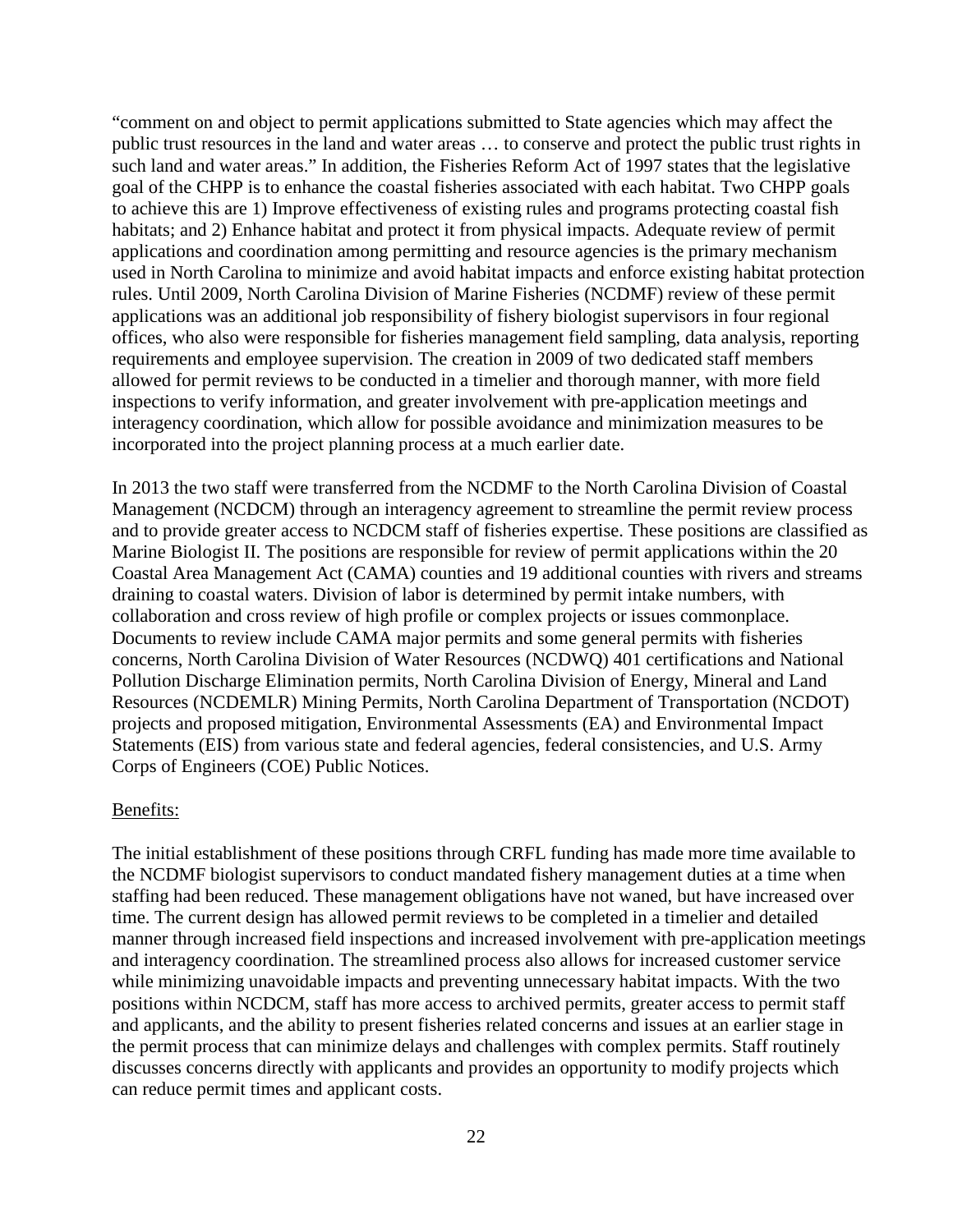The primary goal is to determine utilization of habitats by fish and shellfish as well as recreational boaters and fishermen, and to review the potential impacts of this utilization. Staff utilize literature review, state and federal resource agencies, meetings, scientific data and site investigations to gather information on each project as necessary to provide a complete review of the project and to justify any comments presented. Habitats such as submerged aquatic vegetation (SAV), primary nursery area (PNA), coastal wetlands, oyster beds, etc. are vital to the continued management of fisheries species. These habitats are vital to multiple life history stages of these species and are some of the most productive habitats in the world (NCDEQ CHPP 2015). Coastal wetlands trap nutrients, toxins and sediment, aid in shoreline erosion control, dissipate wave and storm action, and provide a barrier to flood damage. SAV is vital to the estuarine system, filtering water, stabilizing sediment (Fonseca 1996 The Role of Seagrasses in Nearshore Sedimentary Processes; Stephan and Bigford 1997 Atlantic Coastal Submerged Aquatic Vegetation), and providing refuge for juvenile finfish, crabs and shrimp (Savino and Stein 1989 Behavior of Fish Predators and Their Prey; Rooker et al. 1998 Vulnerability of Newly Settled Red Drum (*Sciaenops ocellatus*) to Predatory Fish). PNAs are estuarine waters where initial post-larval development occurs. Species within this area are early postlarval to juvenile and include finfish, crabs, and shrimp. Species inhabit PNAs because they afford food, protection, and proper environmental conditions during vulnerable periods of their life history, thus protection of these areas are imperative. As development along North Carolina's coastal and estuarine habitats continues there will be a continued need to balance the needs of that development with the conservation of habitats critical to the states recreational fisheries.

Continuation of the two permit review staff positions will enable NCDCM to:

- Fully review and comment in a timely manner on all habitat alteration permit applications that might affect coastal fish habitats, fish, and recreational and commercial fisheries.
- Minimize habitat impacts resulting from coastal development projects through suggested modifications or comments on applications.
- Attend necessary meetings concerning habitat alteration permit applications.
- Effectively coordinate with other state and federal agencies participating in the permit review process.
- Reduce the percentage of comments submitted after the comment deadline to  $< 5\%$ .
- Assist DOT on specific development project and the location of potential coastal mitigation opportunities.
- Fully participate in pre-application meetings, project development team meetings for COE permitted EA and EIS documents, as well as DOT merger meetings.
- Conduct surveys to assess impacts of proposed projects and compliance with permit conditions.
- Track and annually report on program accomplishments and trends in habitat alterations associated with coastal development.
- Staff removes the need of NCDMF biologist supervisor's involvement in permitting process to focus on fishery management activities.
- Assist NCDCM field staff with fisheries related issues concerning general and major permits and permit modifications.
- Coordinate federal National Marine Fisheries Service (NMFS) consistencies and comment on any consistencies that might affect coastal fisheries habitat, fish and fisheries.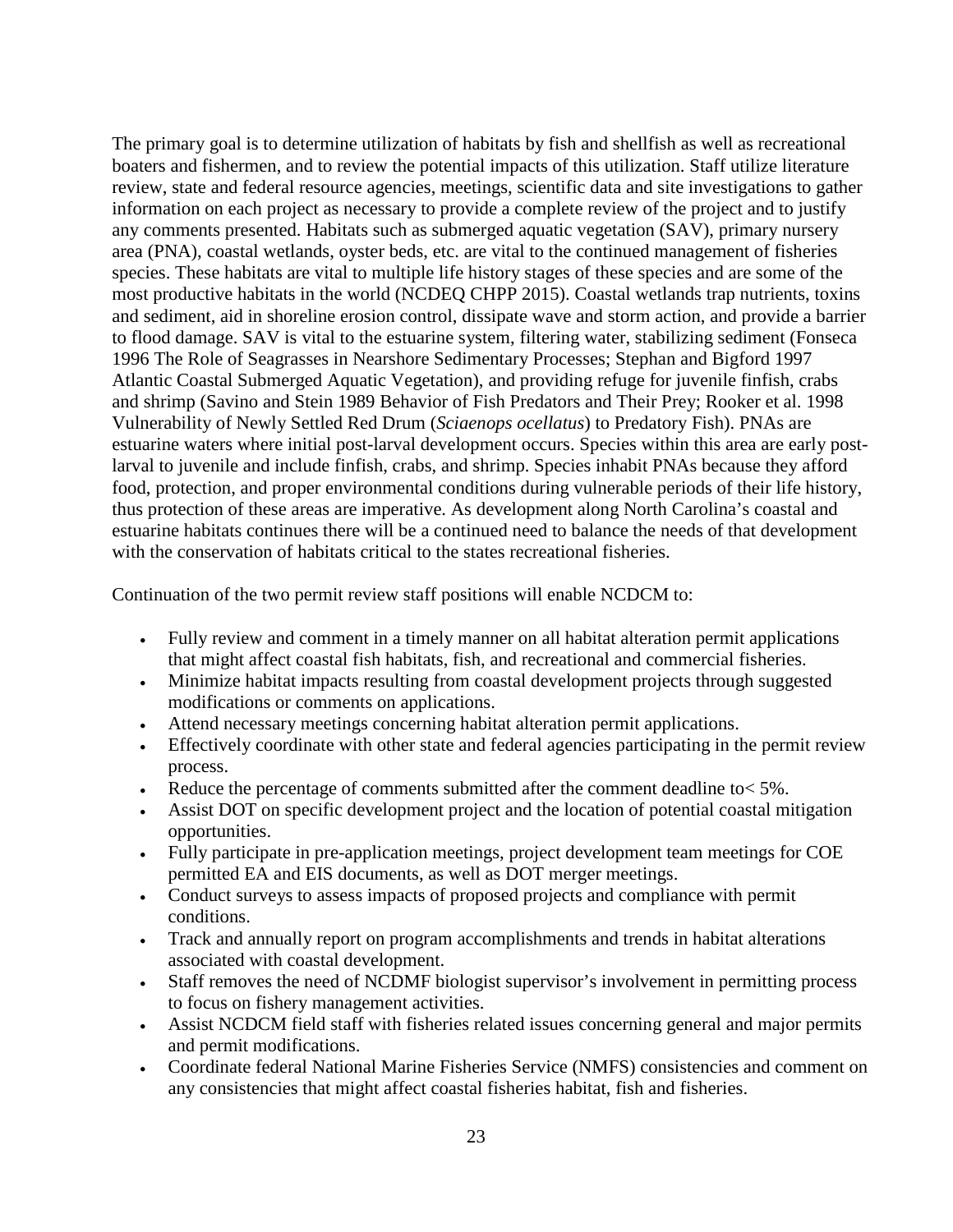The two Marine Fisheries Biologist II positions funded by the CRFL grant are the only two positions within the North Carolina Division of Coastal Management's that provide comments and fisheries expertise on CAMA permit applications. There are no additional funding sources supporting these two positions outside of the CRFL grant. Loss of the CRFL grant would lead to the elimination of these positions within NCDCM, resulting in the current responsibilities and duties of these positions reverting back to NCDMF – likely to NCDMF fishery biologist supervisors in four regional offices, who are also responsible for fisheries management field sampling, data analysis, reporting requirements and employee supervision.

#### Location:

Washington and Morehead City

#### Major Products Produced:

Comment letters will be produced as needed on permit applications. From FY2012 to FY2015, NCDMF/NCDCM reviewed an average of 411 documents each year. The NCDCM expects these numbers to fluctuate year to year with an overall trend of increasing development on the coast, particularly in more environmentally sensitive locations (low elevation, upstream along shallow tidal creeks, etc.).

An annual report of permit applications reviewed, commented on, outcome, and habitat effects will be produced.

#### Lead NCDCM Personnel:

Doug Huggett, Manager, Major Permits Section, Morehead City

#### Year 1 Budget Justification:

Personnel

2 Marine Fisheries Biologist II 4,160 hours x \$21.62/hr. = \$ 89,916

Fringe Benefits - Fringe benefits include Social Security, retirement, health insurance, and longevity (if applicable). Personnel salaries and fringe have been budgeted to account for a three percent increase each year. Fringe benefits are calculated at the rate of 7.65% of salary for Social Security, 16.67% (first year) with an additional 1% added each year (compounded) for years two through five of salary for retirement. An additional \$ 5,580 (first year) with an additional 2% added each year (compounded) for years two through five per employee is charged annually for health insurance.

| 2 Marine Fisheries Biologist II | \$32,068 |
|---------------------------------|----------|
|---------------------------------|----------|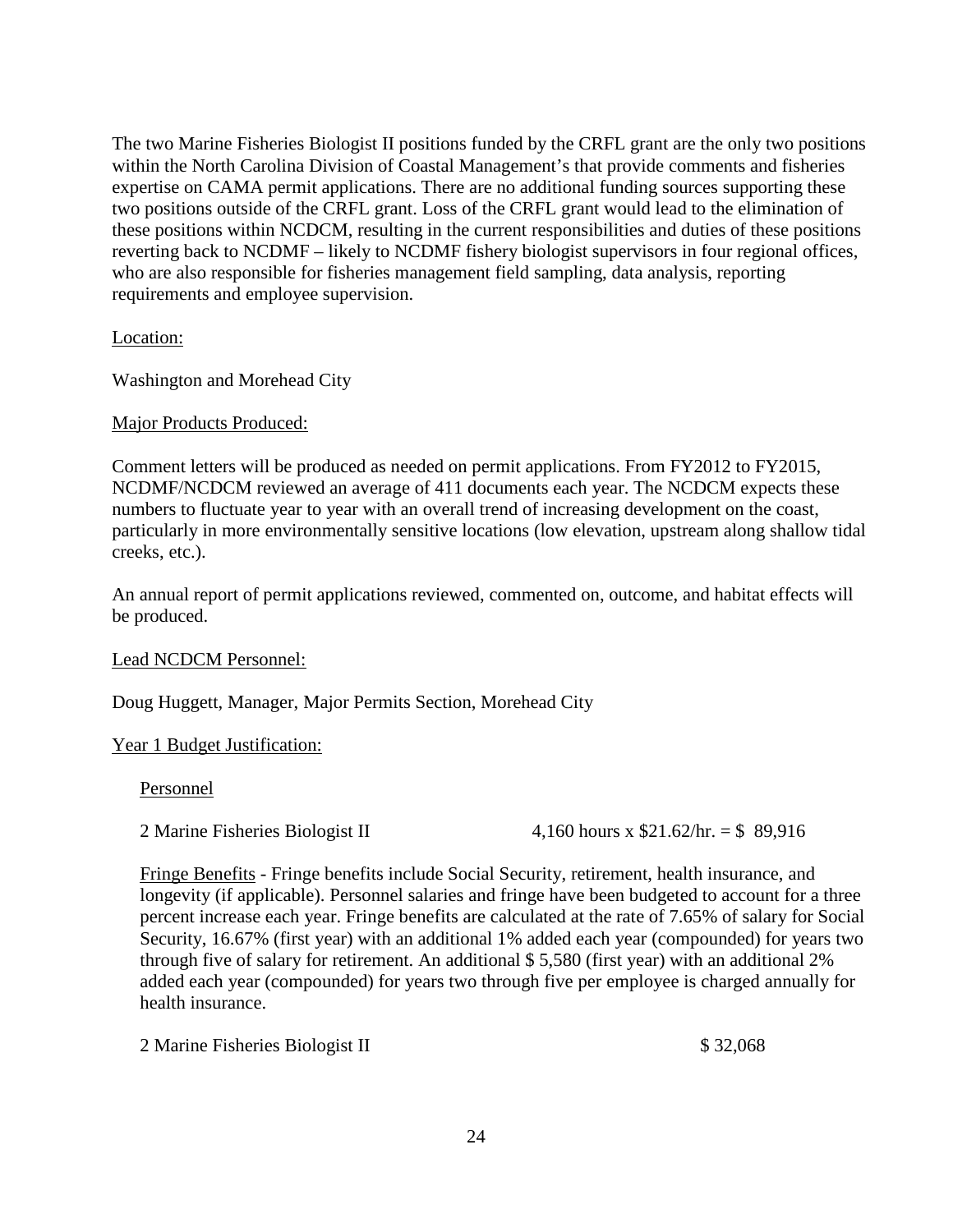Travel - The budget includes funds to be used for in-state transportation to conduct permit site visits and participate in interagency coordination meetings. Funds for lodging for occasional overnight travel is also included.

|                    | Rent/lease motor vehicle 8,824 miles/year x \$0.34/mile x 2 Biologists \$ 6,000 |      |
|--------------------|---------------------------------------------------------------------------------|------|
| Lodging (in-state) |                                                                                 | -400 |
| Meals (in-state)   |                                                                                 | 200  |

Supplies - Monies needed for telephone costs, computer equipment, general office supplies, data processing supplies, data network services, books, postage and printing expenses.

| Office and data processing supplies | \$ 4,930 |
|-------------------------------------|----------|
| Telephone                           | \$4,370  |
| Postage and Printing                | .500     |

Other Costs - Monies needed for office lease space for the two positions located in a NCDCM and DEQ Washington Regional Office in the northern and southern coast.

| <b>TOTAL YEAR 1 (JOB 4)</b> | \$146,884 |
|-----------------------------|-----------|
| Office space                | \$ 8,500  |

Job 4 Amount for Five Years (Center 2F09):

<span id="page-25-1"></span>Table 4. Minimizing Habitat Impacts Funds for Five Years.

|                        |              |               | <b>Fiscal Year</b> |    |         |                |                          |               |
|------------------------|--------------|---------------|--------------------|----|---------|----------------|--------------------------|---------------|
|                        | 2017-18*     | 2018-19       | 2019-20            |    | 2020-21 |                | 2021-22                  | 5 Yr. Totals  |
| Personnel              | \$<br>89,916 | \$<br>92,615  | \$<br>95,393       | \$ | 98,256  | $\mathbb{S}^-$ | 101,205                  | \$<br>477,385 |
| <b>Fringe Benefits</b> | \$<br>32,068 | \$<br>32,698  | \$<br>33,346       | \$ | 34,013  | \$             | 34,701                   | \$<br>166,826 |
| Travel                 | \$<br>6,600  | \$<br>6,600   | \$<br>6,600        | \$ | 6,660   | \$             | 6,600                    | \$<br>33,060  |
| Equipment              | \$           | \$            |                    |    |         |                | $\overline{\phantom{0}}$ |               |
| <b>Utilities</b>       | \$           | \$            |                    |    |         |                | $\overline{\phantom{0}}$ |               |
| <b>Supplies</b>        | \$<br>9,800  | \$<br>9,800   | \$<br>9,800        | \$ | 9,800   | \$             | 9,800                    | \$<br>49,000  |
| Contractual            | \$<br>۰      | \$            |                    |    |         |                | -                        |               |
| Other                  | 8,500        | \$<br>8,500   | \$<br>8,500        | \$ | 8,500   | \$             | 8,500                    | \$<br>42,500  |
| Total                  | 146,884      | \$<br>150,213 | \$<br>153,639      | S  | 157,229 | <sup>S</sup>   | 160,806                  | 768,711       |

\* Each subsequent year beyond year 1 assumes a 3% annual legislative salary increase.

## <span id="page-25-0"></span>**JOB 5**

Title: Marine Patrol Officers and Temporary Tele communicator

Objectives: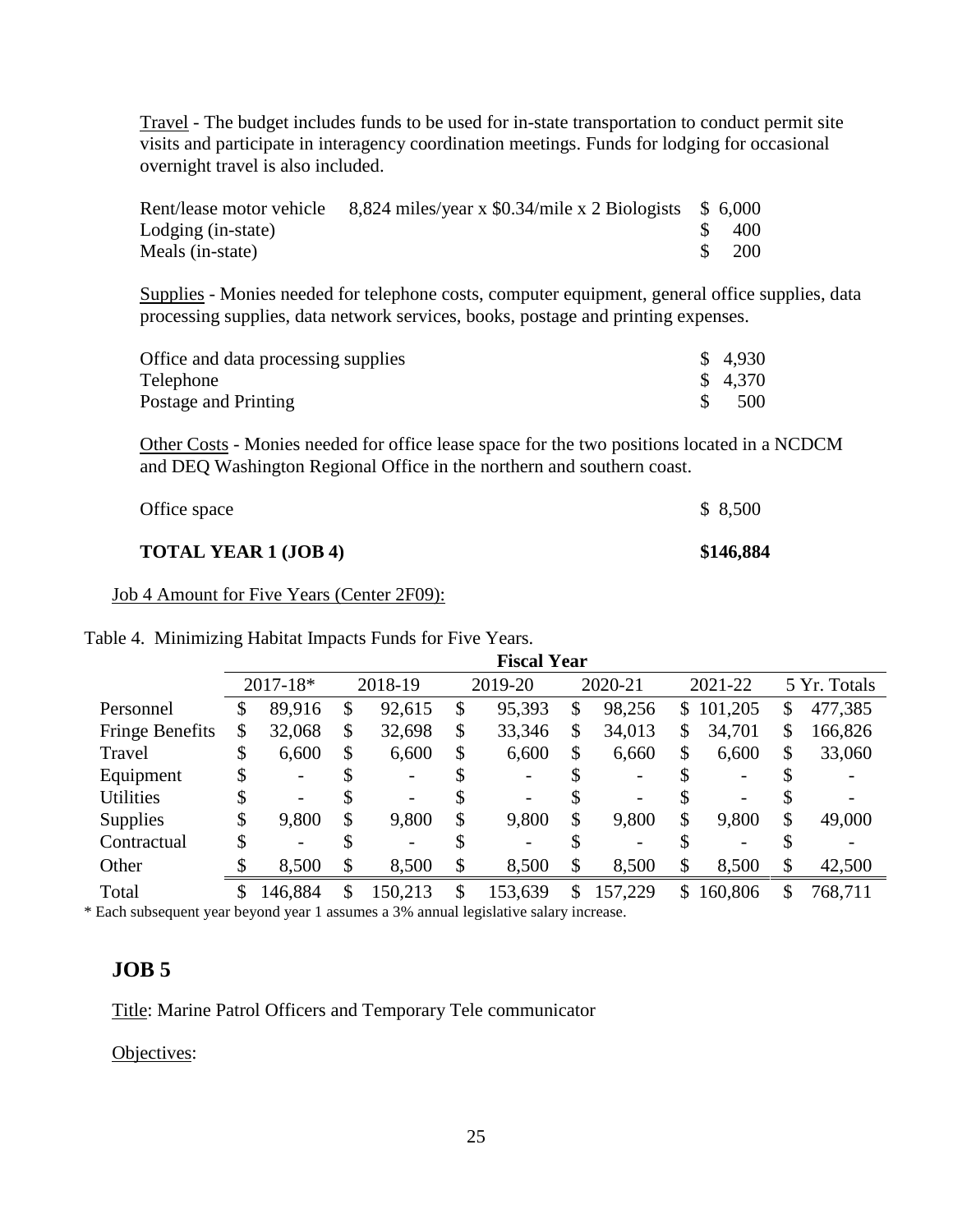- 1. Funding of the Marine Patrol Officer position (120) in Dare County continuing to be supported by Coastal Recreational Fishing License (CRFL) revenues. The 120 position is located in District 1 where the majority of the fishing activity has become recreational. This position received initial CRFL funding through the Request for Proposal (RFP) process with approval effective July 1, 2015. Currently, Marine Patrol has eight officers whose salary is funded by commercial license receipts and one officer funded by CRFL receipts. The increase in recreational fishing activity and the decline in commercial fishing activity warrants the 120 position continue to be funded by CRFL. The 120 position patrol area is the outer banks in Dare County south of Oregon Inlet to Buxton. Within this work area there are two ocean piers, Rodanthe Pier and Avon Pier, and also the beach for recreational shoreline fisherman. The 120 position encounters numerous recreational fishing operations from vessels both in internal waters as well as in the Atlantic Ocean. The officer assigned to the 120 position also has a secondary assigned area of coverage that ranges from Buxton to Ocracoke Island. The majority of activity that this officer assigned to the 120 position encounters is from the recreational fishing industry. This position made 9,808 recreational inspections during 2013-2015 (calendar years), while only making 1,975 commercial inspections for the same time period.
- 2. Shift funds for the Marine Patrol 309 position (#60032609) from state appropriations to Coastal Recreational Fishing License (CRFL) revenues. The increase in recreational fishing activity and the decline in commercial fishing activity warrants the 309 position be funded by CRFL. The 309 position is located in the Carolina Beach area in New Hanover County. The majority of activity that this officer assigned to the 309 position encounters is from the recreational fishing industry.
- 3. Also, continued funding of the temporary tele communicator position in Marine Patrol which was originally approved through the RFP process with approval effective July 1, 2015. The amount of calls for service that the Marine Patrol communication center receives from the recreational fishing industry has increased significantly which justifies this request for recreational monies. During a four-month survey of calls, Marine Patrol telecommunications received 254 calls related to recreational fishing activity while during this same period, only 152 calls were received related to commercial fishing activity.

#### Procedures:

Marine Patrol has a total of 56 officers with 47 funded by state appropriations, eight funded by commercial license receipts and one funded by recreational monies. The eight positions funded by commercial receipts in FY16 totaled \$350,000 with another \$750,000 in operating budget bringing the total commercial receipt funding for Marine Patrol to \$1,100,000. State appropriations provides \$4,321,445 to Marine Patrol in both operating and position support. In comparison, the FY16 CRFL grant funded one officer's salary, equipment needs, and two patrol vessels for a total of \$204,600, with FY17 dropping to \$83,194 annually.

The majority of the Marine Patrol officer's duties in position 120 have become enforcing rules and regulations concerning recreational fishing which consists of size and creel limits of regulated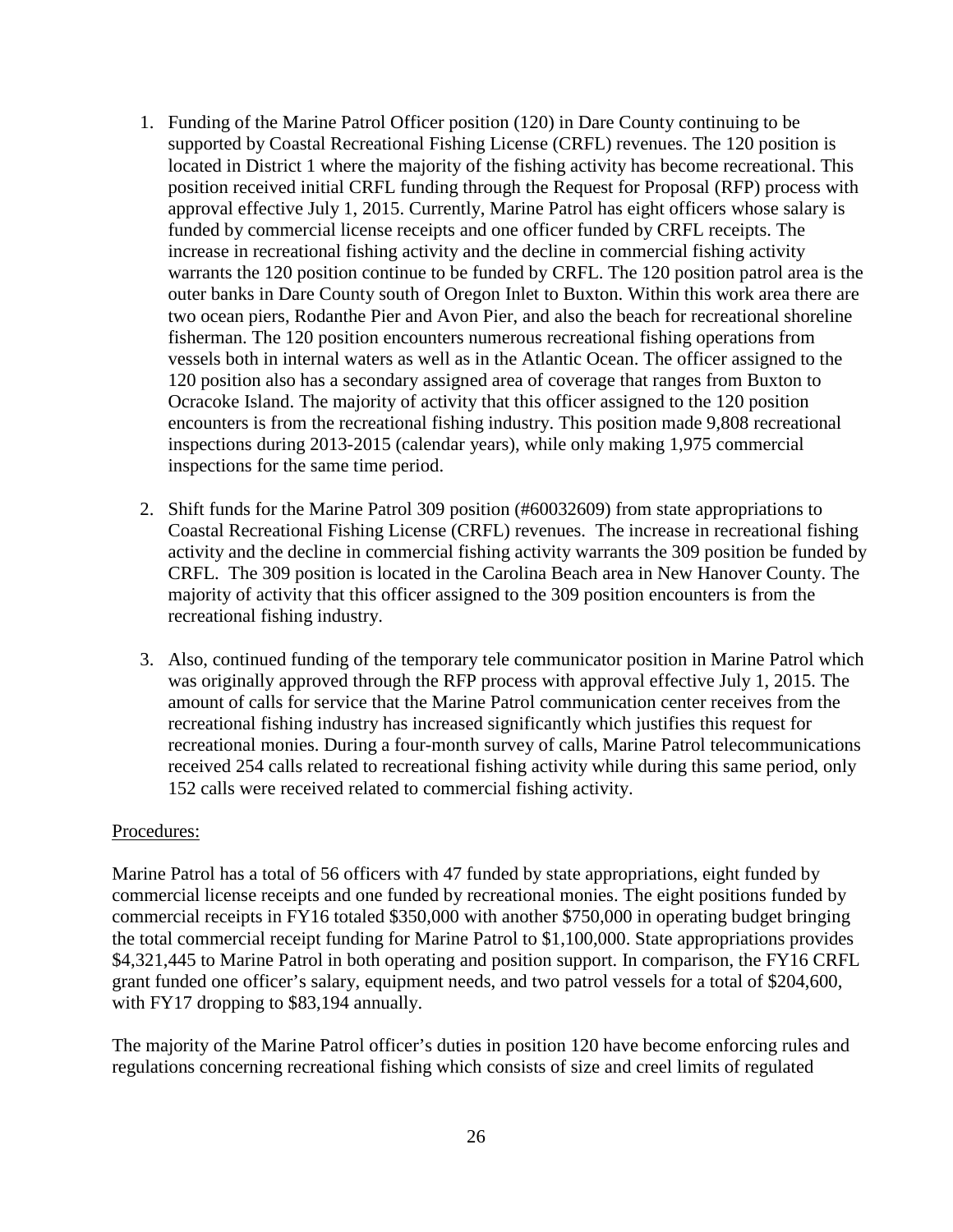species, (i.e., red drum, spotted sea trout, black sea sass, striped bass, flounder, etc.) as well as CRFL inspections to ensure that individuals are complying with licensing requirements.

The Marine Patrol is seeking to have the 309 position in New Hanover County be funded by CRFL funds due to the demands of the work area assigned to that position. The 309 position provides primary enforcement coverage for the Carolina Beach area and the Cape Fear River as can be seen in Figure 2 below. Within this work area are two ocean piers, Kure Beach Pier and Carolina Beach Fishing Pier, and the beach for recreational shoreline fisherman. The 309 position encounters a lot of recreational fishing from vessels both in internal waters as well as in the Atlantic Ocean.

Table 5 shows the total number of commercial and recreational fishing activity inspections made from 2013 to 2015.

|                                                                                                 |            | 2013         |            | 2014         |            | 2015         |
|-------------------------------------------------------------------------------------------------|------------|--------------|------------|--------------|------------|--------------|
| Inspections                                                                                     | Commercial | Recreational | Commercial | Recreational | Commercial | Recreational |
| <b>Standard Commercial</b><br>Fishing Licenses (SCFL)                                           | 11,412     | n/a          | 13,328     | n/a          | 14,902     | n/a          |
| <b>Commercial Fishing</b><br><b>Vessel Registrations</b><br>(CFVR)                              | 10,152     | n/a          | 11,701     | n/a          | 13,002     | n/a          |
| <b>Shellfish Licenses</b>                                                                       | 4,137      | n/a          | 3,232      | n/a          | 3,523      | n/a          |
| Seafood Dealer<br>Inspections                                                                   | 6,170      |              | 5,341      |              | 5,706      |              |
| <b>Coastal Recreational</b><br>Fishing Licenses (CRFL)                                          | n/a        | 72,414       | n/a        | 61,690       | n/a        | 66,267       |
| Ocean Fishing Pier<br>License (Individuals<br>fishing on a pier covered<br>by the pier license) | n/a        | 10,558       | n/a        | 9,564        | n/a        | 12,590       |
| <b>Recreational Vessels</b>                                                                     | n/a        | 22,412       | n/a        | 20,658       | n/a        | 24,083       |
| <b>Charter Vessels</b>                                                                          | n/a        | 2,052        | n/a        | 1,725        | n/a        | 1,914        |
| <b>Total Inspections</b>                                                                        | 31,871     | 107,436      | 33,602     | 93,637       | 37,133     | 104,854      |

<span id="page-27-0"></span>Table 5. 2013-2015 Marine Patrol Inspections – Statewide.

As can be seen in Table 5, from 2013 through 2015, Marine Patrol inspected 203,321 more recreational fishing operations than commercial fishing operations. This provides further evidence to justify the need for recreational license funds to continue to support Marine Patrol operations

Marine Patrol has a total of six tele communicators; and only one of them is funded by recreational monies. The remaining five tele communicators are fully funded by state appropriations.

Benefits: The monies provided by the grant will salary and equip the 120 and 309 positions and temporary tele communicator for five years and will ensure continuance of the patrol coverage necessary to ensure the compliance of all fishermen, both commercial and recreational, with all general statutes and rules and regulations governing North Carolina's fisheries.

The Marine Patrol communications section plays a vital role to ensure officer safety as well as other sections when they are sampling at night. Communications also provide officers with the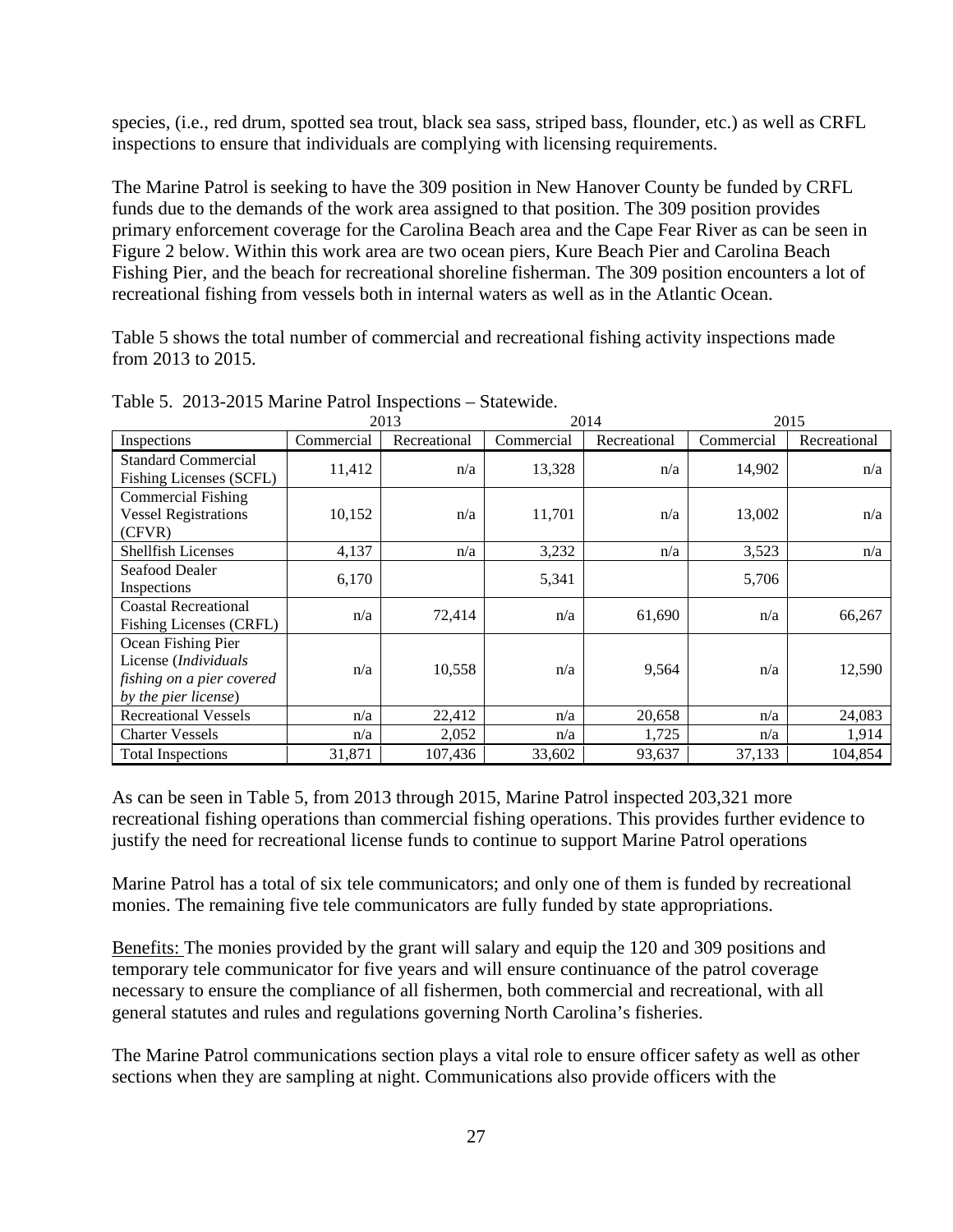information necessary for proper enforcement and to provide the public with uninterrupted access to quality customer service.

#### Location:

Avon, Dare County (120 assigned work area); Carolina Beach, New Hanover County (309 assigned work area); Tele Communicator-Morehead City

#### Major Products Produced:

The 120 position inspected 7,833 more recreational fishing operations compared to commercial fishing operations during 2013-2015.. The funding of this position with a CRFL grant will ensure the continuation of law enforcement efforts in these areas of increased recreational fishing activity. In addition, these positions will ensure the compliance of fishermen, both commercial and recreational, with the general statutes, rules and regulations. These rules and regulations protect the harvest of the state's fisheries, and implement the fishery management measures of Fishery Management Plans to protect fishery stocks and the various habitats supporting these stocks. These positions also provide fisheries education and customer service to the public.

The 309 position inspected 3,181 more recreational fishing operations compared to commercial fishing operations during 2015. The funding of this position with a CRFL grant will ensure the continuation of law enforcement efforts in this area of increased recreational fishing activity. In addition, this position will ensure the compliance of fishermen, both commercial and recreational, with the general statutes, rules and regulations. These rules and regulations protect the harvest of the state's fisheries, and implement the fishery management measures of Fishery Management Plans to protect fishery stocks and the various habitats supporting these stocks. This position also provides fisheries education and customer service to the public.

Most Marine Patrol officers call telecommunications in order to verify an individual's license information since recreational anglers are not required to have their CRFL on their person while fishing, With the majority of inspections being made on recreational fishing activity, it seems practical to seek funding for the temporary tele communicator position from recreational monies.

Lead NCDMF Personnel:

Forrest D. Nelson, Major of Marine Patrol, Morehead City

Year 1 Budget Justification:

Personnel 2 Marine Patrol Officers at 2,080 hours x \$22.313/hr.= \$ 92,822 1 Temporary Tele communicator (11 month)  $1,907$  hours X \$16.92/hr. = \$ 32,486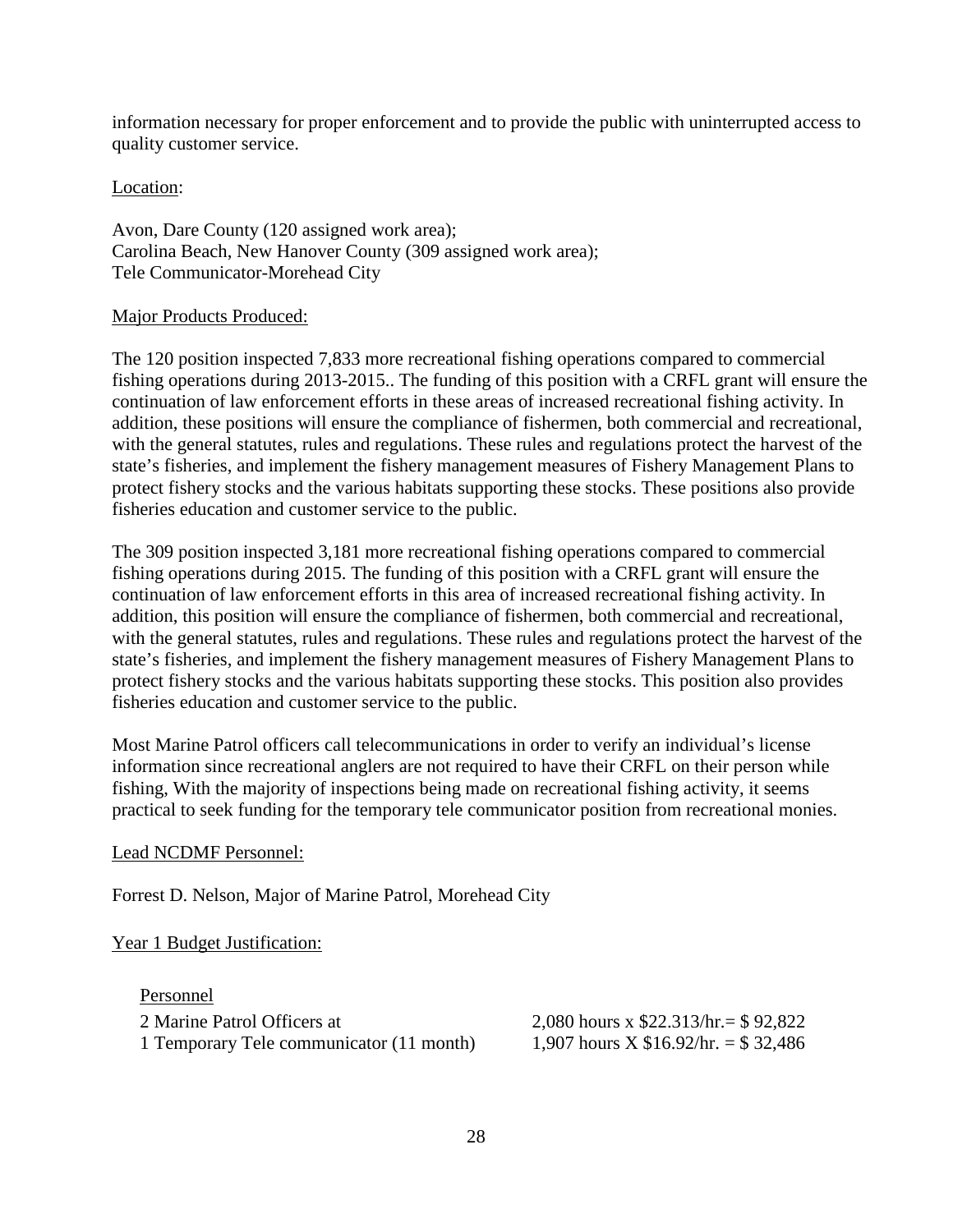Fringe Benefits - Fringe benefits include Social Security, retirement, health insurance, and longevity (if applicable). Personnel salary and fringe have been budgeted to account for a three percent increase each year. Fringe benefits are calculated at the rate of 7.65% of salary for Social Security, 21.67% (first year) with an additional 1% added each year (compounded) for years two through five of salary for retirement. An additional \$ 5,580 (first year) with an additional 2% added each year (compounded) for years two through five per employee is charged annually for health insurance. The temporary has Social Security and health insurance as fringe.

| 2 Marine Patrol Officers                 | \$38,455 |  |
|------------------------------------------|----------|--|
| 1 Temporary Tele communicator (11 month) | \$8,065  |  |

Travel - These Marine Patrol officers may be required to attend training that could result in overnight stays. This includes in state hotel and per diem for meals.

| Lodging (in-state) | 850   |
|--------------------|-------|
| Meals (in-state)   | - 450 |

Supplies, Uniforms- The Marine Patrol officers will need to have new uniforms on annual basis as well as supplies that are necessary for the day to day operations of a Marine Patrol officer.

| Security and Safety        |     | \$2,516 |
|----------------------------|-----|---------|
| Janitorial                 |     | 314     |
| Carpentry and Hardware     | SS. | 585     |
| <b>Motor Vehicle Parts</b> |     | \$2,705 |
| Clothing and Uniforms      |     | \$5.380 |

Vehicle Rental- Marine Patrol rents patrol vehicles from the Department of Administration. The Officers in these positions will be assigned an F-350 at a mileage rate of \$.65 cents a mile with a monthly fee of 35 dollars. The average around miles a month for officers stationed in these positions will be:

| (1) at 2,050/miles month x $$.65/mile + $35/morth$ | \$16,410 |
|----------------------------------------------------|----------|
| (1) at 2,000/miles month x $$.65/mile + $35/month$ | \$16,020 |

Vessel Gas – The average price for a gallon of gas over the last five years is \$3.43 a gallon. Estimated average of gallons used by an officer in a year is around 1,900 gallons. Inflationary increases of two hundred dollars each year for possible increase in fuel costs.

| $(2)$ at 1,900 x \$3.43/gallon | \$13,000 |
|--------------------------------|----------|
|--------------------------------|----------|

Equipment- In addition to funding the 120 and 309 positions Marine Patrol is requesting to purchase three large patrol vessels and three flat bottom vessels from funds from this CRFL grant. One large patrol vessel and one flat bottom vessel will be purchased in each of the first three years (FY18, FY19, and FY20). These new vessels will replace vessels that have been in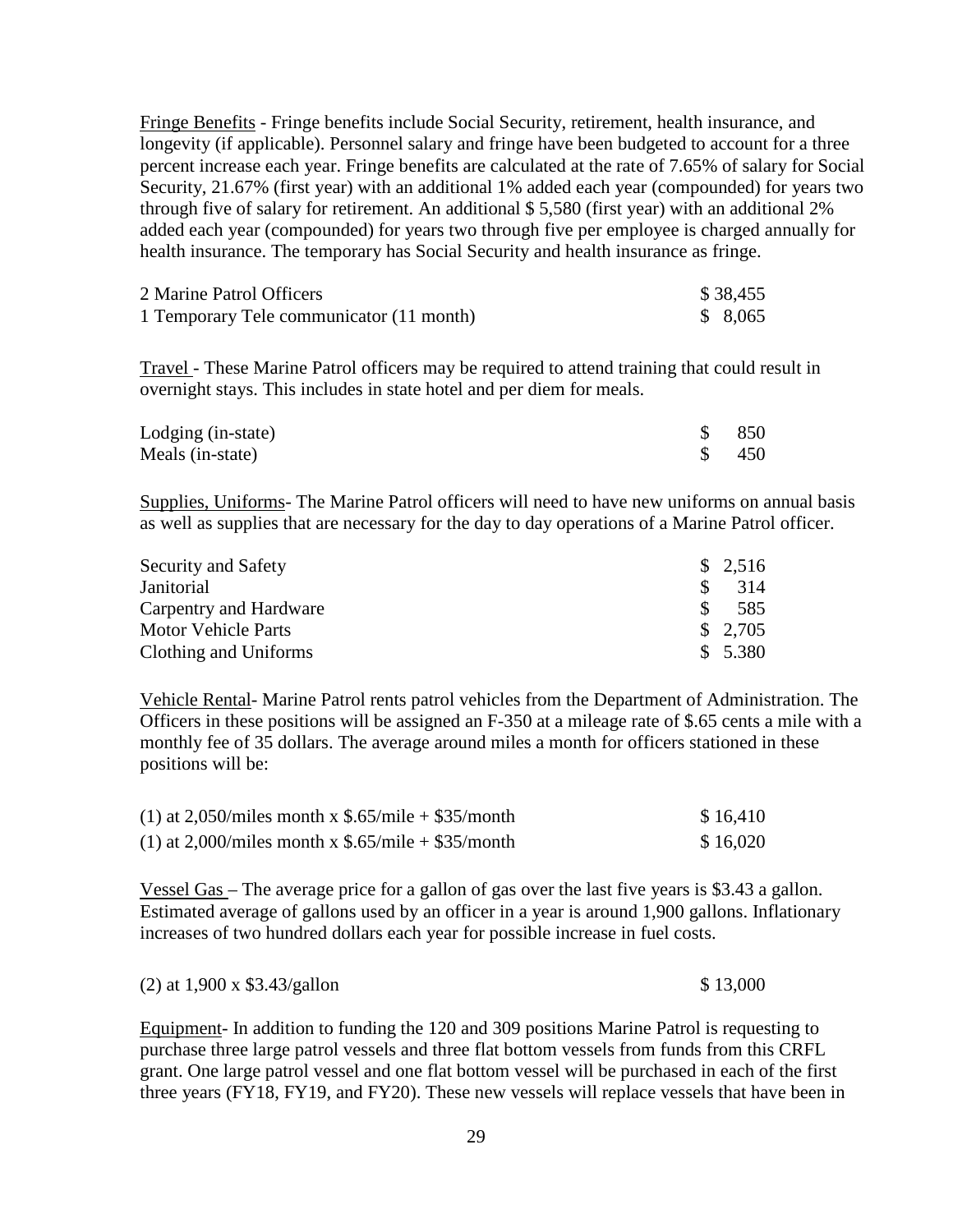service for numerous years and are in poor condition. The Marine Patrol has taken \$666,243 in permanent operating budget reductions over the past six fiscal years. Due to these recent budget cuts, Marine Patrol has not been able to replace these aging vessels. Currently, Marine Patrol has 37 vessels purchased prior to 1999 still in service. These new vessels will be issued to officers whose assigned work areas experience considerable recreational fishing activity. Vessel budget listed for FY18, FY19, and FY20 for each year of the three years (FLIR will be purchased in year one only).

| <b>TOTAL YEAR 1 (JOB 5)</b>   | \$384,558 |
|-------------------------------|-----------|
| FLIR (thermal imaging device) | \$2,500   |
| 21' flat bottom vessel        | \$42,000  |
| 23' deep v patrol vessel      | \$110,000 |

Job 5 Amount for Five Years:

<span id="page-30-0"></span>Table 6. Marine Patrol Officers and Temporary Tele Communicator Positions.

|                        |    |                          |               | <b>Fiscal Year</b> |                                |    |         |               |
|------------------------|----|--------------------------|---------------|--------------------|--------------------------------|----|---------|---------------|
|                        |    | 2017-18*                 | 2018-19       | 2019-20            | 2020-21                        |    | 2021-22 | 5 Yr. Totals  |
| Personnel              | S  | 125,308                  | \$<br>129,067 | \$<br>132,939      | \$<br>136,927                  | \$ | 141,035 | \$<br>665,276 |
| <b>Fringe Benefits</b> | \$ | 46,520                   | \$<br>48,704  | \$<br>50,979       | \$<br>53,348                   | \$ | 55,813  | \$<br>255,364 |
| Travel                 | \$ | 1,300                    | \$<br>1,300   | \$<br>1,300        | \$<br>1,300                    | \$ | 1,300   | \$<br>6,500   |
| Equipment              | \$ | 154,500                  | \$<br>152,000 | \$<br>152,000      | \$<br>$\overline{\phantom{a}}$ | S  |         | \$<br>458,500 |
| <b>Utilities</b>       | \$ | $\overline{\phantom{0}}$ |               |                    |                                |    |         |               |
| <b>Supplies</b>        | \$ | 24,500                   | \$<br>24,900  | \$<br>25,300       | \$<br>25,700                   | \$ | 26,100  | \$<br>126,500 |
| Contractual            | \$ | $\overline{\phantom{a}}$ |               |                    |                                |    |         |               |
| <b>Other Costs</b>     |    | 32,430                   | 32,430        | \$<br>32,430       | 32,430                         | S  | 32,430  | \$<br>162,150 |
| Total                  | \$ | 384,558                  | 388,401       | \$<br>394,948      | \$<br>249,705                  | S  | 256,678 | \$1,674,290   |

\* Each subsequent year beyond year 1 assumes a 3% annual legislative salary increase.

#### **Total Amount for Five Years:**

#### <span id="page-30-1"></span>**Table 7. Total Amount of CRFL Funds for Five Years for Jobs 1 – 5.**

|                                                                                          | <b>Fiscal Year</b> |         |         |         |         |             |  |  |  |  |
|------------------------------------------------------------------------------------------|--------------------|---------|---------|---------|---------|-------------|--|--|--|--|
|                                                                                          | $2017 - 18*$       | 2018-19 | 2019-20 | 2020-21 | 2021-22 | 5 Yr. Total |  |  |  |  |
| Jobs 1-5 Totals \$2,387,617 \$2,335,113 \$2,392,037 \$2,324,345 \$2,385,946 \$11,825,058 |                    |         |         |         |         |             |  |  |  |  |

\* Each subsequent year beyond year 1 assumes a 3% annual legislative salary increase.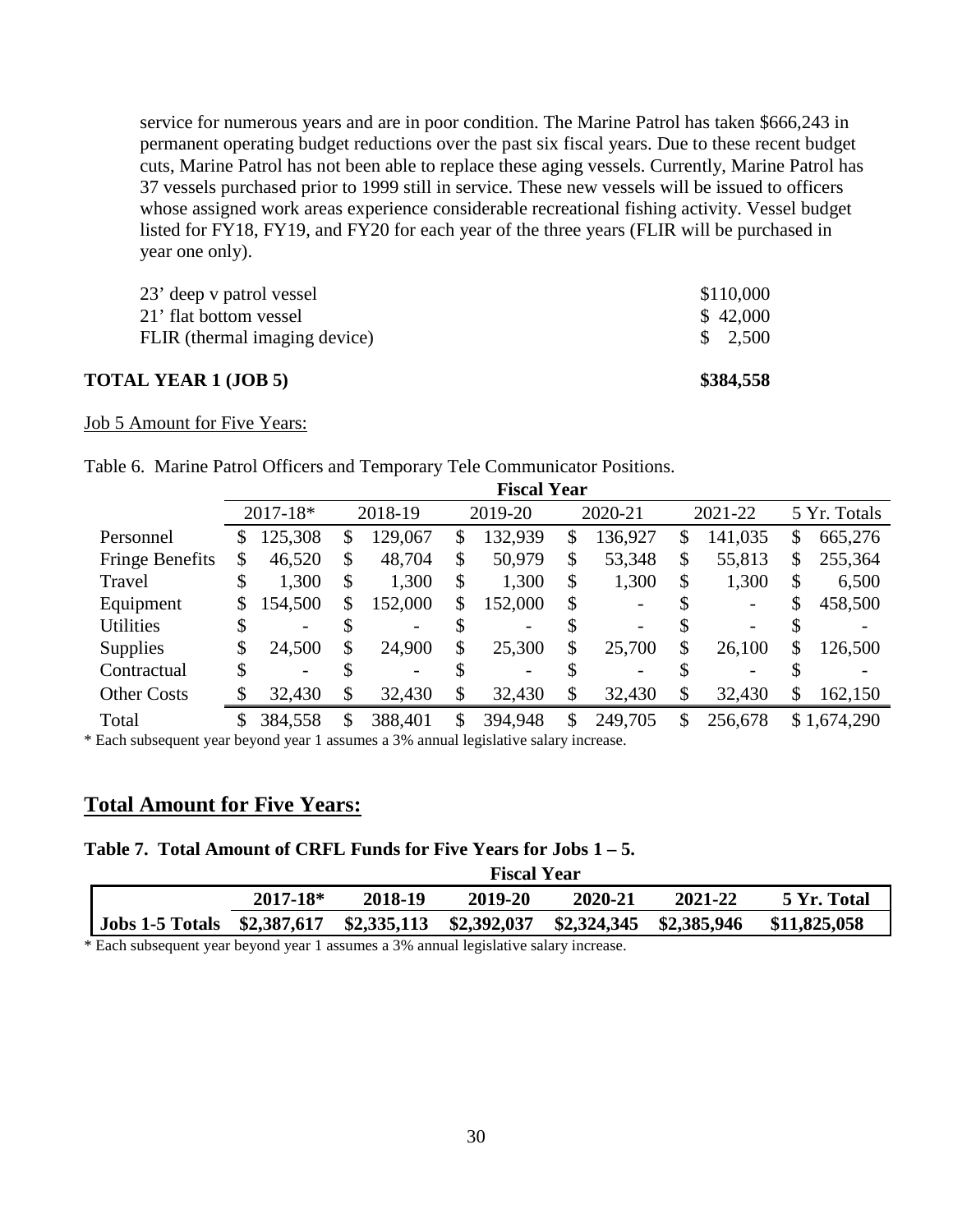# Division of Marine Fisheries Legislatively Mandated Jobs From The Marine Resources Fund

July 1, 2017 – June 30, 2022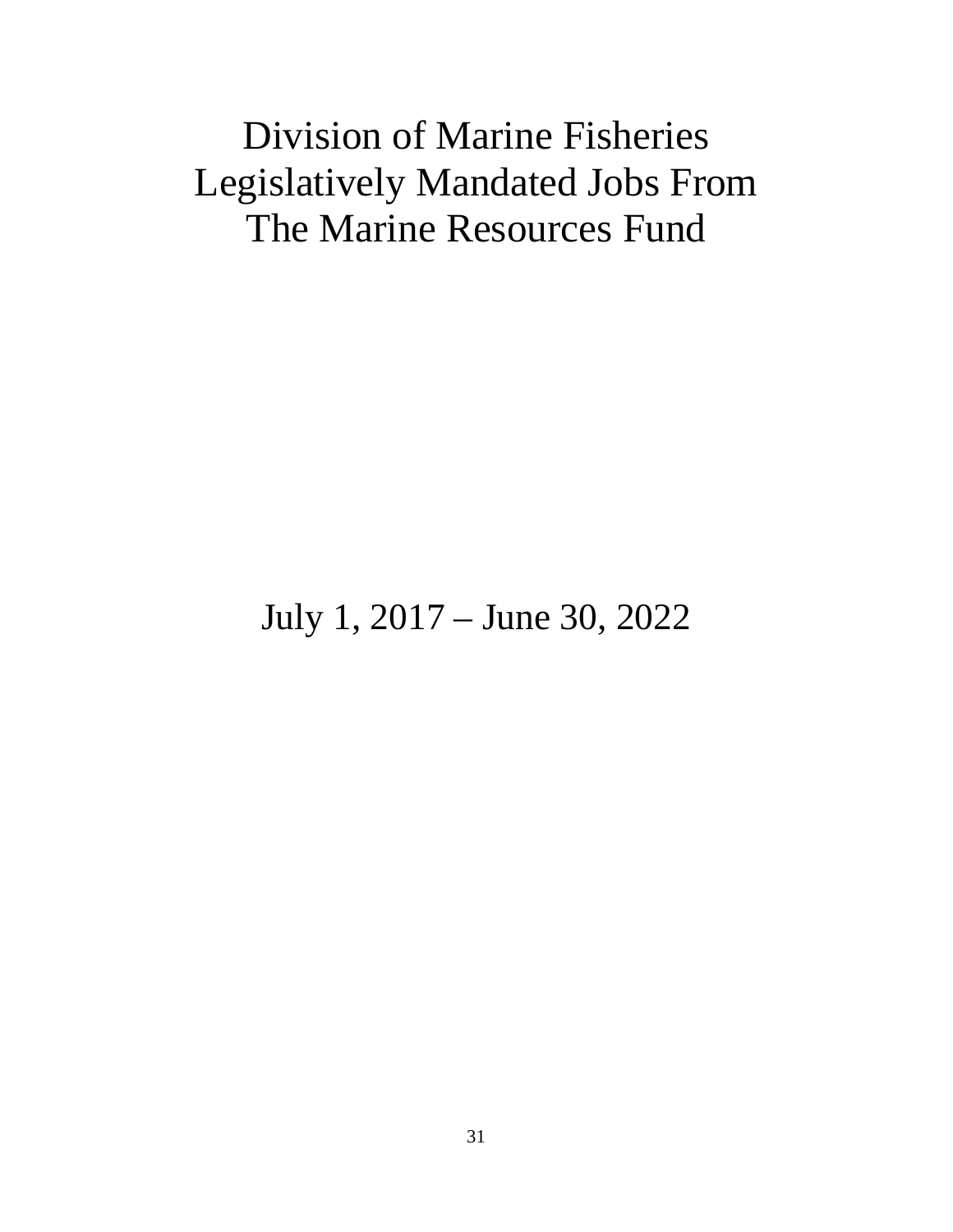#### Legislatively Mandated CRFL Jobs

The following two jobs were expressly mandated through legislation and therefore should not be subject to the approval process of the commission. In spite of the legislative mandate, these jobs do not represent a diversion of the funds as the Marine Fisheries Director supports the use of these funds to manage North Carolina's Marine Recreational Fishing Program. However, CRFL funds need to be obligated to pay for these jobs.

## <span id="page-32-0"></span>**JOB A**

Title: Division Infrastructure Support

#### Objective:

1. To provide the North Carolina Division of Marine Fisheries the necessary technical support and infrastructure to ensure better data on recreational catch and effort.

#### Procedures:

Senate Bill 1126 (Ratified Edition) was signed into law September 2005 and persons who fish recreationally in North Carolina for finfish in coastal fishing waters to obtain a CRFL, effective January 1, 2007. The legislation dramatically expanded the data collection, data management and licensing requirements for the North Carolina Division of Marine Fisheries (NCDMF) from approximately 6,300 commercial fishermen to an additional projected 1.4 million recreational anglers (Senate Bill 1126 Fiscal Impact Report). In House Bill 831, the General Assembly provided one-time appropriations for an implementation plan to be approved in April 2005. The tremendous increase in the essential license sales of the NCDMF could not be met by the one-time appropriation.

This new license greatly increases the amount of license sales, which in turn results in an increased need for technological, and customer sales support. These funds will be used to retain positions to provide direct customer support and sales, data entry, and to support the development and implementation phase of the license, including database administration and overall data administration and any augmentation to the licenses, as required.

To initially meet this need, the 2006 General Assembly approved \$375,000 as a one-time appropriation and then transferred the budget to the revenues deposited in the Marine Resources Fund (Legislatively Mandated). Funds will be used to maintain: (1) a Processing Assistant IV, two six-month Temporary Processing Assistant IVs to meet the demands of increased license sales and customer support, and (2) a Business Technology Applications Analyst to provide the necessary technological support to maintain data integrity and provide data access. These funds will also be used to provide additional space for customers and staff, computers and infrastructure to support the positions.

The Coastal Recreational Fishing License (CRFL) opened a new door in North Carolina by providing a distinct list of recreational anglers previously unavailable. This allows NCDMF Recreational Survey biologists the opportunity to more accurately estimate angler participation,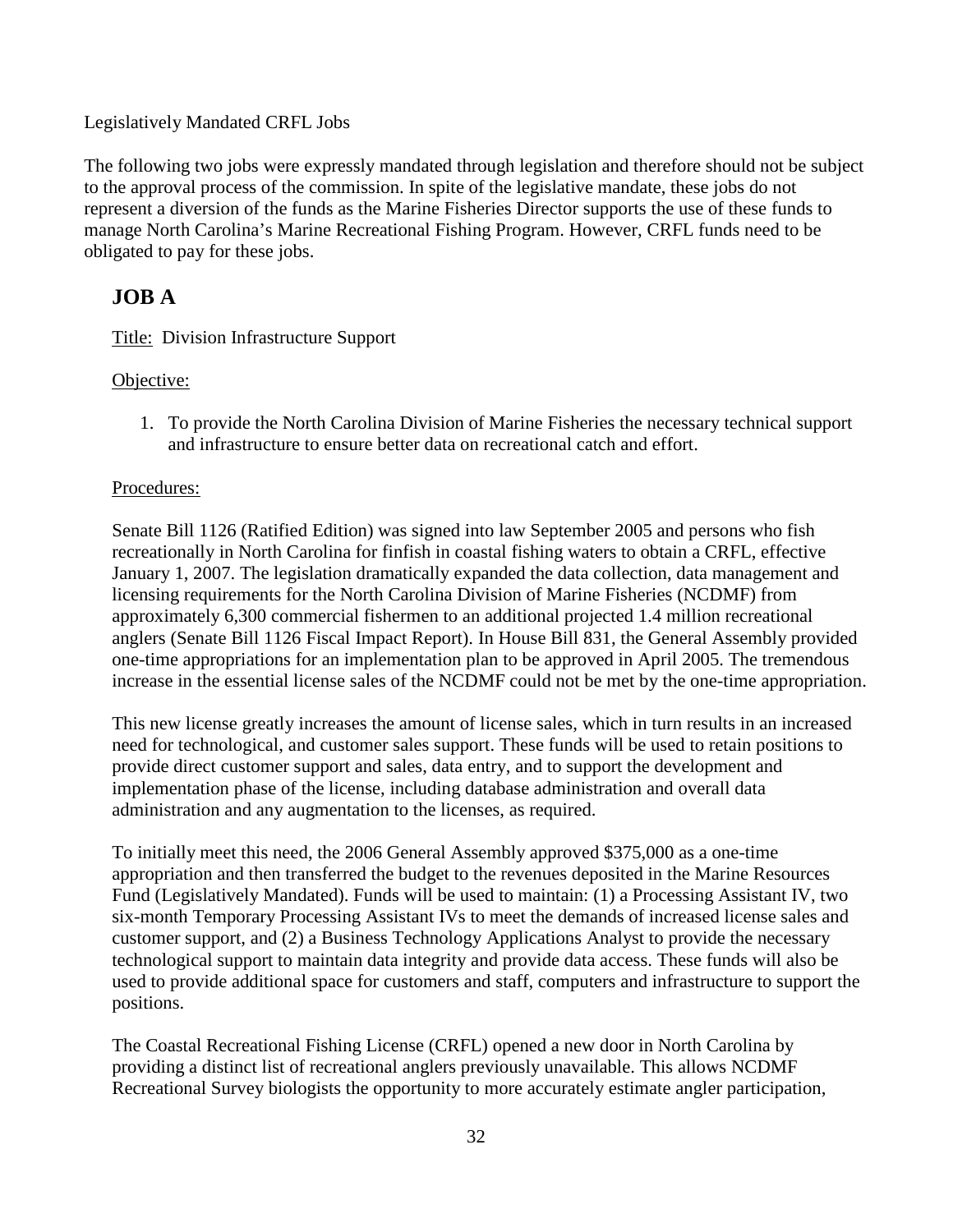effort and harvest. All CRFL sales data obtained by the NCDMF and sales data downloaded from the NC Wildlife Resources Commission (WRC) ALVIN system will be accessed, edited and used by the supported positions to perform analysis of species catch and economic impacts to support the FRA requirement of producing fisheries management plans (FMP). These data also allow the NCDMF to perform detailed and accurate analyses of recreational catch and effort as mandated by the federal Magnuson-Stevens Act and to coordinate with federal agencies on other federal initiatives such as a national database of recreational anglers, mandated by Magnuson-Stevens, and the Marine Recreational Information Program. The NCDMF provides updates each month of CRFL holders to NOAA as a requirement for the National Saltwater Angler Registry.

The Business Technology Application Analyst will be involved in the maintenance, enhancement, and support of existing systems. In addition, this position will be involved in the development of applications to incorporate new data as required. The NCDMF is implementing a Business Process Management (BPM) product to upgrade the legacy database system. This product functions in the cloud and will connect directly to the existing database where the data is maintained. The maintenance and support of the applications and centralized database systems are critical to incorporating new data and provide access to all data required by fisheries analysts. Centralized database systems for the Fisheries Information Network (FIN) and the Fisheries Information Management and Support System (FIMSS) are comprised of the following types of data:

- CRFL Sales for NCDMF-issued licenses
- CRFL Violations and violations of other NCDMF License and Permit laws
- Business requirements for CRFL sales through the Wildlife Resources Commission (WRC) ALVIN system, including new, modifications, quality assurance, data feeds, etc.
- ALVIN-replicated database of CRFL products issued by the WRC including WRC vessel registration, and other data
- Additional NCDMF Licenses and Permits, and critical data used for the management and enforcement of the Marine Resources
- Data collected by biologists in independent and dependent surveys

Funds will assist in the recurring costs needed to maintain the server infrastructure that supports applications, databases, and documents. Additionally, the current legacy application will be replaced with Business Process Management (BPM) technology, complemented with Pegasystems' Certification and Licensing Framework (CLF) on an enterprise system planned for implementation using the server farm environment at WDC (OITS Western Data Center) and EDC (OITS Eastern Data Center). There will be a window of time during the 5year plan where servers at NCDMF HQ and WDC will coexist while the legacy systems at NCDMF HQ are phased out. An increase in the monthly recurring operational costs is anticipated during the period where the legacy system is phased out and applications are implemented on the new BPM enterprise system.

The NCDMF License Office, Information Technology and Administrative Services sections supported by these funds are only part of a total program budget funded by commercial receipts, state appropriations besides the recreational revenues. The License Office has funding totaling \$694,099 with 10 permanent and two temporary positions located in the five NCDMF offices. The Information Technology section has funding totaling \$1,261,797 with seven permanent positions supporting the NCDMF computer infrastructure.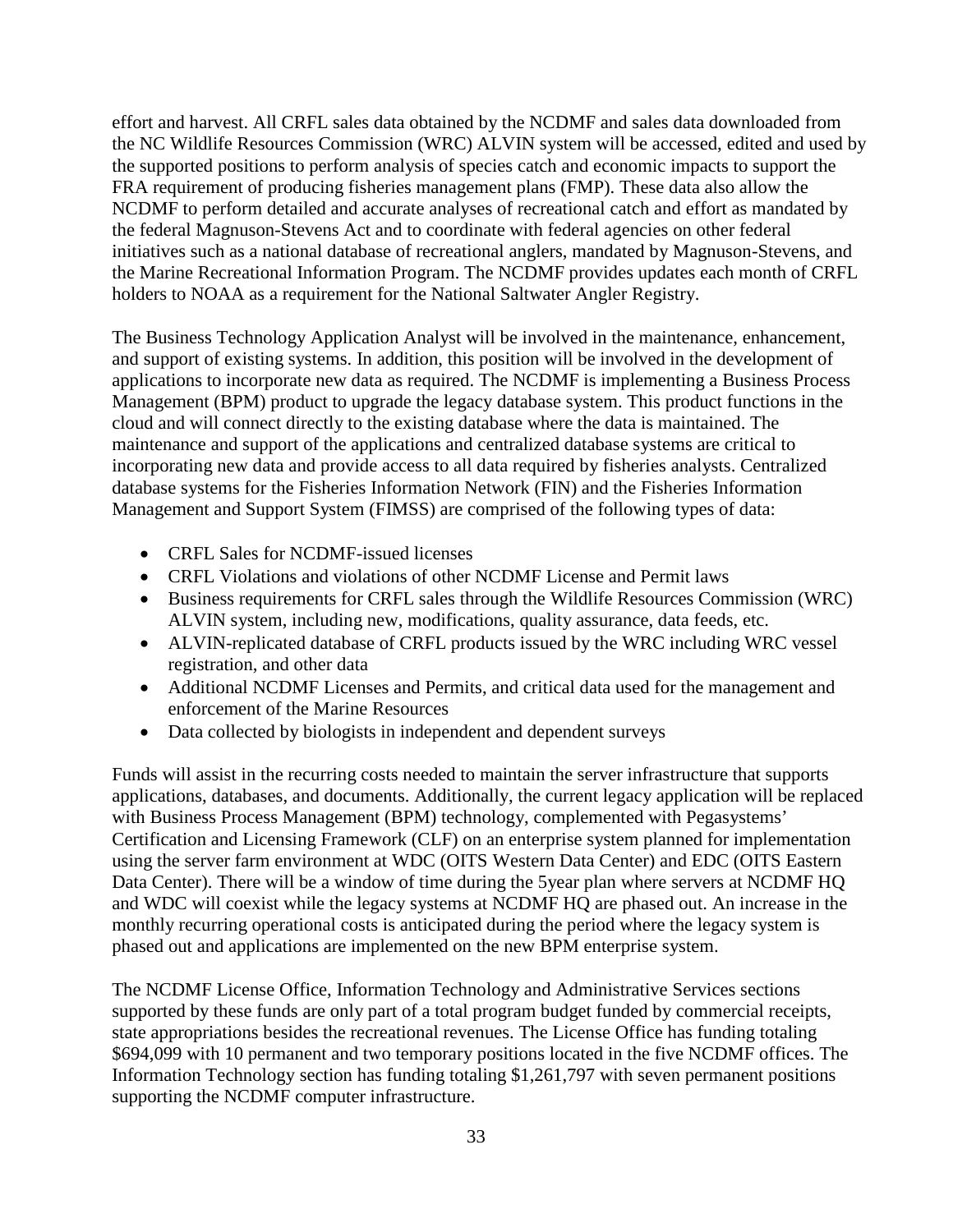### Benefits:

Since January 1, 2007, over four million CRFLs have been sold with over 22,000, sold at NCDMF license offices. NCDMF license offices have been shown to be an effective outlet as customers can also register vessels, obtain bag and size limits, educational materials and other items of interest to recreational anglers.

Maintaining license offices at traditional locations ensure customers have continued access to these materials. The license positions are key to providing enhanced customer service and will allow us to continue to staff the Washington license office that was closed in 2011 due to the loss of a state appropriated position.

Below are the CRFL products implemented through NCDMF only license sales outlets through the NCDMF FIN since the initial sale of the CRFL in January, 2007:

- Blanket For Hire Captain's Coastal Recreational Fishing License
- Non-Blanket For-Hire Vessel Coastal Recreational Fishing License
- Blanket For-Hire Vessel Coastal Recreational Fishing License
- Coastal Recreational Fishing License Exemption Permit
- Blocks of 10 Ten Day Coastal Recreational Fishing Licenses

Other enhancements implemented in FIN and ALVIN-replicated databases and applications:

- FIN enhancement providing search and display of CRFL license data via the ALVINreplicated database
- Verification of recreational licenses by Marine Patrol via secured Internet
- CRFL sales report summaries
- Direct access to CRFL license data to fisheries analysts via the FIN and ALVIN-replicated database

#### Location:

Morehead City and Washington, NC

#### Major Products Produced:

Improved customer service will include less wait time customers endure when purchasing a license and less distance travelled to interact with NCDMF license staff. Enhanced recreational license information as types of licenses are required to be changed over time either to technological advancements, quality assurance, modification, or new license products. These funds will also provide the resources to ensure better data on recreational catch and effort.

#### Lead NCDMF Personnel:

#### Al Schmidt – Chief, Information Technology, Morehead City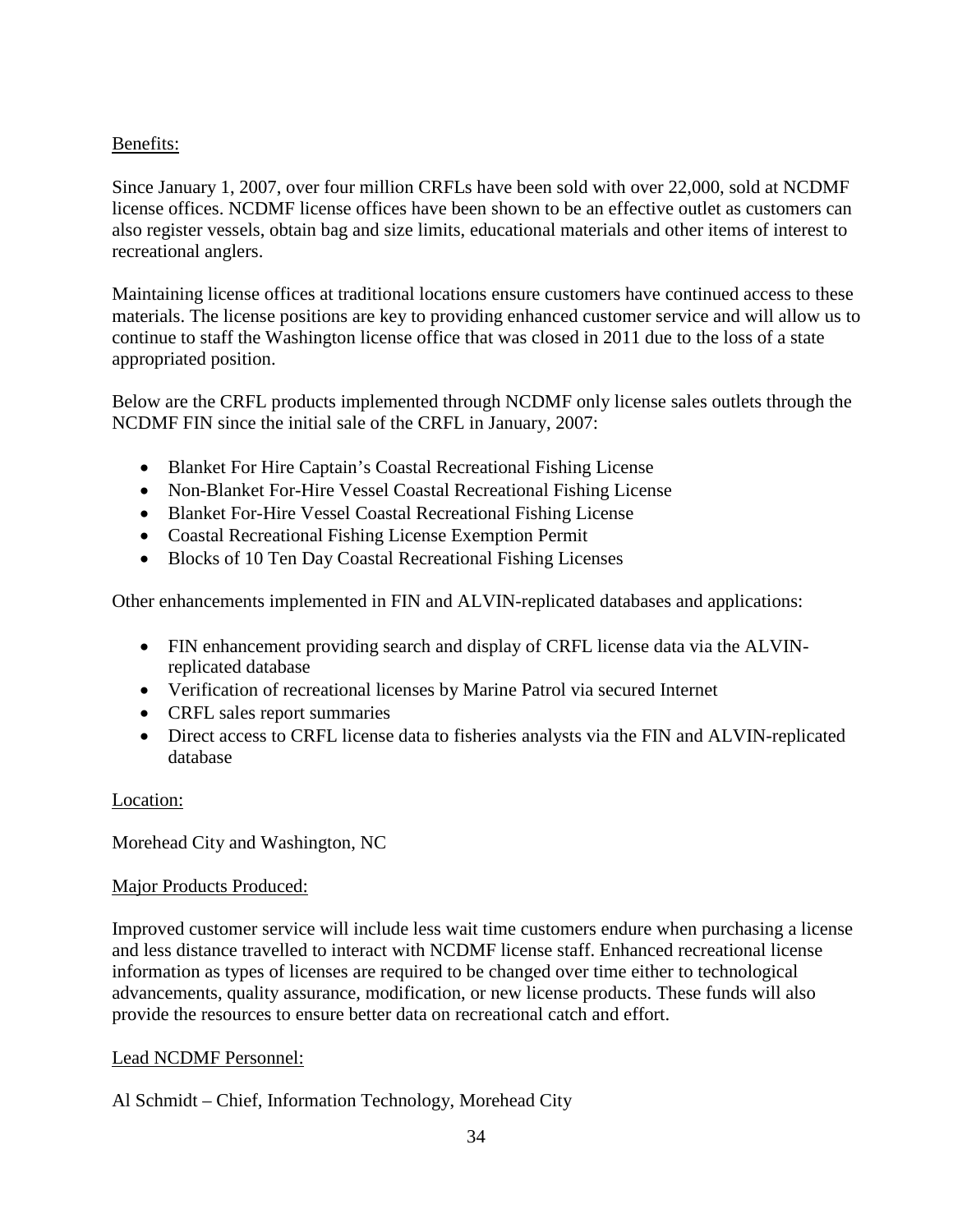#### Stephanie McInerny - Chief, License and Statistics, Morehead City

#### Year 1 Budget Justification:

Personnel

| 1 Processing Assistant IV       | 2,080 hours x $$13.38/hr. = $27.824$ |
|---------------------------------|--------------------------------------|
| 1 Bus. & Tech. App. Analyst     | 2,080 hours x $$30.54/hr = $63,520$  |
| 1 Temp. Proc. Assist. (6 month) | 1,040 hours x $$14.51/hr = $15,090$  |
| 1 Temp. Proc. Assist. (6 month) | 1,040 hours x $$14.51/hr = $15,090$  |

Fringe Benefits - Fringe benefits include Social Security, retirement, health insurance, and longevity (if applicable). Fringe benefits are calculated at the rate of 7.65% of salary for Social Security, 16.67% (first year) with an additional 1% added each year (compounded) for years two through five of salary for retirement. An additional \$5,580 (first year) with an additional 2% added each year (compounded) for years two through five per employee is charged annually for health insurance. The temporary has Social Security and health insurance as fringe.

| 1 Processing Assistant IV            | \$12,347 |
|--------------------------------------|----------|
| 1 Bus. & Tech. App. Analyst          | \$23,595 |
| $2 - Temp. Proc. Assists. (6 month)$ | \$2,554  |

Travel - The budget includes monies to be used for in-state transportation, meals and lodging for any overnight travel. In-state transportation includes the use of two stateissued vehicles. This also includes employee education expenses for required training.

| Lodging (in-state)        |                                 | \$1,800    |
|---------------------------|---------------------------------|------------|
| Meals (in-state)          |                                 | \$1,050    |
| Use of state vehicles     | 5,882 miles/year x $$0.34/mile$ | \$2,000    |
|                           | 5,882 miles/year x $$0.34/mile$ | \$2,000    |
| <b>Employee Education</b> |                                 | <b>200</b> |

Supplies - General office supplies, postage, and renting two copiers to support the positions funded by the. Also, supplies are needed for the computers/printers as well as repairs on computers/printers for the two full-time and two temporary positions funded by this job.

| <b>General Office Supplies</b>  |                               | \$5,620 |
|---------------------------------|-------------------------------|---------|
| Postage                         |                               | \$2,000 |
| <b>Copier Rental</b>            | $$625/month \times 12$ months | \$7,500 |
|                                 | \$625/month x 12 months       | \$7,500 |
| Data Processing Supplies        |                               | 500     |
| <b>Computer/printer Repairs</b> |                               | \$1,000 |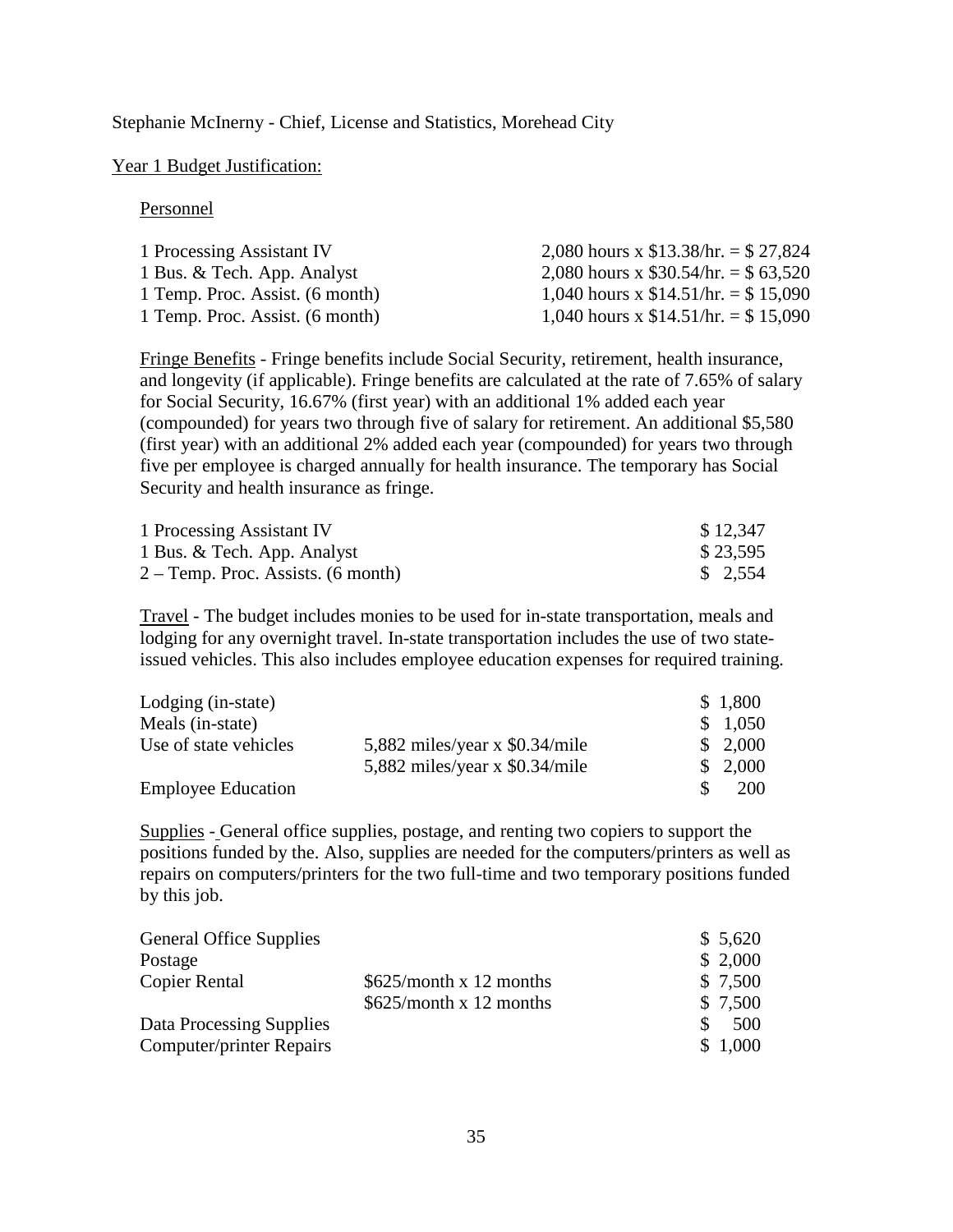Utilities - During this budget period, rental charges will be incurred for office space used by the Business & Technology Applications Analyst located in Morehead City, and the Processing Assistant position located in Washington, NC. Funds will also need to cover the overhead of the facilities where staff offices are located. This includes services for electrical, telephone, water and sewer as well as insurance coverage for the contents of the building. The office space lease does not include the cleaning of the building so funds are also needed for this expense.

| <b>Office Space Rent</b>     | 1 office space $@$ \$6,000  | S. | 6,000   |
|------------------------------|-----------------------------|----|---------|
|                              | 1 office space $@$ \$6,000  |    | \$6,000 |
|                              | 2 office spaces for \$4,200 |    | \$4,200 |
| <b>Electrical Service</b>    |                             |    | \$8,000 |
| Telephone & Cellular Service |                             |    | \$6,680 |
| Water and Sewer Service      |                             |    | \$1,000 |
| Insurance                    |                             |    | \$1,500 |
| <b>Cleaning Contract</b>     |                             |    | \$1,800 |

Equipment – The budget includes funds to procure needed office furniture and equipment for the positions supported by the job. Each of the four positions will require the purchase and replacement costs of computer equipment and printers.

| Office Equipment         |  | 300      |
|--------------------------|--|----------|
| Office Furniture         |  | \$14,000 |
| <b>Other Equipment</b>   |  | \$5,000  |
| Computer Equipment       |  | \$29,000 |
| <b>Computer Software</b> |  | 600      |

Contractual - Administrative Services will be required for specific time-limited projects needed to improve infrastructure.

| <b>Administrative Services</b> | \$59,375 |
|--------------------------------|----------|
|--------------------------------|----------|

Other Costs - The telecommunication data charges and Local Area Network service charges are required to support the computer infrastructure of the database administration functions.

| <b>TOTAL YEAR 1 (JOB A)</b>           | \$411,845 |
|---------------------------------------|-----------|
| Local Area Network Service Charge     | \$24,000  |
| <b>Telecommunication Data Charges</b> | \$53,200  |

#### Job A Amount for Five Years (Centers 2145 1551 and 2145 1552):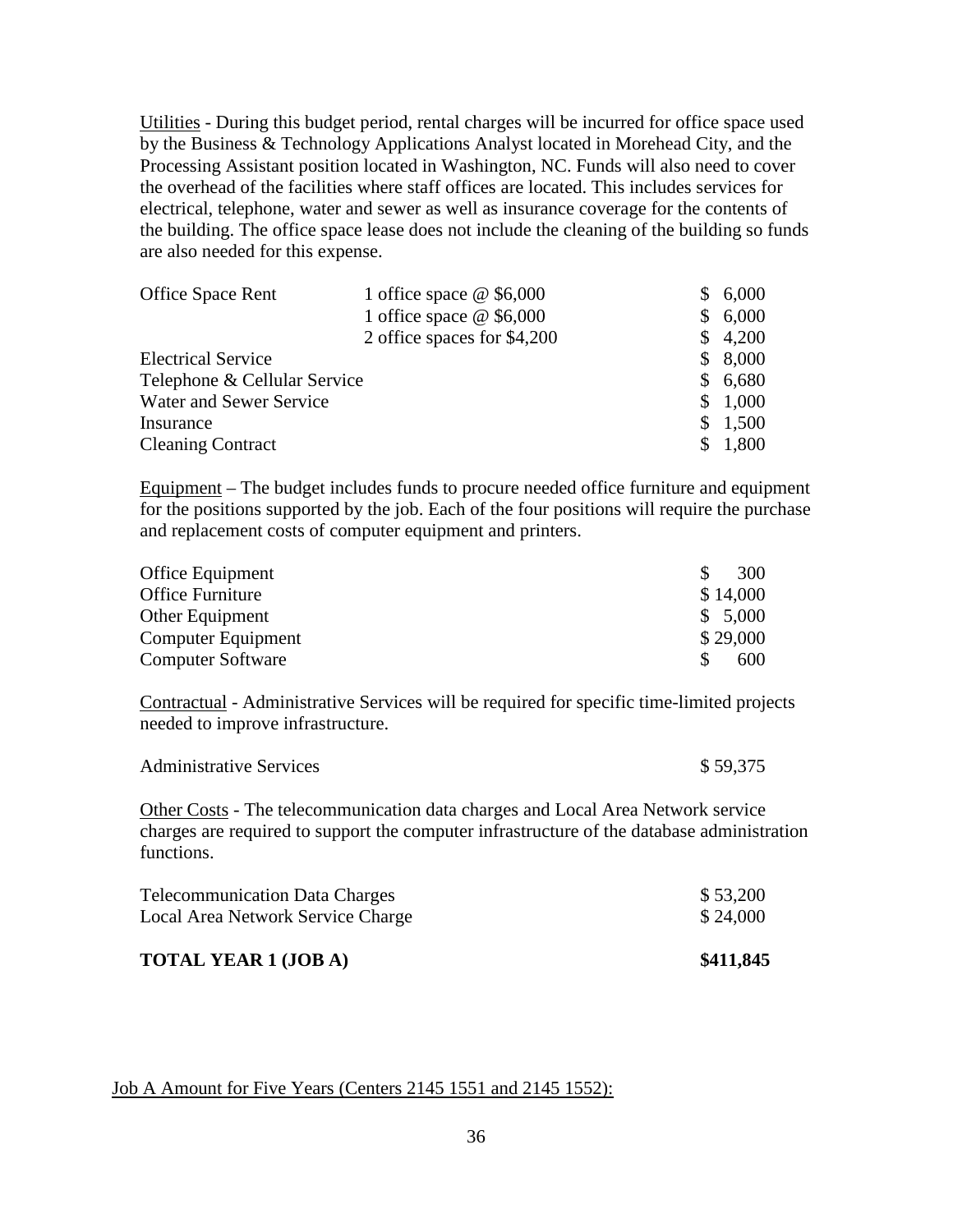|                        |                           |               | <b>Fiscal Year</b> |               |               |               |
|------------------------|---------------------------|---------------|--------------------|---------------|---------------|---------------|
|                        | 2017-18                   | 2018-19       | 2019-20            | 2020-21       | 2021-22       | 5 Yr. Totals  |
| Personnel              | 121,525<br>$\mathbb{S}^-$ | \$<br>125,055 | \$<br>128,689      | \$<br>132,428 | \$<br>136,275 | \$<br>643,971 |
| <b>Fringe Benefits</b> | 38,496<br>\$              | \$<br>40,491  | \$<br>42,571       | \$<br>44,741  | \$<br>47,004  | \$<br>213,303 |
| Travel                 | 7,050<br>\$               | \$<br>7,050   | \$<br>7,050        | \$<br>7,050   | \$<br>7,050   | \$<br>35,250  |
| <b>Utilities</b>       | 35,180<br>\$              | \$<br>35,180  | \$<br>35,180       | \$<br>35,180  | \$<br>35,180  | \$<br>175,900 |
| Equipment              | 48,900<br>\$              | \$<br>48,900  | \$<br>48,900       | \$<br>48,900  | \$<br>48,900  | \$<br>244,500 |
| <b>Supplies</b>        | 24,120<br>\$              | \$<br>24,120  | \$<br>24,120       | \$<br>24,120  | \$<br>24,120  | \$<br>120,600 |
| Contractual            | 59,375<br>\$              | \$<br>59,375  | \$<br>59,375       | \$<br>59,375  | \$<br>59,375  | \$<br>296,875 |
| Other                  | 77,200<br>S.              | \$<br>77,200  | \$<br>77,200       | \$<br>77,200  | \$<br>77,200  | \$<br>386,000 |
| Total                  | \$411,845                 | \$<br>417,371 | \$<br>423,085      | \$<br>428,994 | \$<br>435,104 | \$2,116,400   |

<span id="page-37-1"></span>Table 8. Division Infrastructure Support Funds for Five Years.

\* Each subsequent year beyond year 1 assumes a 3% annual legislative salary increase.

### <span id="page-37-0"></span>**JOB B**

Title: Senior Stock Assessment Scientist

#### Objective:

1. To produce peer reviewed quantitative stock assessments in a timely manner for inclusion in state and federal fishery management plans as well as for use in daily management.

#### Procedures:

The 2007 General Assembly (HB 1473) appropriated funds for a North Carolina Division of Marine Fisheries (NCDMF) Stock Assessment Scientist to head the NCDMF's efforts at conducting stock assessments and mandated that the money come from Coastal Recreational Fishing License (CRFL) funds (Legislatively Mandated). Stock assessments are conducted for state FMPs as well as Atlantic States Marine Fisheries Commission (ASMFC) and National Marine Fisheries Service (NMFS) Council Plans, which are of increasing complexity and importance. Stock assessments are the first step in state-mandated FMPs and help determine the management measures necessary to improve or sustain fish stocks. The NCDMF will seek to hire and retain an experienced Stock Assessment Scientist at a salary that will attract a highly qualified individual to direct the NCDMF's stock assessment efforts.

#### Benefits:

The NCDMF was able to hire a Senior Stock Assessment Scientist in January 2011. One of the primary tasks this employee has completed is the development of a comprehensive Stock Assessment Standard Operating Procedure (SOP) that standardizes the way in which all aspects of stock assessments are prepared for, conducted, and presented within the NCDMF. This employee has worked on multiple stock assessments while training staff on quantitative approaches to analyzing data. This employee has also maintained the NCDMF involvement with ASMFC Atlantic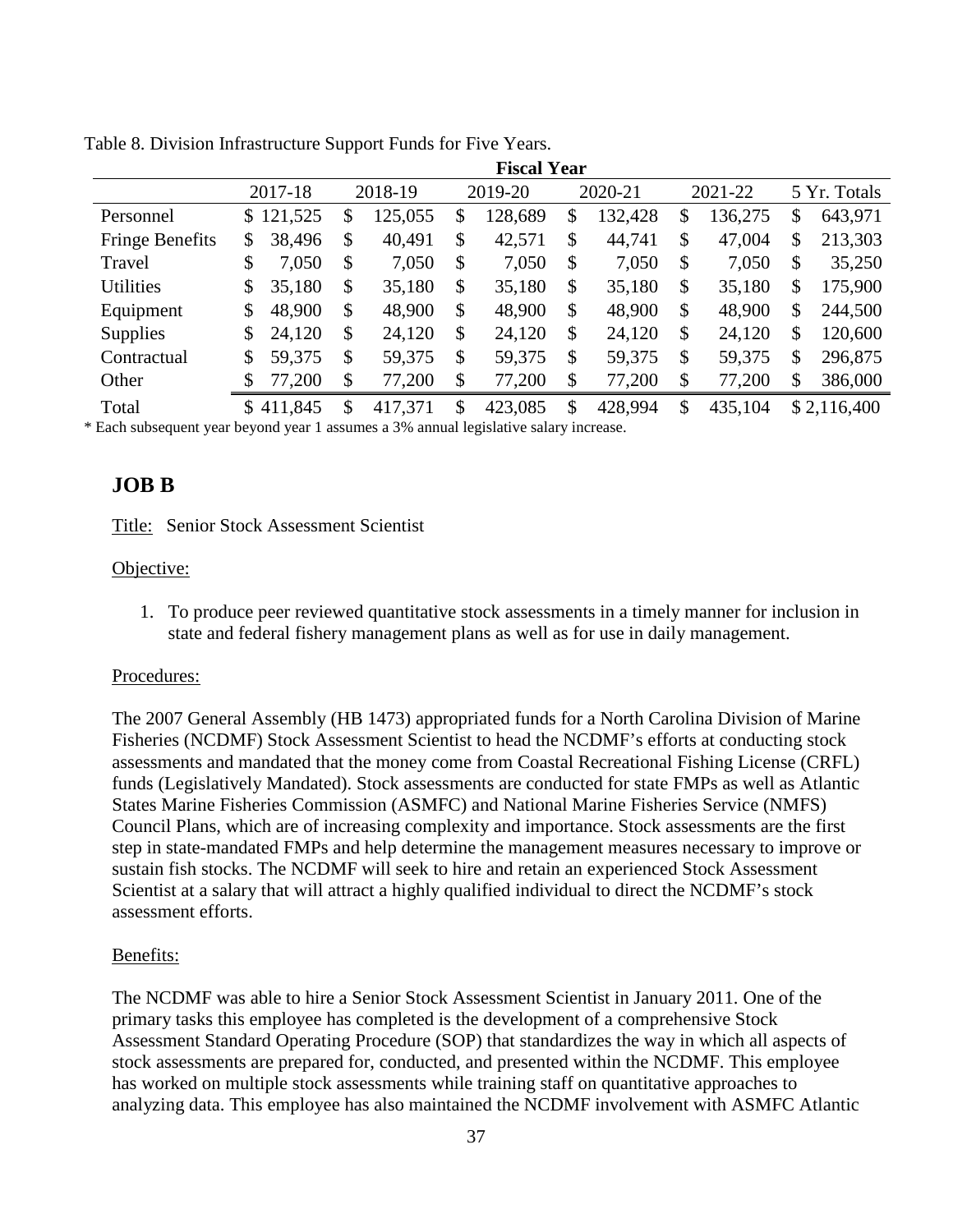croaker and spot stock assessment subcommittee and chairs the Atlantic sturgeon assessment subcommittees. The Senior Stock Assessment Scientist also assists NCDMF staff with the ASMFC American Shad Sustainable Fishing Plan for NC. Finally, this employee has been a great asset in advising and teaching staff (within and outside the NCDMF) about analytical issues that arise in their work.

Location:

Morehead City, NC

#### Major Product Produced:

The Stock Assessment Scientist conducts assessments of important recreational fish stocks in North Carolina, supervises and provides technical guidance to the existing Stock Assessment Scientists and biological staff, presents assessment results to the North Carolina Marine Fisheries Commission (NCMFC), ASMFC and federal council boards and committees. The position serves as the senior North Carolina assessment person and represents the Division of Marine Fisheries in NCMFC, ASMFC and NMFS councils, species boards and assessment committees. The Stock Assessment Scientist performs assessments, supervises two other stock assessment biologists, and advises the Fisheries Management Chief and Director on stock matters.

#### Lead NCDMF Personnel:

Laura Lee, Senior Stock Assessment Scientist, Morehead City

#### Year 1 Budget Justification:

#### Personnel

1 Stock Assessment Scientist 2,080 hours x \$32.92/hr. = \$ 68,482

Fringe Benefits - Fringe benefits include Social Security, retirement, health insurance, and longevity (if applicable). Personnel salaries and fringe have been budgeted to account for a three percent increase each year. Fringe benefits are calculated at the rate of 7.65% of salary for Social Security, 16.67% (first year) with an additional 1% added each year (compounded) for years two through five of salary for retirement. An additional \$ 5,580 (first year) with an additional 2% added each year (compounded) for years two through five per employee is charged annually for health insurance.

| 1 Stock Assessment Scientist | \$ 33,396 |
|------------------------------|-----------|
|                              |           |

Travel - The budget includes monies to be used for in-state transportation and lodging for any overnight travel.

| Lodging (in-state) | \$1,252 |
|--------------------|---------|
| Meals (in-state)   | 800     |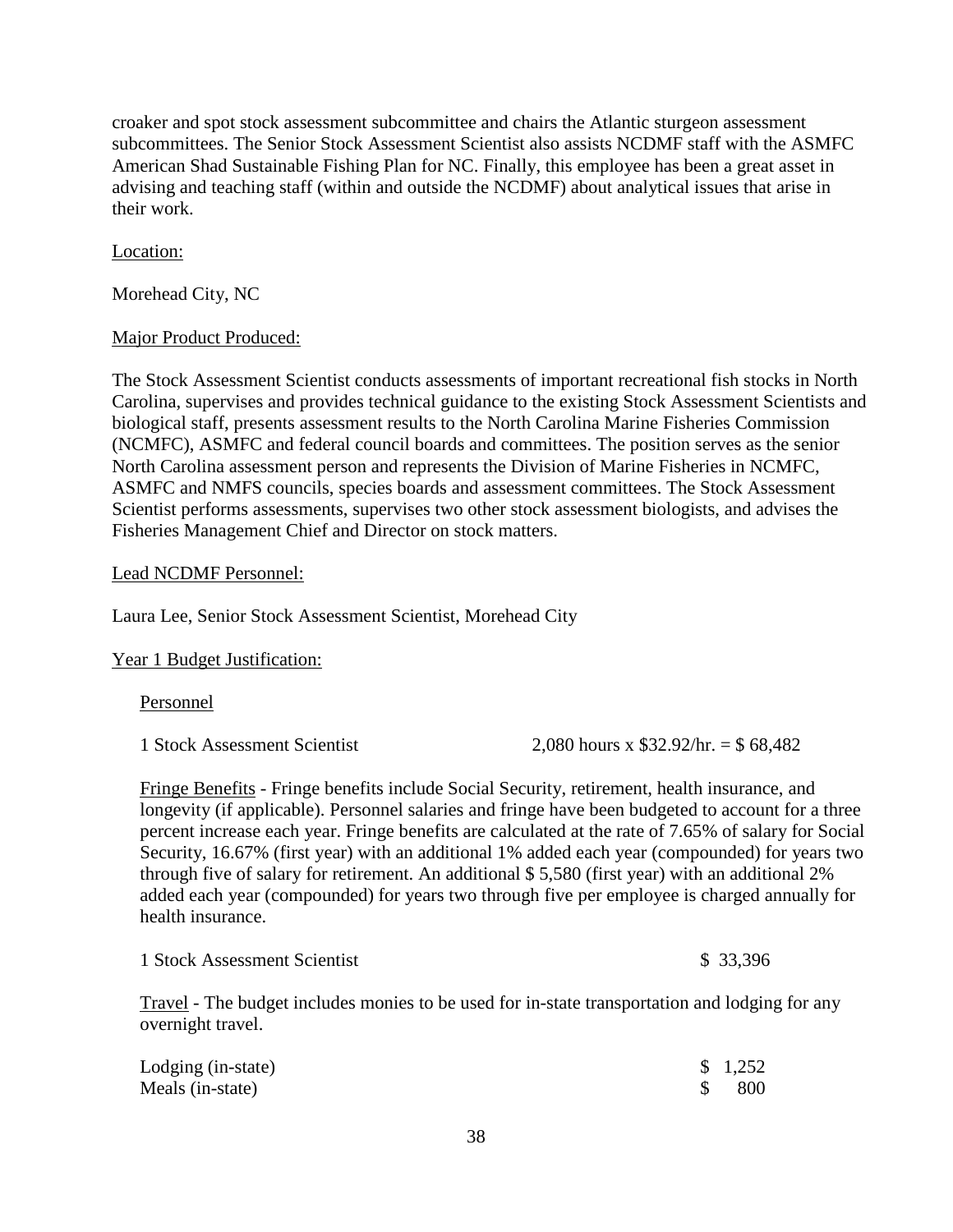| Transportation-Ground (in-state) | \$1,200 |
|----------------------------------|---------|
|----------------------------------|---------|

Supplies - General office furniture, computer equipment, printing and duplicating and telephone costs are included in this item.

| <b>Office and Data Processing Supplies</b> | \$9,010 |
|--------------------------------------------|---------|
|                                            |         |

Other Costs - Charges paid to the Department of Environment and Natural Resources for office rent.

| TOTAL YEAR 1 (JOB B) | \$117,740 |
|----------------------|-----------|
| Office Space Rent    | \$3,600   |

Job B Amount for Five Years (Center 2144):

<span id="page-39-0"></span>Table 9. Senior Stock Assessment Scientist Funds for Five Years.

|                        | <b>Fiscal Year</b> |         |    |         |    |         |    |                          |    |         |     |              |
|------------------------|--------------------|---------|----|---------|----|---------|----|--------------------------|----|---------|-----|--------------|
|                        |                    | 2017-18 |    | 2018-19 |    | 2019-20 |    | 2020-21                  |    | 2021-22 |     | 5 Yr. Totals |
| Personnel              | \$                 | 68,482  | \$ | 70,536  | \$ | 72,652  | \$ | 74,832                   | \$ | 77,077  | \$  | 363,579      |
| <b>Fringe Benefits</b> | \$                 | 33,396  | \$ | 34,936  | \$ | 36,540  | \$ | 38,210                   | \$ | 41,433  | \$  | 184,515      |
| Travel                 | \$                 | 3,252   | \$ | 3,252   | \$ | 3,252   | \$ | 3,252                    | \$ | 3,252   | \$  | 16,260       |
| Equipment              | \$                 |         | \$ |         | \$ |         |    | $\overline{\phantom{a}}$ |    |         | \$. |              |
| <b>Utilities</b>       | \$                 |         |    |         |    |         |    | $\overline{\phantom{a}}$ |    |         |     |              |
| <b>Supplies</b>        | \$                 | 9,010   | \$ | 9,010   | \$ | 9,010   | \$ | 9,010                    | \$ | 9,010   | \$  | 45,050       |
| Contractual            | \$                 |         | \$ |         |    |         |    | -                        |    |         |     |              |
| Other                  | \$                 | 3,600   | \$ | 3,600   | \$ | 3,600   | \$ | 3,600                    | \$ | 3,600   | \$  | 18,000       |
| Total                  | \$                 | 117,740 | \$ | 121,334 | \$ | 125,054 | \$ | 128,904                  | \$ | 134,372 | \$  | 627,404      |

\* Each subsequent year beyond year 1 assumes a 3% annual legislative salary increase.

# **Total Amount for Five Years:**

#### <span id="page-39-1"></span>**Table 10. Total Amount of Legislatively Mandated CRFL Funds for Five Years for Jobs A and B.**

|                   | <b>Fiscal Year</b>               |         |         |           |           |             |  |  |  |
|-------------------|----------------------------------|---------|---------|-----------|-----------|-------------|--|--|--|
|                   | $2017 - 18*$                     | 2018-19 | 2019-20 | 2020-21   | 2021-22   | 5 Yr. Total |  |  |  |
| Jobs A & B Totals | $$529,585$ $$538,705$ $$548,139$ |         |         | \$557,898 | \$569,476 | \$2,743,803 |  |  |  |

\* Each subsequent year beyond year 1 assumes a 3% annual legislative salary increase.